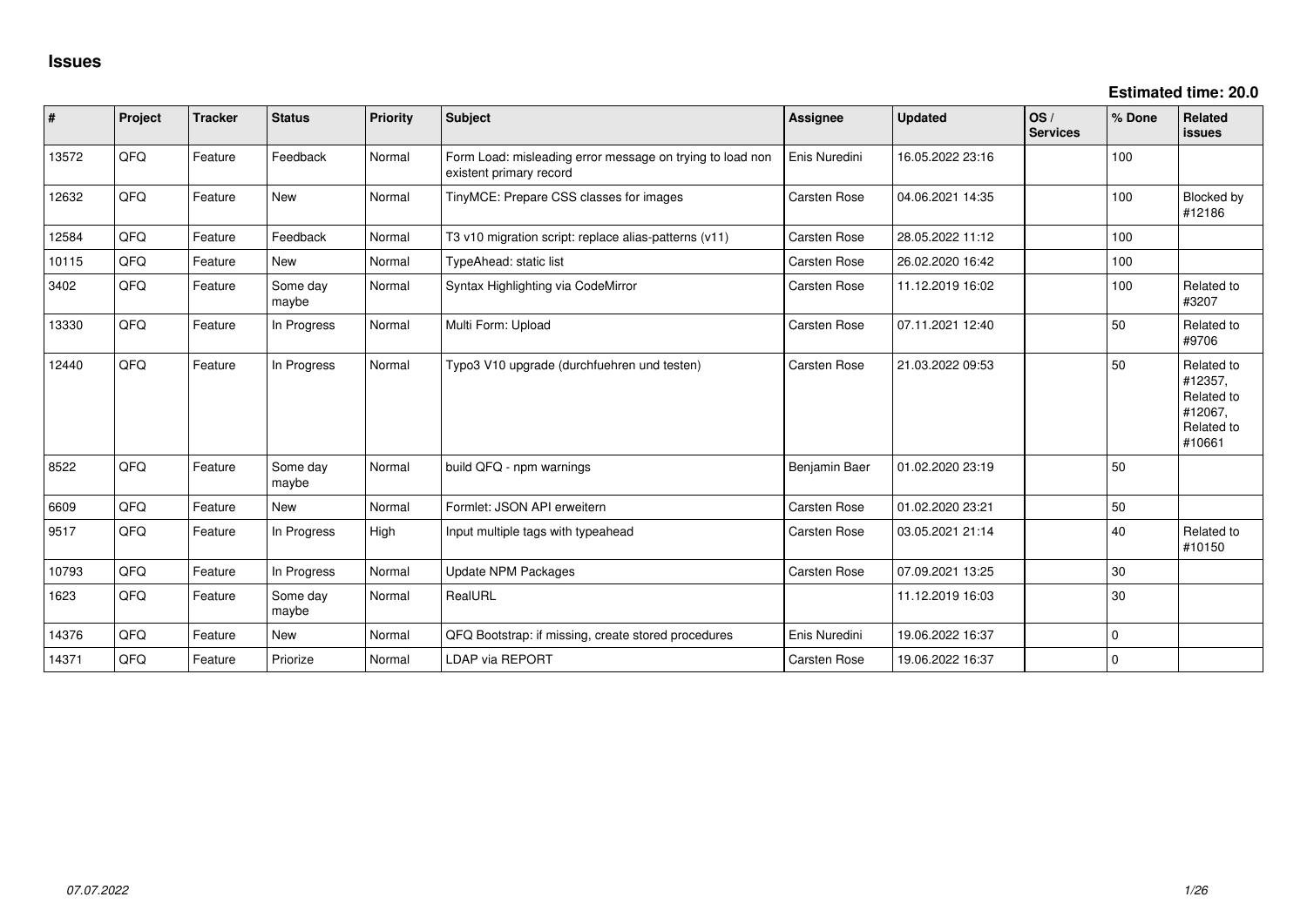| $\sharp$ | Project | <b>Tracker</b> | <b>Status</b>              | <b>Priority</b> | <b>Subject</b>                                            | <b>Assignee</b>        | <b>Updated</b>   | OS/<br><b>Services</b> | % Done      | Related<br><b>issues</b>                                                                                                                                              |
|----------|---------|----------------|----------------------------|-----------------|-----------------------------------------------------------|------------------------|------------------|------------------------|-------------|-----------------------------------------------------------------------------------------------------------------------------------------------------------------------|
| 14320    | QFQ     | Feature        | In Progress                | Normal          | Allow specific HTML Tags and Attributes: general, TinyMCE | Enis Nuredini          | 04.07.2022 14:09 |                        | $\mathbf 0$ | Related to<br>#12664,<br>Related to<br>#12039,<br>Related to<br>#11702,<br>Related to<br>#7239,<br>Related to<br>#3708.<br>Related to<br>#3646,<br>Related to<br>#880 |
| 14290    | QFQ     | Feature        | Priorize                   | Normal          | FormEditor: Show Table Definition                         | <b>Carsten Rose</b>    | 19.06.2022 16:37 |                        | $\pmb{0}$   |                                                                                                                                                                       |
| 14227    | QFQ     | Feature        | <b>New</b>                 | Normal          | Selenium Konkurrenz: cypress.io                           | Enis Nuredini          | 28.05.2022 11:02 |                        | $\mathbf 0$ |                                                                                                                                                                       |
| 14187    | QFQ     | Feature        | <b>New</b>                 | High            | gfg.log: show current URL                                 | <b>Carsten Rose</b>    | 28.05.2022 11:02 |                        | $\mathbf 0$ | Related to<br>#13933,<br>Related to<br>#12532,<br>Related to<br>#11893                                                                                                |
| 14185    | QFQ     | Feature        | New                        | Normal          | External/Autocron.php - better suitable directory         | Support: System        | 28.05.2022 11:03 |                        | $\mathbf 0$ |                                                                                                                                                                       |
| 14090    | QFQ     | Feature        | New                        | Normal          | Nützliche _script funktionen                              | <b>Carsten Rose</b>    | 28.05.2022 11:03 |                        | $\pmb{0}$   |                                                                                                                                                                       |
| 14028    | QFQ     | Feature        | New                        | Normal          | Required notification: visual nicer                       | Enis Nuredini          | 28.05.2022 11:01 |                        | $\mathbf 0$ |                                                                                                                                                                       |
| 13945    | QFQ     | Feature        | New                        | Normal          | As _link: content before/after link                       | Enis Nuredini          | 28.05.2022 11:01 |                        | $\pmb{0}$   | Related to<br>#12262                                                                                                                                                  |
| 13900    | QFQ     | Feature        | Priorize                   | Normal          | Selenium: Check das Cookie/PDF funktioniert               | Enis Nuredini          | 25.03.2022 12:45 |                        | $\mathbf 0$ |                                                                                                                                                                       |
| 13843    | QFQ     | Feature        | New                        | Normal          | Create JWT via QFQ                                        | Carsten Rose           | 19.03.2022 17:42 |                        | $\pmb{0}$   |                                                                                                                                                                       |
| 13841    | QFQ     | Feature        | New                        | Normal          | Create PDF via iText - evaluate                           | <b>Carsten Rose</b>    | 19.03.2022 17:42 |                        | $\mathbf 0$ |                                                                                                                                                                       |
| 13757    | QFQ     | Feature        | New                        | High            | QR / Bar-Code Plugin                                      | Enis Nuredini          | 19.03.2022 17:43 |                        | $\pmb{0}$   |                                                                                                                                                                       |
| 13700    | QFQ     | Feature        | New                        | Normal          | Redesign qfq.io Seite                                     | Carsten Rose           | 19.03.2022 17:43 |                        | $\pmb{0}$   |                                                                                                                                                                       |
| 13609    | QFQ     | Feature        | New                        | Normal          | QFQ Introduction: Seite aufloesen                         | Philipp<br>Gröbelbauer | 28.05.2022 11:02 |                        | $\pmb{0}$   |                                                                                                                                                                       |
| 13608    | QFQ     | Feature        | Some day<br>maybe          | Normal          | Automatic Browser Language Redirect                       | Enis Nuredini          | 17.06.2022 08:35 |                        | $\mathbf 0$ |                                                                                                                                                                       |
| 13566    | QFQ     | Feature        | Ready to sync<br>(develop) | Normal          | Delete config-example.qfq.php file                        | Carsten Rose           | 23.12.2021 09:25 |                        | $\mathbf 0$ |                                                                                                                                                                       |
| 13467    | QFQ     | Feature        | New                        | Normal          | ChangeLog Generator                                       | Carsten Rose           | 19.03.2022 17:46 |                        | $\pmb{0}$   | Related to<br>#11460                                                                                                                                                  |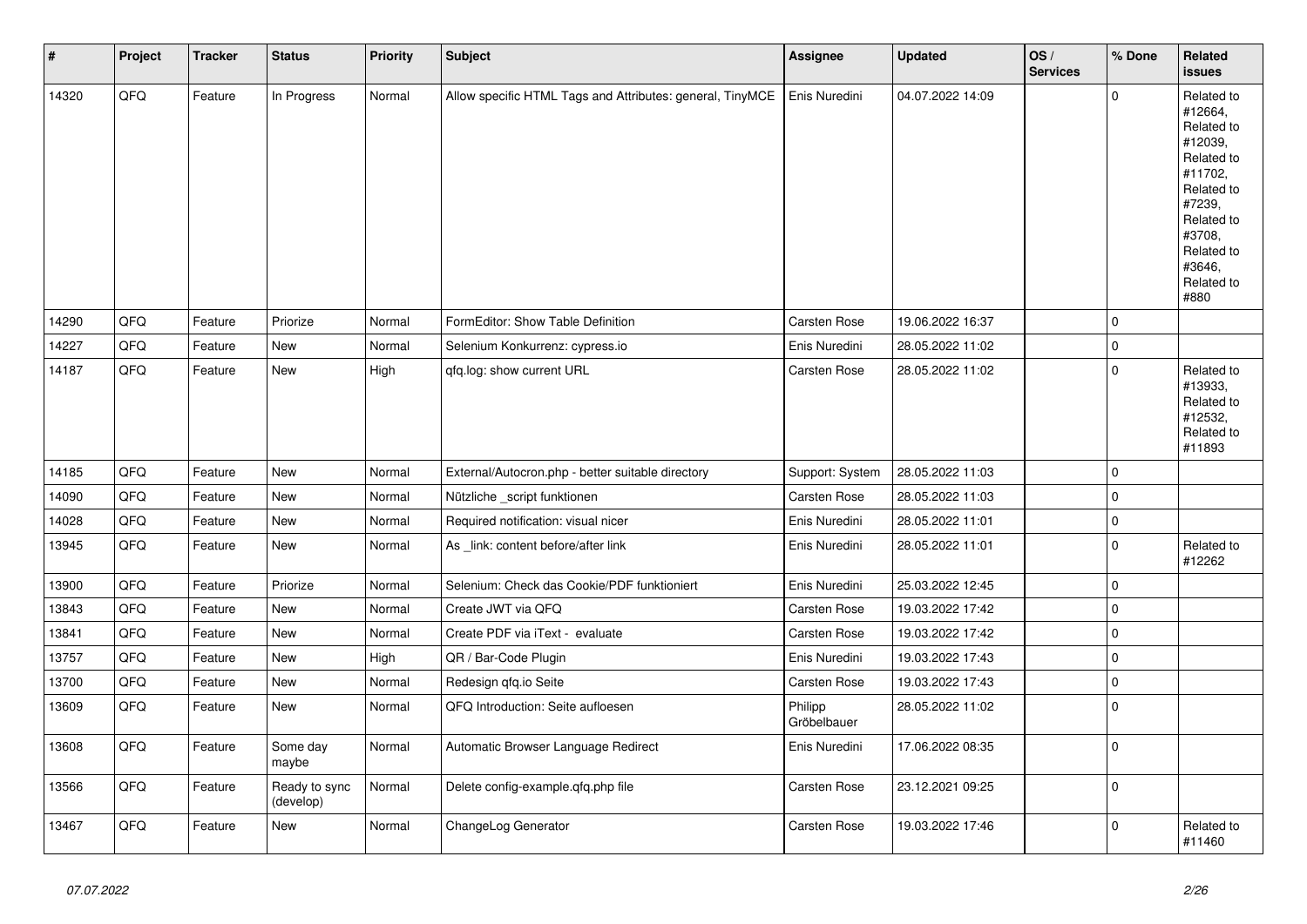| ∦     | Project | <b>Tracker</b> | <b>Status</b>     | <b>Priority</b> | <b>Subject</b>                                                                                                                        | <b>Assignee</b>     | <b>Updated</b>   | OS/<br><b>Services</b> | % Done      | Related<br><b>issues</b>                                              |
|-------|---------|----------------|-------------------|-----------------|---------------------------------------------------------------------------------------------------------------------------------------|---------------------|------------------|------------------------|-------------|-----------------------------------------------------------------------|
| 13354 | QFQ     | Feature        | New               | Normal          | Using Websocket in QFQ                                                                                                                | Carsten Rose        | 05.07.2022 16:26 |                        | $\Omega$    | Related to<br>#11076                                                  |
| 12679 | QFQ     | Feature        | New               | Normal          | tablesorter: custom column width                                                                                                      | Carsten Rose        | 16.06.2021 11:10 |                        | $\pmb{0}$   |                                                                       |
| 12664 | QFQ     | Feature        | <b>New</b>        | Normal          | TinyMCE: report/remove malicous HTML/JS Code                                                                                          | <b>Carsten Rose</b> | 19.03.2022 17:47 |                        | $\mathbf 0$ | Related to<br>#14320                                                  |
| 12611 | QFQ     | Feature        | Some day<br>maybe | Normal          | Refactoring: Bootstrap with Lazy Loading                                                                                              | <b>Carsten Rose</b> | 08.06.2022 10:37 |                        | $\mathbf 0$ | Related to<br>#12490,<br>Related to<br>#10013,<br>Related to<br>#7732 |
| 12603 | QFQ     | Feature        | New               | Normal          | Dropdown (Select), Radio, checkbox:<br>itemListAlways={{!SELECT key, value}}                                                          | Carsten Rose        | 19.03.2022 17:47 |                        | $\mathbf 0$ |                                                                       |
| 12556 | QFQ     | Feature        | New               | Normal          | Pills Title: colored = static or dynamic on allrequiredgiven                                                                          | Benjamin Baer       | 19.03.2022 17:49 |                        | $\mathbf 0$ |                                                                       |
| 12544 | QFQ     | Feature        | New               | High            | a) ' AS _link' new also as ' AS _format', b) sortierung via<br>'display: none;', c) '_format' benoeitgt nicht zwingend<br>u/U/p/m/z/d | Carsten Rose        | 14.12.2021 16:03 |                        | $\pmb{0}$   |                                                                       |
| 12532 | QFQ     | Feature        | <b>New</b>        | High            | SIP-Parameter bei Seitenaufruf in Browser-Console<br>anzeigen                                                                         | Carsten Rose        | 07.12.2021 17:19 |                        | $\Omega$    | Related to<br>#11893.<br>Related to<br>#14187                         |
| 12504 | QFQ     | Feature        | Priorize          | Normal          | sql.log: report fe.id                                                                                                                 | <b>Carsten Rose</b> | 05.05.2021 22:09 |                        | $\mathbf 0$ |                                                                       |
| 12503 | QFQ     | Feature        | Priorize          | Normal          | Detect dangerous UPDATE statement with missing WHERE                                                                                  | Carsten Rose        | 05.05.2021 22:09 |                        | $\pmb{0}$   |                                                                       |
| 12490 | QFQ     | Feature        | <b>New</b>        | Normal          | Loading Plugins in QFQ - see what tinymce does. (lazy<br>loading)                                                                     | Benjamin Baer       | 08.06.2022 10:37 |                        | $\Omega$    | Related to<br>#12611.<br>Related to<br>#10013,<br>Related to<br>#7732 |
| 12480 | QFQ     | Feature        | <b>New</b>        | Normal          | If QFQ upgrade is running, block further request                                                                                      | <b>Carsten Rose</b> | 03.05.2021 20:45 |                        | $\mathbf 0$ |                                                                       |
| 12477 | QFQ     | Feature        | <b>New</b>        | Normal          | Support for refactoring: Form, FormElement, diverse<br>Tabellen/Spalten, tt-content Records                                           | Carsten Rose        | 03.05.2021 20:45 |                        | $\mathbf 0$ |                                                                       |
| 12476 | QFQ     | Feature        | <b>New</b>        | Normal          | clearMe: a) should trigger 'dirty', b) sticky on textarea resize                                                                      | Benjamin Baer       | 04.01.2022 08:40 |                        | $\mathbf 0$ | Related to<br>#9528                                                   |
| 12474 | QFQ     | Feature        | <b>New</b>        | Normal          | Check BaseConfigURL if it is given and the the last char is '/'                                                                       | Carsten Rose        | 03.05.2021 20:45 |                        | $\mathbf 0$ |                                                                       |
| 12465 | QFQ     | Feature        | <b>New</b>        | Normal          | QFQ Function: use in FE to fill StoreRecord                                                                                           | Carsten Rose        | 05.05.2021 21:58 |                        | $\mathbf 0$ |                                                                       |
| 12452 | QFQ     | Feature        | Priorize          | Normal          | BaseURL: alsways with '/' at the end                                                                                                  | Carsten Rose        | 19.06.2022 13:45 |                        | $\mathbf 0$ | Related to<br>#10782                                                  |
| 12439 | QFQ     | Feature        | In Progress       | Normal          | TinyMCE Paste from Word & Character Count/Limit                                                                                       | Carsten Rose        | 05.05.2021 22:15 |                        | $\mathbf 0$ |                                                                       |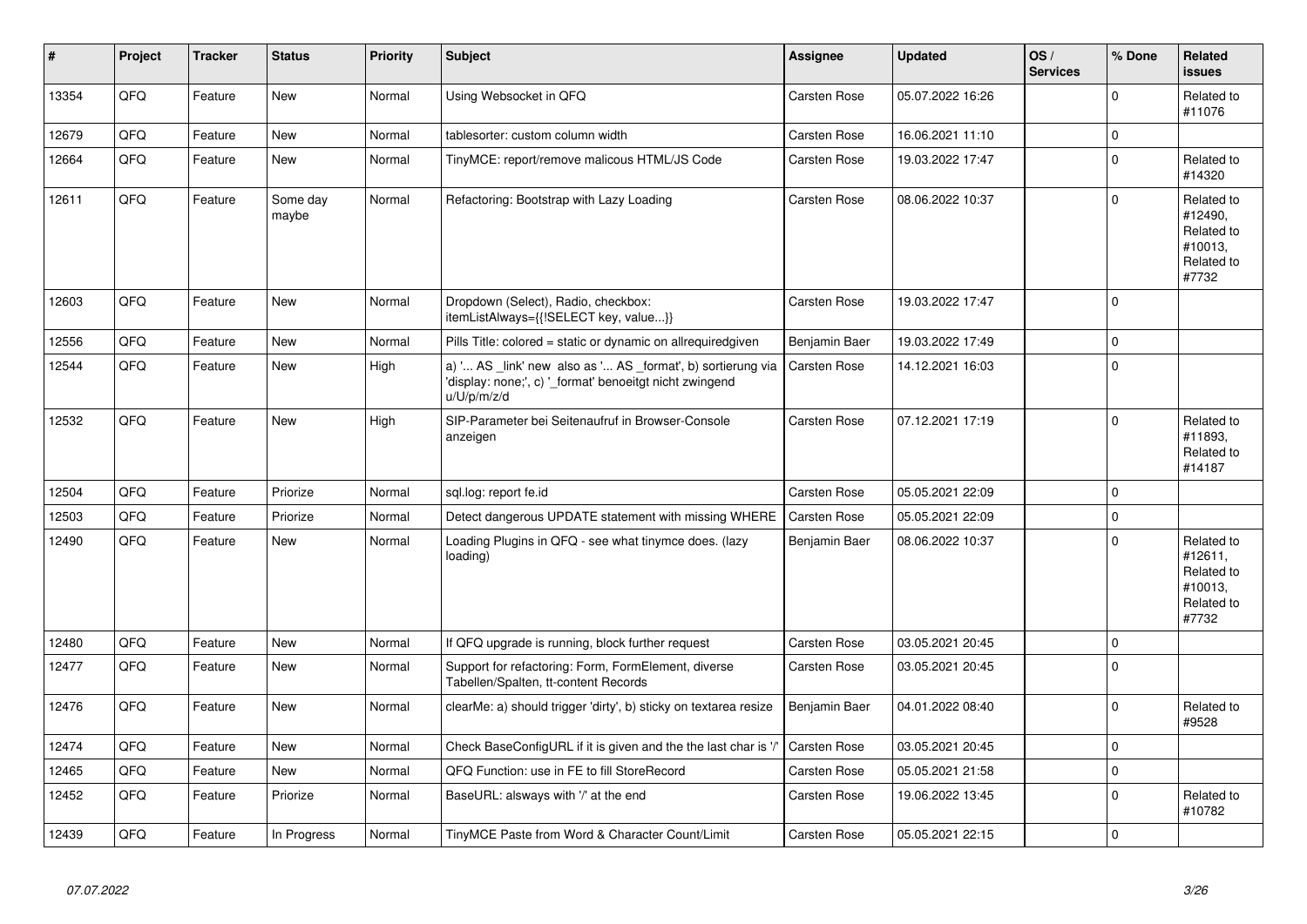| #     | Project | <b>Tracker</b> | <b>Status</b>     | <b>Priority</b> | <b>Subject</b>                                                                                                      | Assignee            | <b>Updated</b>   | OS/<br><b>Services</b> | % Done      | Related<br>issues                                                           |
|-------|---------|----------------|-------------------|-----------------|---------------------------------------------------------------------------------------------------------------------|---------------------|------------------|------------------------|-------------|-----------------------------------------------------------------------------|
| 12413 | QFQ     | Feature        | New               | Normal          | STORE_TYPO3: enhance for {{be_users.email:T}},<br>{{fe users.email:T}}                                              | Carsten Rose        | 03.05.2021 20:45 |                        | $\Omega$    | Related to<br>#12412,<br>Related to<br>#10012                               |
| 12412 | QFQ     | Feature        | New               | Normal          | Action/Escape qualifier 'e' (empty), '0': if given, an empty<br>string (or '0') will be treated as 'not found'      | Carsten Rose        | 08.05.2021 09:40 |                        | $\Omega$    | Related to<br>#12413,<br>Related to<br>#10012                               |
| 12400 | QFQ     | Feature        | New               | Normal          | Tutorial ist in QFQ Doku, Wird in der Suche gefunden, es<br>gibt aber kein Menupunkt - Inhalt ueberpruefen          | Carsten Rose        | 03.05.2021 20:45 |                        | $\Omega$    |                                                                             |
| 12337 | QFQ     | Feature        | Some day<br>maybe | Normal          | Database.php: better caching                                                                                        | Carsten Rose        | 16.09.2021 15:10 |                        | $\Omega$    |                                                                             |
| 12330 | QFQ     | Feature        | New               | Normal          | Copy to input field / text area / TinyMCE                                                                           | Carsten Rose        | 07.04.2021 09:01 |                        | 0           |                                                                             |
| 12315 | QFQ     | Feature        | Some day<br>maybe | Normal          | Form History (Diffs) / Backups                                                                                      | <b>Carsten Rose</b> | 16.09.2021 15:10 |                        | $\Omega$    |                                                                             |
| 12269 | QFQ     | Feature        | New               | Normal          | 2FA - Login                                                                                                         | Carsten Rose        | 03.05.2021 20:45 |                        | 0           |                                                                             |
| 12262 | QFQ     | Feature        | ToDo              | Normal          | Form buttons on top: more customable                                                                                | Enis Nuredini       | 17.06.2022 10:44 |                        | $\mathbf 0$ | Related to<br>#13945, Has<br>duplicate<br>#4046, Has<br>duplicate<br>#10080 |
| 12186 | QFQ     | Feature        | New               | High            | TinyMCE Config für Objekte                                                                                          | Carsten Rose        | 07.12.2021 17:19 |                        | $\Omega$    | <b>Blocks</b><br>#12632                                                     |
| 12163 | QFQ     | Feature        | New               | Normal          | Checkbox: table wrap                                                                                                | Carsten Rose        | 03.05.2021 20:51 |                        | $\Omega$    |                                                                             |
| 12162 | QFQ     | Feature        | New               | Normal          | FE.type=sendmail: personalized mailing (several mails) via<br>template                                              | Carsten Rose        | 03.05.2021 20:45 |                        | $\Omega$    |                                                                             |
| 12156 | QFQ     | Feature        | New               | Normal          | Form: Optional disable 'leave page'                                                                                 |                     | 03.05.2021 20:45 |                        | $\Omega$    |                                                                             |
| 12146 | QFQ     | Feature        | New               | Normal          | Autocron Job: Anzeigen wann der naechste Job ausgefuehrt   Carsten Rose<br>wird, resp das er nicht ausgefuehrt wird |                     | 15.03.2021 15:23 |                        | $\Omega$    |                                                                             |
| 12135 | QFQ     | Feature        | New               | Normal          | Subrecord: Notiz                                                                                                    |                     | 24.04.2021 16:58 |                        | $\mathbf 0$ |                                                                             |
| 12119 | QFQ     | Feature        | New               | Normal          | AS paged: error message missing if there ist no 'r' argument.                                                       | <b>Carsten Rose</b> | 03.05.2021 20:51 |                        | $\mathbf 0$ |                                                                             |
| 12109 | QFQ     | Feature        | New               | Normal          | Donwload Link: Plain, SIP, Persistent Link, Peristent SIP -<br>new notation                                         | Carsten Rose        | 03.05.2021 20:45 |                        | $\Omega$    | Related to<br>#12085                                                        |
| 12039 | QFQ     | Feature        | New               | Normal          | Missing htmlSpecialChar() in pre processing on form submit                                                          |                     | 18.02.2021 00:09 |                        | 0           | Related to<br>#14320                                                        |
| 12038 | QFQ     | Feature        | New               | Normal          | a) STORE_VAR: filenameOnlyStripUniq, b) SP:<br>QSTRIPUNIQ()                                                         |                     | 17.02.2021 23:55 |                        | 0           |                                                                             |
| 12024 | QFQ     | Feature        | New               | Normal          | Excel Export: text columns by default decode<br>htmlspeciachar()                                                    | Carsten Rose        | 17.02.2021 23:55 |                        | 0           | Related to<br>#12022                                                        |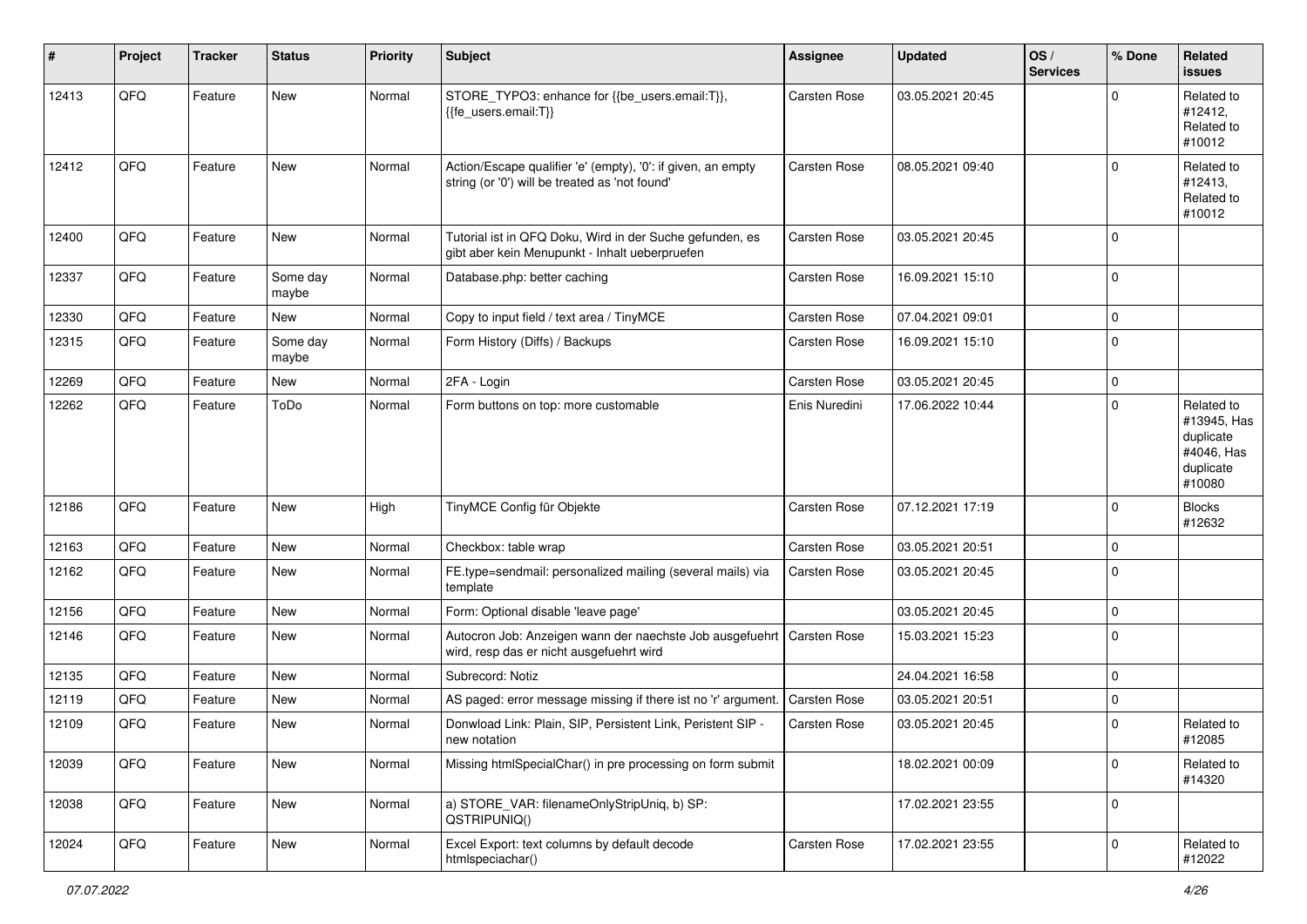| #     | Project | <b>Tracker</b> | <b>Status</b>     | <b>Priority</b> | <b>Subject</b>                                                                                       | <b>Assignee</b>                                        | <b>Updated</b>   | OS/<br><b>Services</b> | % Done      | Related<br>issues                             |                      |
|-------|---------|----------------|-------------------|-----------------|------------------------------------------------------------------------------------------------------|--------------------------------------------------------|------------------|------------------------|-------------|-----------------------------------------------|----------------------|
| 12023 | QFQ     | Feature        | New               | Normal          | MySQL Stored Precdure: QDECODESPECIALCHAR()                                                          | Carsten Rose                                           | 16.02.2021 11:16 |                        | $\mathbf 0$ | Related to<br>#12022                          |                      |
| 11980 | QFQ     | Feature        | In Progress       | Normal          | protected verzeichnis MUSS geschützt werden                                                          | Carsten Rose                                           | 07.09.2021 13:30 |                        | $\pmb{0}$   |                                               |                      |
| 11955 | QFQ     | Feature        | New               | Normal          | subrecord: new title option to set <th> attributes - e.g. to<br/>customize tablesorter options.</th> | attributes - e.g. to<br>customize tablesorter options. | Carsten Rose     | 03.05.2021 20:47       |             | $\pmb{0}$                                     | Related to<br>#11775 |
| 11893 | QFQ     | Feature        | <b>New</b>        | High            | Broken SIP: a) only report one time, b) only report in main<br>column                                | Carsten Rose                                           | 12.05.2021 12:13 |                        | $\mathbf 0$ | Related to<br>#12532,<br>Related to<br>#14187 |                      |
| 11892 | QFQ     | Feature        | <b>New</b>        | Normal          | tablesorter: columns with links are hard to order - new<br>qualifier 'Y: <ord>'</ord>                | Enis Nuredini                                          | 23.03.2022 09:22 |                        | 0           |                                               |                      |
| 11850 | QFQ     | Feature        | New               | Urgent          | Wizard Form: basierend auf einer Tabelle eine Form<br>anlegen.                                       |                                                        | 03.05.2021 21:12 |                        | $\mathbf 0$ | Blocked by<br>#8082                           |                      |
| 11775 | QFQ     | Feature        | <b>New</b>        | Normal          | Subrecord Tooltip pro Feld                                                                           | Carsten Rose                                           | 18.12.2020 15:22 |                        | $\mathbf 0$ | Related to<br>#11955                          |                      |
| 11747 | QFQ     | Feature        | <b>New</b>        | Normal          | Maintenance Page with Redirect                                                                       | Carsten Rose                                           | 03.05.2021 20:47 |                        | $\mathbf 0$ | Related to<br>#11741                          |                      |
| 11716 | QFQ     | Feature        | <b>New</b>        | Normal          | Form an beliebiger Stelle im Report anzeigen                                                         |                                                        | 09.12.2020 09:47 |                        | $\mathbf 0$ |                                               |                      |
| 11702 | QFQ     | Feature        | <b>New</b>        | Normal          | HTML Special Char makes no sense for 'allbut' if '&' is<br>forbidden                                 | Carsten Rose                                           | 07.12.2021 16:35 |                        | $\mathbf 0$ | Related to<br>#5112,<br>Related to<br>#14320  |                      |
| 11535 | QFQ     | Feature        | <b>New</b>        | Normal          | Ability to create SQL columns in frontend QFQ forms                                                  |                                                        | 17.11.2020 12:11 |                        | $\pmb{0}$   |                                               |                      |
| 11534 | QFQ     | Feature        | <b>New</b>        | Normal          | Report: Action on selected rows - Table batchprocessing<br>feature                                   |                                                        | 18.11.2020 08:15 |                        | $\mathbf 0$ |                                               |                      |
| 11523 | QFQ     | Feature        | New               | Normal          | Mit dynamic Update erkennen, ob Upload gemacht wurde                                                 | Carsten Rose                                           | 13.11.2020 15:07 |                        | $\mathbf 0$ | Related to<br>#9533                           |                      |
| 11516 | QFQ     | Feature        | <b>New</b>        | Normal          | Multi Page Form (Previous/Next Buttons)                                                              | Carsten Rose                                           | 16.03.2021 17:52 |                        | $\pmb{0}$   |                                               |                      |
| 11504 | QFQ     | Feature        | New               | Normal          | Dynamic Update: Button text update for 'Save',' Close' &<br>'Delete'                                 | Carsten Rose                                           | 12.11.2020 23:44 |                        | $\mathbf 0$ |                                               |                      |
| 11460 | QFQ     | Feature        | <b>New</b>        | Normal          | Easier creation of changelog: gitchangelog                                                           | Carsten Rose                                           | 12.06.2021 10:20 |                        | $\mathbf 0$ | Related to<br>#13467                          |                      |
| 11323 | QFQ     | Feature        | Some day<br>maybe | Normal          | Report Frontend Editor Modal + Codemirror                                                            | Carsten Rose                                           | 16.09.2021 15:10 |                        | $\mathbf 0$ | Related to<br>#11036                          |                      |
| 11322 | QFQ     | Feature        | Some day<br>maybe | Normal          | Form Element JSON - (multiline parameter field)                                                      | Carsten Rose                                           | 16.09.2021 15:10 |                        | $\mathbf 0$ |                                               |                      |
| 11320 | QFQ     | Feature        | Priorize          | Normal          | Typo3 Version 10 support                                                                             | Carsten Rose                                           | 05.05.2021 22:09 |                        | 0           |                                               |                      |
| 11217 | QFQ     | Feature        | Some day<br>maybe | Normal          | <b>Extend Script Functionality</b>                                                                   | Carsten Rose                                           | 16.09.2021 15:10 |                        | $\mathsf 0$ |                                               |                      |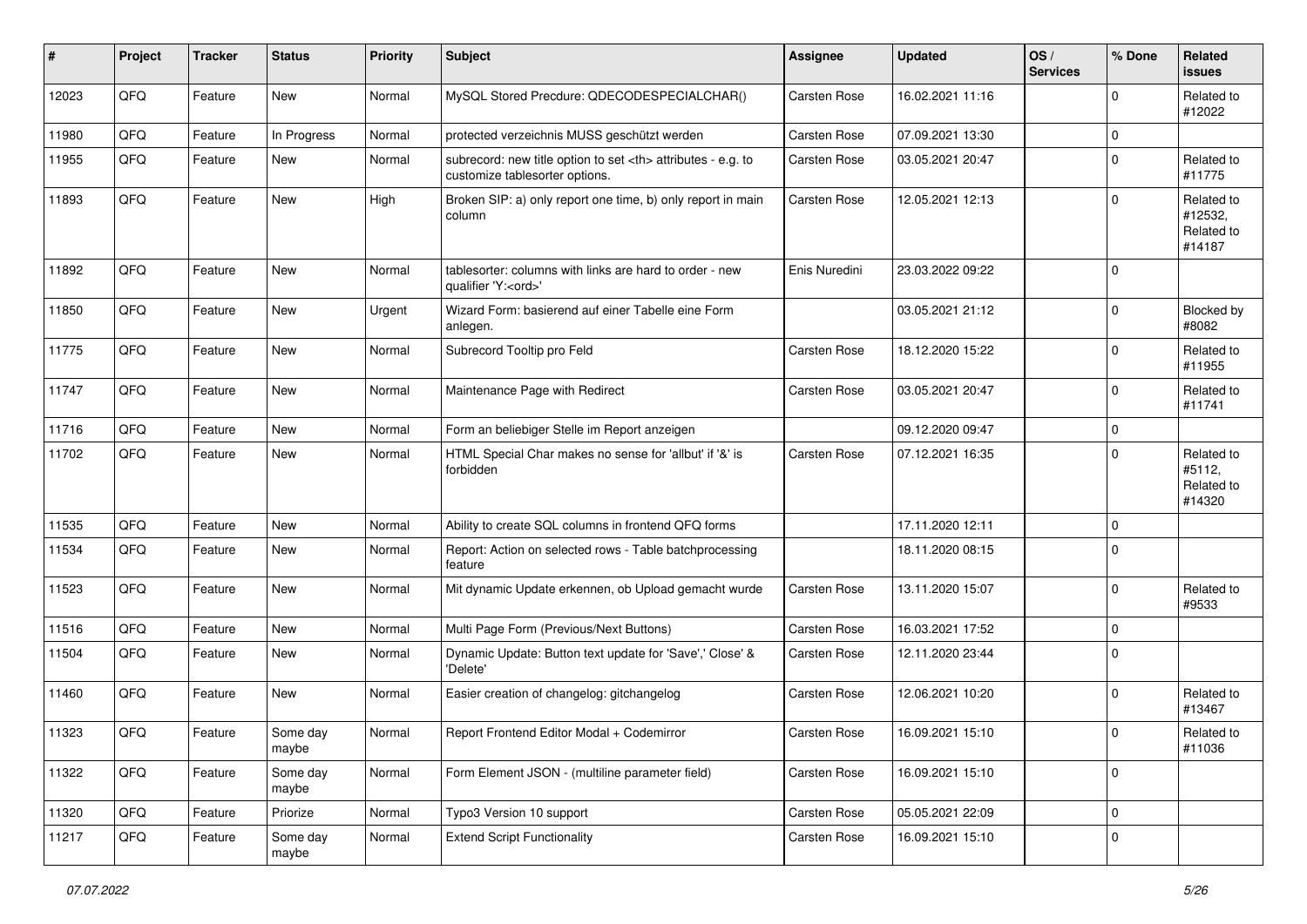| $\sharp$ | Project | <b>Tracker</b> | <b>Status</b>     | <b>Priority</b> | <b>Subject</b>                                                                      | Assignee            | <b>Updated</b>   | OS/<br><b>Services</b> | % Done      | Related<br><b>issues</b>                     |
|----------|---------|----------------|-------------------|-----------------|-------------------------------------------------------------------------------------|---------------------|------------------|------------------------|-------------|----------------------------------------------|
| 11080    | QFQ     | Feature        | <b>New</b>        | Normal          | Send MQTT messages                                                                  | Carsten Rose        | 29.08.2020 19:49 |                        | $\mathbf 0$ |                                              |
| 11076    | QFQ     | Feature        | In Progress       | Normal          | SELECT  AS _websocket                                                               | Carsten Rose        | 30.08.2020 17:49 |                        | $\Omega$    | Related to<br>#13354                         |
| 11036    | QFQ     | Feature        | Some day<br>maybe | Normal          | inline report editor permissions                                                    | Carsten Rose        | 16.09.2021 15:09 |                        | $\pmb{0}$   | Related to<br>#11323                         |
| 10996    | QFQ     | Feature        | New               | Normal          | Download video via sip: no seek                                                     | Carsten Rose        | 12.08.2020 14:18 |                        | $\pmb{0}$   |                                              |
| 10979    | QFQ     | Feature        | <b>New</b>        | Normal          | Ajax Calls an API - dataReport                                                      | Carsten Rose        | 11.05.2022 12:15 |                        | $\mathbf 0$ |                                              |
| 10976    | QFQ     | Feature        | New               | Normal          | Excel Export Verbesserungen                                                         | Carsten Rose        | 06.08.2020 10:56 |                        | $\pmb{0}$   |                                              |
| 10874    | QFQ     | Feature        | <b>New</b>        | Normal          | Erstellen eines Foreign Keys in der Tabelle "FormElement"                           |                     | 13.07.2020 10:11 |                        | $\pmb{0}$   |                                              |
| 10819    | QFQ     | Feature        | New               | Normal          | Persistent SIP - second try                                                         | Carsten Rose        | 29.06.2020 23:02 |                        | $\Omega$    | Related to<br>#6261                          |
| 10782    | QFQ     | Feature        | Feedback          | Normal          | Tiny MCE: Image Upload                                                              | Enis Nuredini       | 16.05.2022 23:16 |                        | $\mathbf 0$ | Related to<br>#12452                         |
| 10763    | QFQ     | Feature        | New               | Normal          | form accessed and submitted despite logout?                                         |                     | 16.06.2020 11:43 |                        | $\mathbf 0$ |                                              |
| 10745    | QFQ     | Feature        | Some day<br>maybe | Normal          | <b>Tablesorter Excel Export</b>                                                     | <b>Carsten Rose</b> | 16.09.2021 15:09 |                        | $\mathbf 0$ |                                              |
| 10738    | QFQ     | Feature        | Some day<br>maybe | Normal          | CORS headers for external API requests                                              |                     | 10.06.2020 14:00 |                        | $\Omega$    |                                              |
| 10716    | QFQ     | Feature        | Some day<br>maybe | Normal          | Business Logic mit Externen Skripten                                                | Carsten Rose        | 16.09.2021 15:10 |                        | $\Omega$    | Related to<br>#10713,<br>Related to<br>#8217 |
| 10714    | QFQ     | Feature        | New               | Normal          | multi Table Form                                                                    | Carsten Rose        | 16.03.2021 18:44 |                        | $\pmb{0}$   |                                              |
| 10593    | QFQ     | Feature        | New               | Normal          | label2: text behind input element                                                   | <b>Carsten Rose</b> | 16.05.2020 10:57 |                        | $\mathbf 0$ |                                              |
| 10569    | QFQ     | Feature        | Priorize          | Normal          | link blank more safe                                                                | Enis Nuredini       | 25.03.2022 12:44 |                        | $\pmb{0}$   |                                              |
| 10463    | QFQ     | Feature        | New               | Normal          | Report link: expliztes setzen von HTML Tags (Bedarf fuer<br>'data-selenium' & 'id') | Enis Nuredini       | 23.03.2022 09:23 |                        | $\Omega$    | Related to<br>#7648                          |
| 10443    | QFQ     | Feature        | In Progress       | Normal          | Konzept _api / _live                                                                | <b>Carsten Rose</b> | 07.05.2020 09:39 |                        | $\mathbf 0$ |                                              |
| 10384    | QFQ     | Feature        | New               | Normal          | Parameter Exchange QFQ Instances                                                    |                     | 07.05.2020 09:38 |                        | $\pmb{0}$   |                                              |
| 10345    | QFQ     | Feature        | New               | Normal          | Templates - Patterns QFQ Style                                                      |                     | 03.05.2021 21:01 |                        | $\mathbf 0$ | Related to<br>#10713                         |
| 10124    | QFQ     | Feature        | Feedback          | Normal          | qfq AAI-Login                                                                       | Karin Niffeler      | 07.05.2020 09:36 |                        | $\mathbf 0$ |                                              |
| 10119    | QFQ     | Feature        | New               | Normal          | Dropdown (selectlist) & Type Ahead: format and catagorize<br>list                   | <b>Carsten Rose</b> | 07.05.2020 09:36 |                        | $\mathbf 0$ |                                              |
| 10116    | QFQ     | Feature        | Some day<br>maybe | Normal          | TypeAhead: Tag - show inside 'input' element                                        | <b>Carsten Rose</b> | 16.09.2021 15:09 |                        | $\mathbf 0$ |                                              |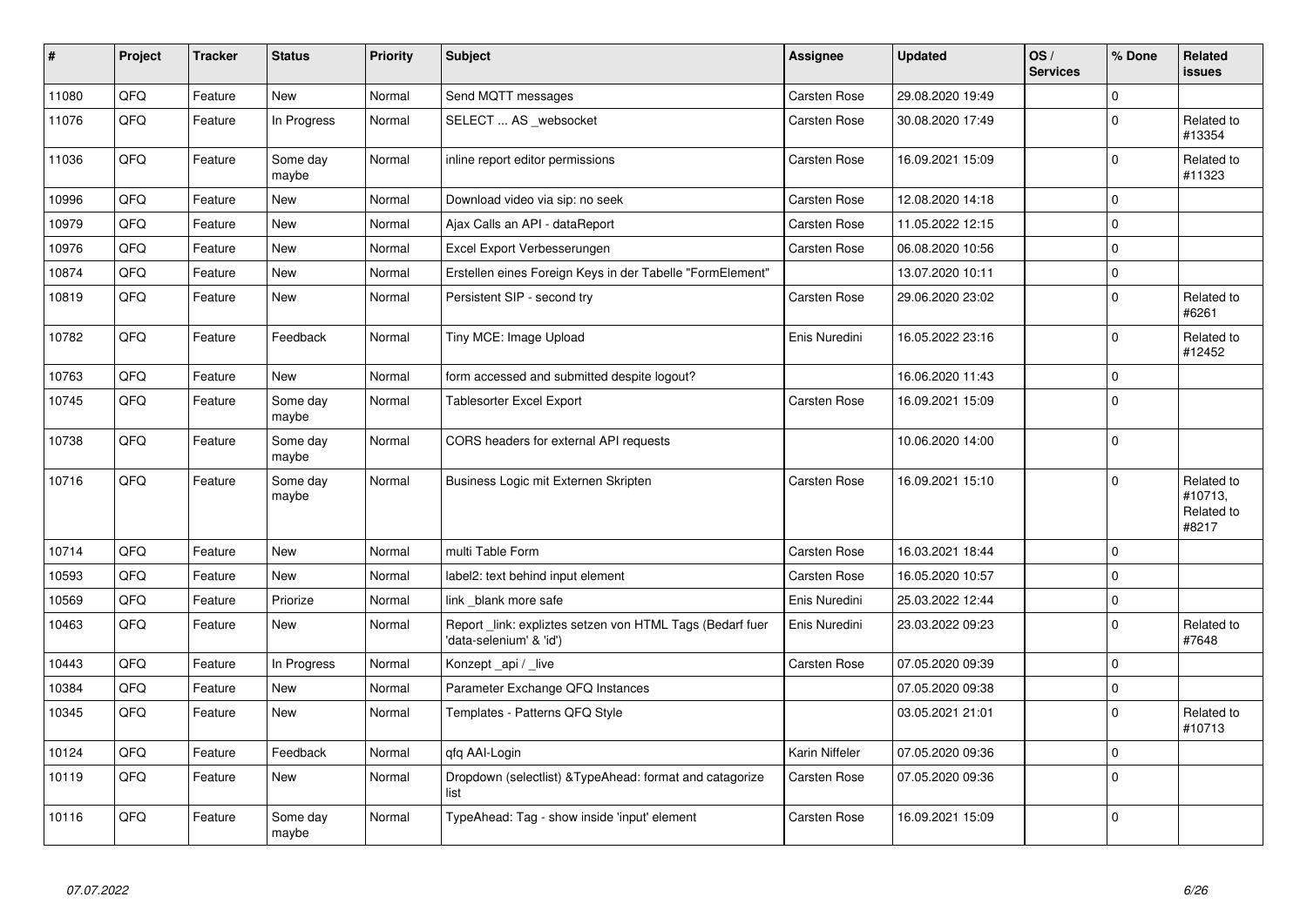| $\vert$ # | Project | <b>Tracker</b> | <b>Status</b>     | <b>Priority</b> | <b>Subject</b>                                                                                                                        | Assignee      | <b>Updated</b>   | OS/<br><b>Services</b> | % Done      | Related<br>issues                                                      |
|-----------|---------|----------------|-------------------|-----------------|---------------------------------------------------------------------------------------------------------------------------------------|---------------|------------------|------------------------|-------------|------------------------------------------------------------------------|
| 10114     | QFQ     | Feature        | New               | High            | Symbol (Link): 'G:' (Glyphicon) replaced by 'i:' (icon)                                                                               |               | 07.12.2021 17:19 |                        | $\Omega$    | Related to<br>#3797,<br>Related to<br>#4194                            |
| 10095     | QFQ     | Feature        | Some day<br>maybe | Normal          | Generic Gitlab Integration into QFQ                                                                                                   | Carsten Rose  | 16.09.2021 15:10 |                        | $\Omega$    |                                                                        |
| 10080     | QFQ     | Feature        | New               | Normal          | Popup on 'save' / 'close': configure dialog (answer<br>yes/no/cancle/)                                                                | Carsten Rose  | 28.03.2021 20:52 |                        | 0           | Is duplicate<br>of #12262                                              |
| 10015     | QFQ     | Feature        | Priorize          | Normal          | Monospace in Textarea                                                                                                                 | Carsten Rose  | 03.02.2020 13:40 |                        | $\mathbf 0$ |                                                                        |
| 10014     | QFQ     | Feature        | New               | Normal          | Manual.rst: describe behaviour and process order of<br>fillStoreVar, slaveId, sqlBefore,                                              | Carsten Rose  | 01.02.2020 22:31 |                        | $\mathbf 0$ |                                                                        |
| 10013     | QFQ     | Feature        | Some day<br>maybe | Normal          | FE.typ=editor: CodeMirror                                                                                                             | Carsten Rose  | 08.06.2022 10:37 |                        | $\Omega$    | Related to<br>#12611,<br>Related to<br>#12490,<br>Related to<br>#7732  |
| 10012     | QFQ     | Feature        | Priorize          | Normal          | redirectAllMailTo: {{beEmail:T}}                                                                                                      | Carsten Rose  | 08.05.2021 09:54 |                        | $\Omega$    | Related to<br>#12412,<br>Related to<br>#12413,<br>Related to<br>#10011 |
| 10011     | QFQ     | Feature        | Priorize          | Normal          | Offer new STORE_TYPO3 Variable 'beUser', 'beEmail'                                                                                    | Carsten Rose  | 08.05.2021 09:51 |                        | $\Omega$    | Related to<br>#10012,<br>Related to<br>#12511                          |
| 10005     | QFQ     | Feature        | Priorize          | Normal          | Report / special column name:  AS _calendar                                                                                           | Carsten Rose  | 03.06.2020 17:28 |                        | $\Omega$    |                                                                        |
| 10003     | QFQ     | Feature        | Priorize          | Normal          | fieldset: stronger visualize group                                                                                                    | Benjamin Baer | 12.02.2020 08:13 |                        | $\mathbf 0$ |                                                                        |
| 9983      | QFQ     | Feature        | New               | Normal          | Report Notation: new keyword 'range'                                                                                                  | Carsten Rose  | 01.02.2020 15:55 |                        | $\mathbf 0$ |                                                                        |
| 9968      | QFQ     | Feature        | Priorize          | Normal          | Tooltip in Links for Developer                                                                                                        | Carsten Rose  | 01.02.2020 23:17 |                        | 0           |                                                                        |
| 9928      | QFQ     | Feature        | Priorize          | Normal          | SpecialColumnName: a) Deprecated: ' AS "_+tag "', b)<br>New: ' AS "_ <tag1><tag2>"'</tag2></tag1>                                     | Carsten Rose  | 01.02.2020 23:17 |                        | $\mathbf 0$ | Related to<br>#9929                                                    |
| 9927      | QFQ     | Feature        | New               | Normal          | QFQ Update: a) Update nur machen wenn BE User<br>eingeloggt ist., b) Bei Fehler genaue Meldung welcher<br>Updateschritt Probleme hat. | Carsten Rose  | 22.01.2020 12:59 |                        | $\mathbf 0$ |                                                                        |
| 9900      | QFQ     | Feature        | Priorize          | Normal          | Generic API Call: tt-content record >> JSON                                                                                           | Carsten Rose  | 01.02.2020 10:13 |                        | 0           |                                                                        |
| 9853      | QFQ     | Feature        | New               | Normal          | Check das SQL / QFQ / Mail Logfile geschrieben wird                                                                                   |               | 09.01.2020 11:15 |                        | 0           |                                                                        |
| 9811      | QFQ     | Feature        | New               | Normal          | Report: tag every n'th row                                                                                                            | Carsten Rose  | 01.02.2020 23:22 |                        | 0           |                                                                        |
| 9781      | QFQ     | Feature        | New               | Normal          | Button: CSS class to make buttons smaller                                                                                             | Carsten Rose  | 01.02.2020 23:22 |                        | $\pmb{0}$   |                                                                        |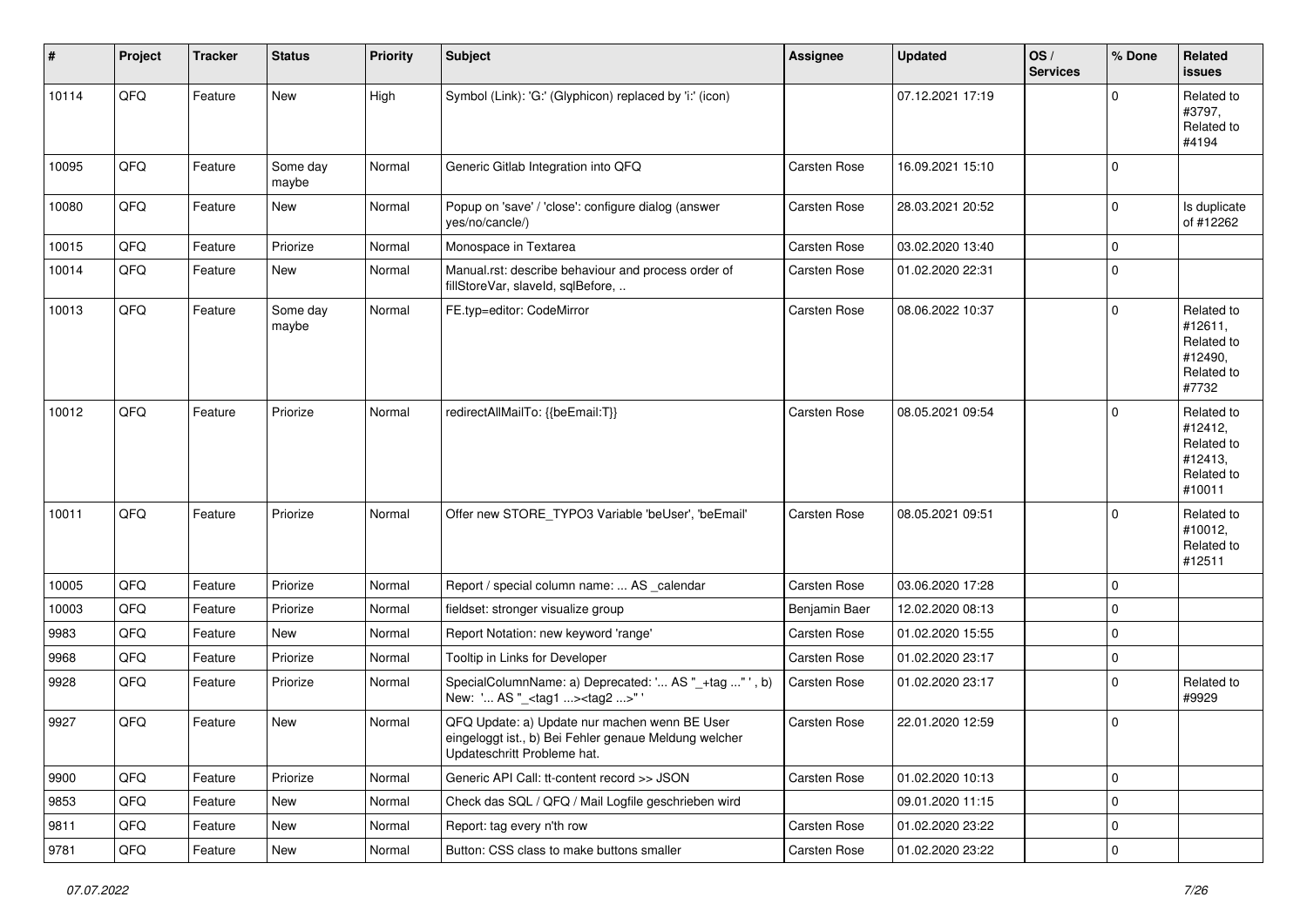| #    | Project | <b>Tracker</b> | <b>Status</b>     | <b>Priority</b> | <b>Subject</b>                                                                  | Assignee            | <b>Updated</b>   | OS/<br><b>Services</b> | % Done      | Related<br><b>issues</b>                                             |
|------|---------|----------------|-------------------|-----------------|---------------------------------------------------------------------------------|---------------------|------------------|------------------------|-------------|----------------------------------------------------------------------|
| 9777 | QFQ     | Feature        | <b>New</b>        | Normal          | Logging QFQ Variables                                                           | <b>Carsten Rose</b> | 16.12.2019 17:17 |                        | $\Omega$    |                                                                      |
| 9707 | QFQ     | Feature        | <b>New</b>        | Normal          | SIP security: encode pageld and check pageld on decode                          | Carsten Rose        | 01.02.2020 23:22 |                        | $\Omega$    |                                                                      |
| 9706 | QFQ     | Feature        | <b>New</b>        | Normal          | Multi File Upload (hidden template group)                                       | <b>Carsten Rose</b> | 01.02.2020 23:22 |                        | $\mathbf 0$ | Related to<br>#7521,<br>Related to<br>#5562,<br>Related to<br>#13330 |
| 9704 | QFQ     | Feature        | Some day<br>maybe | Normal          | Thumbnails Generieren beim Splitten von PDF Files                               | <b>Carsten Rose</b> | 11.12.2019 16:01 |                        | $\mathbf 0$ |                                                                      |
| 9668 | QFQ     | Feature        | Priorize          | Normal          | Form.mode: rename 'hidden' to 'hide'                                            | Carsten Rose        | 05.05.2021 22:14 |                        | $\mathbf 0$ | Related to<br>#6437                                                  |
| 9602 | QFQ     | Feature        | New               | Normal          | Form definition as JSON                                                         | Carsten Rose        | 01.02.2020 23:21 |                        | $\mathbf 0$ | Related to<br>#9600                                                  |
| 9579 | QFQ     | Feature        | Some day<br>maybe | Normal          | Multiform with Process Row                                                      | Carsten Rose        | 11.12.2019 16:01 |                        | $\mathbf 0$ |                                                                      |
| 9548 | QFQ     | Feature        | Feedback          | High            | FormElement: Pattern mismatch - optional report only on<br>focus lost           | Benjamin Baer       | 03.05.2021 21:14 |                        | $\pmb{0}$   |                                                                      |
| 9537 | QFQ     | Feature        | <b>New</b>        | Normal          | FormEditor: Edit fieldset in FrontEnd                                           | Carsten Rose        | 01.02.2020 23:22 |                        | $\mathbf 0$ |                                                                      |
| 9394 | QFQ     | Feature        | Priorize          | Normal          | REST: allow for non numerical ids in get requests                               | <b>Carsten Rose</b> | 05.05.2021 22:10 |                        | $\mathbf 0$ |                                                                      |
| 9352 | QFQ     | Feature        | <b>New</b>        | Normal          | FE 'Native' fire slaveld, sqlAfter, sqlIns                                      | <b>Carsten Rose</b> | 01.02.2020 23:22 |                        | $\mathbf 0$ |                                                                      |
| 9348 | QFQ     | Feature        | <b>New</b>        | Normal          | defaultThumbnailSize: pre render thumbnails                                     | Carsten Rose        | 12.06.2021 09:05 |                        | $\mathbf 0$ |                                                                      |
| 9346 | QFQ     | Feature        | Priorize          | Normal          | beforeSave: check if an upload is given                                         | Carsten Rose        | 11.06.2021 21:18 |                        | $\mathbf 0$ |                                                                      |
| 9221 | QFQ     | Feature        | <b>New</b>        | Normal          | typeAhead: Zeichenlimite ausschalten                                            | <b>Carsten Rose</b> | 29.06.2022 22:36 |                        | $\mathbf 0$ |                                                                      |
| 9208 | QFQ     | Feature        | <b>New</b>        | Normal          | Manage 'recent' records                                                         | Carsten Rose        | 01.02.2020 23:22 |                        | $\mathbf 0$ |                                                                      |
| 9136 | QFQ     | Feature        | New               | Normal          | Create ZIP files with dynamic PDFs                                              | Carsten Rose        | 06.07.2022 13:21 |                        | $\mathbf 0$ |                                                                      |
| 9135 | QFQ     | Feature        | Priorize          | Normal          | Progress Bar generic / replace old hourglass download<br>popup                  | Benjamin Baer       | 03.01.2022 07:43 |                        | $\mathbf 0$ |                                                                      |
| 9130 | QFQ     | Feature        | Some day<br>maybe | Normal          | tablesorter: Automatic Row numbering / Zeilenummer                              | Benjamin Baer       | 01.02.2020 23:22 |                        | $\mathbf 0$ |                                                                      |
| 9129 | QFQ     | Feature        | New               | Normal          | sqlValidate: Message as notification, not as error                              | Carsten Rose        | 01.02.2020 23:22 |                        | $\mathbf 0$ | Related to<br>#9128                                                  |
| 9128 | QFQ     | Feature        | <b>New</b>        | Normal          | Error Message: not replaced variables- a) replace back to<br>'{{', b) underline | Carsten Rose        | 01.02.2020 23:22 |                        | $\mathbf 0$ | Related to<br>#9129                                                  |
| 9052 | QFQ     | Feature        | Feedback          | High            | Report: CodeMirror with SQL Syntax Highlight in FE                              | Enis Nuredini       | 08.06.2022 10:25 |                        | $\mathbf 0$ |                                                                      |
| 8975 | QFQ     | Feature        | <b>New</b>        | Normal          | Report Notation: 2.0                                                            | Carsten Rose        | 01.02.2020 23:22 |                        | $\Omega$    | Related to<br>#8963                                                  |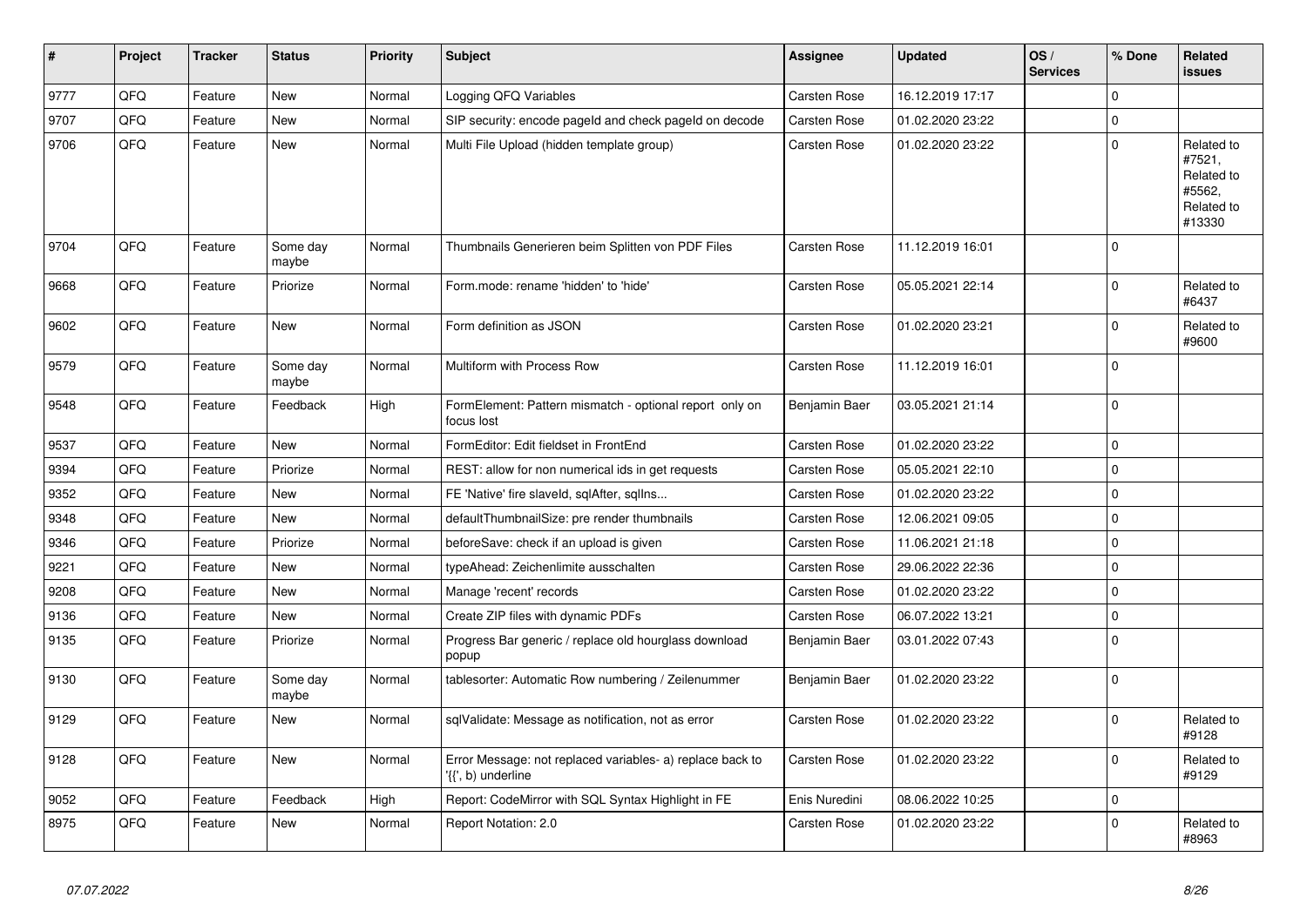| #    | Project | <b>Tracker</b> | <b>Status</b>     | <b>Priority</b> | <b>Subject</b>                                                                                         | Assignee            | <b>Updated</b>   | OS/<br><b>Services</b> | % Done      | Related<br><b>issues</b>                        |
|------|---------|----------------|-------------------|-----------------|--------------------------------------------------------------------------------------------------------|---------------------|------------------|------------------------|-------------|-------------------------------------------------|
| 8963 | QFQ     | Feature        | Priorize          | Normal          | Setting values in a store: flexible way                                                                | Carsten Rose        | 05.05.2021 22:10 |                        | $\mathbf 0$ | Related to<br>#8975                             |
| 8962 | QFQ     | Feature        | New               | High            | allow for form fields with identical names                                                             | <b>Carsten Rose</b> | 03.05.2021 21:14 |                        | $\pmb{0}$   |                                                 |
| 8894 | QFQ     | Feature        | Some day<br>maybe | Normal          | Documentation Tags Usable in QFQ Application                                                           | <b>Carsten Rose</b> | 11.12.2019 16:01 |                        | $\Omega$    |                                                 |
| 8892 | QFQ     | Feature        | Some day<br>maybe | Normal          | Display and Edit SQL Comments in Form Editor                                                           | Carsten Rose        | 11.12.2019 16:01 |                        | $\mathbf 0$ |                                                 |
| 8806 | QFQ     | Feature        | New               | Normal          | SQL Function nl2br                                                                                     | <b>Carsten Rose</b> | 01.02.2020 23:22 |                        | $\mathbf 0$ |                                                 |
| 8719 | QFQ     | Feature        | New               | Normal          | extraButtonLock: add support for 0/1                                                                   | <b>Carsten Rose</b> | 01.02.2020 23:22 |                        | $\pmb{0}$   |                                                 |
| 8702 | QFQ     | Feature        | New               | Normal          | Load Record which is locked: missing user info                                                         | <b>Carsten Rose</b> | 11.12.2019 16:16 |                        | $\mathbf 0$ | Related to<br>#9789                             |
| 8586 | QFQ     | Feature        | Some day<br>maybe | Normal          | QFQ: Enhance Error message for 'record not found'                                                      | Carsten Rose        | 16.09.2021 15:10 |                        | $\Omega$    |                                                 |
| 8585 | QFQ     | Feature        | Priorize          | Normal          | Enhance Error message for 'unknown form'                                                               | <b>Carsten Rose</b> | 01.02.2020 10:13 |                        | $\mathbf 0$ |                                                 |
| 8584 | QFQ     | Feature        | Priorize          | Normal          | FE 'Action' - never assign to Container (except Template<br>Group)                                     | Carsten Rose        | 01.02.2020 10:13 |                        | $\mathbf 0$ |                                                 |
| 8520 | QFQ     | Feature        | Some day<br>maybe | Normal          | Bring QFQ to Composer                                                                                  | <b>Carsten Rose</b> | 16.09.2021 15:10 |                        | $\mathbf 0$ |                                                 |
| 8336 | QFQ     | Feature        | <b>New</b>        | Normal          | Form > modified > Close New: a) Optional disable popup, b)<br>custom text, c) mode on save: close stay | Carsten Rose        | 01.02.2020 23:22 |                        | $\Omega$    | Related to<br>#8335                             |
| 8277 | QFQ     | Feature        | Priorize          | Normal          | fe.parameter.default=                                                                                  | <b>Carsten Rose</b> | 01.02.2020 23:17 |                        | $\Omega$    | Related to<br>#8113                             |
| 8217 | QFQ     | Feature        | New               | Normal          | if-elseif-else construct                                                                               | <b>Carsten Rose</b> | 16.03.2021 18:41 |                        | $\mathbf 0$ | Related to<br>#10716                            |
| 8204 | QFQ     | Feature        | Priorize          | High            | Position 'required mark'                                                                               | <b>Carsten Rose</b> | 16.06.2021 13:44 |                        | $\mathbf 0$ |                                                 |
| 8187 | QFQ     | Feature        | <b>New</b>        | Normal          | Subrecord: enable/hide new button - make new/edit/delete<br>customizeable.                             | Carsten Rose        | 06.03.2021 18:44 |                        | $\Omega$    | Related to<br>#11326                            |
| 8101 | QFQ     | Feature        | Some day<br>maybe | Normal          | Password hash: support further hashing methods                                                         | <b>Carsten Rose</b> | 16.09.2021 15:10 |                        | $\mathbf 0$ |                                                 |
| 8089 | QFQ     | Feature        | New               | Normal          | Copy/Paste for FormElements                                                                            | <b>Carsten Rose</b> | 01.02.2020 23:22 |                        | $\mathbf 0$ |                                                 |
| 8082 | QFQ     | Feature        | Priorize          | High            | Contact form without saving record                                                                     | Carsten Rose        | 07.12.2021 15:20 |                        | $\Omega$    | Related to<br>#8587,<br><b>Blocks</b><br>#11850 |
| 8056 | QFQ     | Feature        | Some day<br>maybe | Normal          | Termin Organisation (Reservation)                                                                      |                     | 01.02.2020 23:19 |                        | $\mathbf 0$ | Related to<br>#8658                             |
| 8044 | QFQ     | Feature        | Priorize          | Normal          | Transaction: a) Form, b) Report                                                                        | <b>Carsten Rose</b> | 05.05.2021 22:14 |                        | $\mathbf 0$ | Related to<br>#8043                             |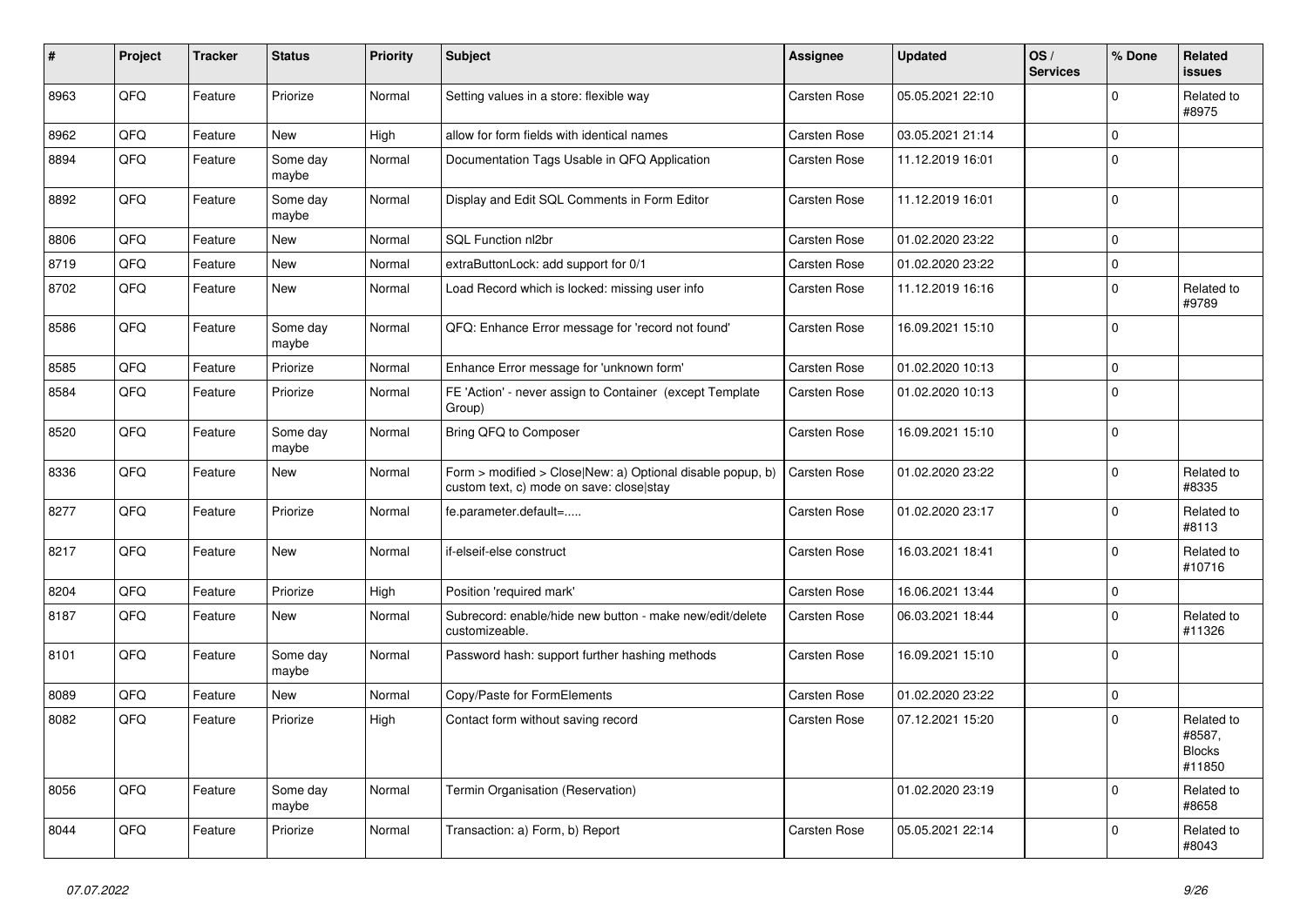| #    | Project | <b>Tracker</b> | <b>Status</b>     | <b>Priority</b> | <b>Subject</b>                                                          | Assignee            | <b>Updated</b>   | OS/<br><b>Services</b> | % Done      | Related<br><b>issues</b>                                               |
|------|---------|----------------|-------------------|-----------------|-------------------------------------------------------------------------|---------------------|------------------|------------------------|-------------|------------------------------------------------------------------------|
| 8034 | QFQ     | Feature        | Priorize          | Normal          | FormElement 'data': 22.22.2222 should not be accepted                   | <b>Carsten Rose</b> | 01.02.2020 10:13 |                        | $\mathbf 0$ |                                                                        |
| 7965 | QFQ     | Feature        | Priorize          | Normal          | Input type 'text' with visual format - currency                         | Benjamin Baer       | 03.01.2022 07:45 |                        | $\mathbf 0$ |                                                                        |
| 7924 | QFQ     | Feature        | <b>New</b>        | Normal          | Radio/Checkbox with Tooltip                                             | <b>Carsten Rose</b> | 01.02.2020 23:22 |                        | $\mathbf 0$ |                                                                        |
| 7921 | QFQ     | Feature        | Some day<br>maybe | Normal          | Rest API Export: URL kuerzer machen                                     |                     | 01.02.2020 23:19 |                        | $\mathbf 0$ |                                                                        |
| 7920 | QFQ     | Feature        | <b>New</b>        | Normal          | FE: Syntax Highlight, Zeinlenumbruch                                    | Carsten Rose        | 01.02.2020 10:03 |                        | $\mathbf 0$ |                                                                        |
| 7850 | QFQ     | Feature        | <b>New</b>        | High            | Upload records: non 'pathFileName' column                               | <b>Carsten Rose</b> | 03.05.2021 21:14 |                        | $\mathbf 0$ |                                                                        |
| 7812 | QFQ     | Feature        | <b>New</b>        | Normal          | FE 'Subrecord' - new option 'subrecordShowFilter',<br>'subrecordPaging' | Carsten Rose        | 01.02.2020 23:22 |                        | $\pmb{0}$   |                                                                        |
| 7732 | QFQ     | Feature        | Some day<br>maybe | Normal          | Javascript: Lazy Loading der add on libs                                | Benjamin Baer       | 08.06.2022 10:38 |                        | $\Omega$    | Related to<br>#12611,<br>Related to<br>#12490,<br>Related to<br>#10013 |
| 7730 | QFQ     | Feature        | Priorize          | Normal          | SELECT Box: title in between                                            | Benjamin Baer       | 01.02.2020 23:22 |                        | $\mathbf 0$ |                                                                        |
| 7683 | QFQ     | Feature        | New               | Normal          | Special column names in '{{ SELECT  AS _link }}' should<br>be detected  | Carsten Rose        | 01.02.2020 23:21 |                        | $\mathbf 0$ |                                                                        |
| 7681 | QFQ     | Feature        | <b>New</b>        | Normal          | Optional switch off 'check for modified record'                         | Carsten Rose        | 01.02.2020 23:21 |                        | $\mathbf 0$ |                                                                        |
| 7660 | QFQ     | Feature        | New               | Normal          | IMAP: import mails to DB, move / delete mails                           | <b>Carsten Rose</b> | 01.02.2020 09:52 |                        | $\mathbf 0$ |                                                                        |
| 7630 | QFQ     | Feature        | Priorize          | Normal          | detailed error message for simple upload                                | <b>Carsten Rose</b> | 01.02.2020 10:13 |                        | $\mathbf 0$ |                                                                        |
| 7602 | QFQ     | Feature        | ToDo              | High            | Multi Select: with checkboxes                                           | Benjamin Baer       | 22.03.2022 09:07 |                        | $\pmb{0}$   |                                                                        |
| 7522 | QFQ     | Feature        | Priorize          | Normal          | Inserting default index.html to folder (Avoid Apache<br>Indexing)       | Carsten Rose        | 01.02.2020 10:13 |                        | $\mathbf 0$ |                                                                        |
| 7521 | QFQ     | Feature        | <b>New</b>        | Normal          | TemplateGroup: fe.type=upload                                           | <b>Carsten Rose</b> | 01.02.2020 23:21 |                        | $\mathbf 0$ | Related to<br>#9706                                                    |
| 7520 | QFQ     | Feature        | <b>New</b>        | Normal          | QR Code:  AS _qr ( AS _link)                                            | Carsten Rose        | 01.02.2020 23:22 |                        | $\mathbf 0$ |                                                                        |
| 7519 | QFQ     | Feature        | New               | Normal          | Select: Multi                                                           | Carsten Rose        | 01.02.2020 23:22 |                        | $\mathbf 0$ |                                                                        |
| 7481 | QFQ     | Feature        | <b>New</b>        | Normal          | Detect 'BaseUrl' automatically                                          | Carsten Rose        | 01.02.2020 23:21 |                        | $\mathbf 0$ |                                                                        |
| 7480 | QFQ     | Feature        | New               | Normal          | Record History (Undo / Redo)                                            | Carsten Rose        | 11.12.2019 16:16 |                        | $\mathbf 0$ | Related to<br>#2361                                                    |
| 7453 | QFQ     | Feature        | Some day<br>maybe | Normal          | import / export forms QFQ                                               | Carsten Rose        | 16.09.2021 15:10 |                        | $\mathbf 0$ |                                                                        |
| 7452 | QFQ     | Feature        | Some day<br>maybe | Normal          | automate deployment new QFQ version                                     | Carsten Rose        | 16.09.2021 15:10 |                        | $\mathbf 0$ |                                                                        |
| 7342 | QFQ     | Feature        | New               | Normal          | add content $=$ hide this                                               | <b>Carsten Rose</b> | 01.02.2020 23:21 |                        | $\mathbf 0$ |                                                                        |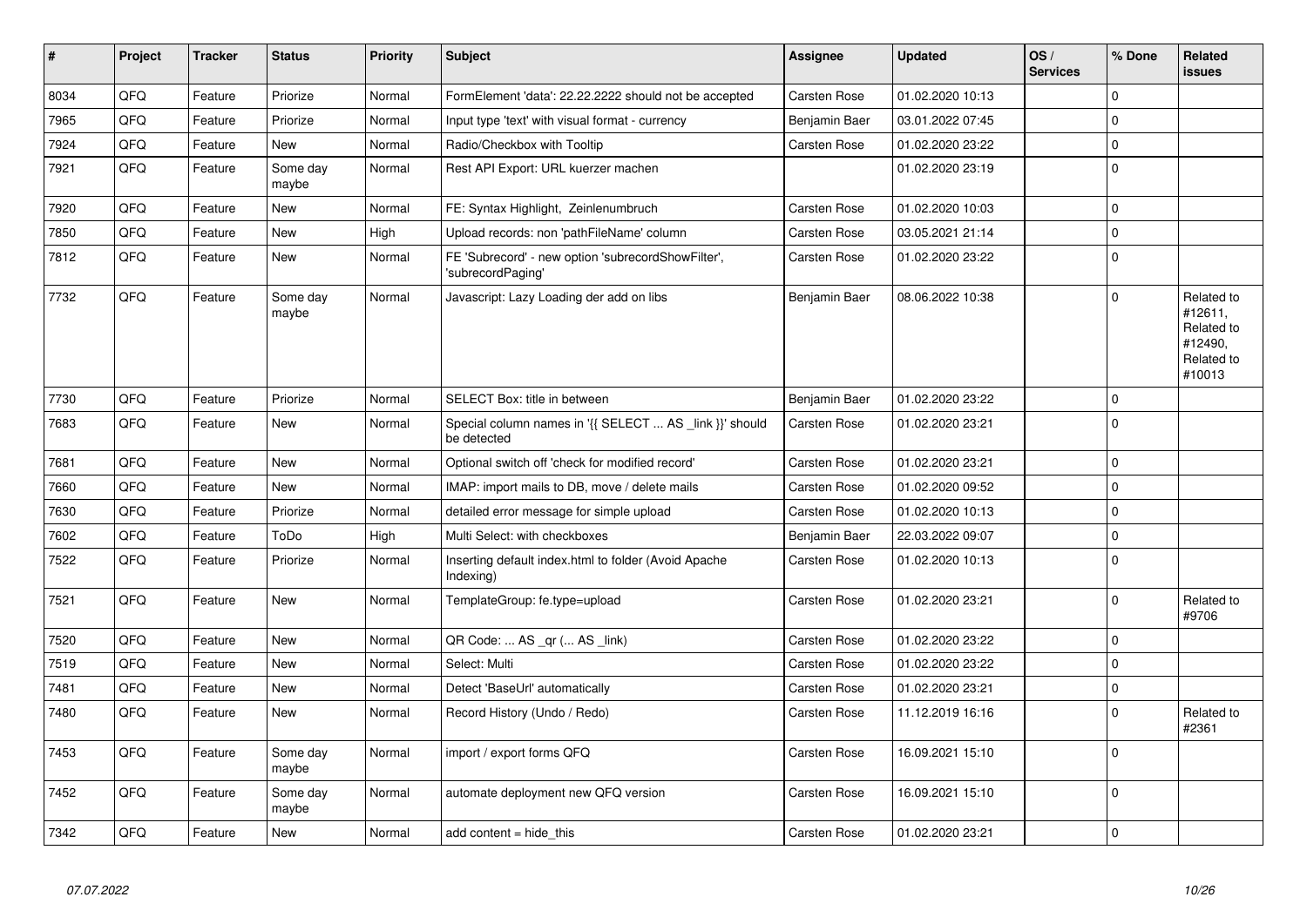| #    | Project | <b>Tracker</b> | <b>Status</b>     | <b>Priority</b> | Subject                                                                                        | Assignee            | <b>Updated</b>   | OS/<br><b>Services</b> | % Done      | Related<br>issues      |
|------|---------|----------------|-------------------|-----------------|------------------------------------------------------------------------------------------------|---------------------|------------------|------------------------|-------------|------------------------|
| 7336 | QFQ     | Feature        | Some day<br>maybe | Normal          | PDF Upload: disallow PDFs with specific Meta information                                       | <b>Carsten Rose</b> | 11.12.2019 16:01 |                        | $\Omega$    |                        |
| 7290 | QFQ     | Feature        | Priorize          | Normal          | FormEditor: title as textarea if LEN(title)>60                                                 | Carsten Rose        | 01.02.2020 10:13 |                        | $\mathbf 0$ | Blocked by<br>#7682    |
| 7280 | QFQ     | Feature        | New               | Normal          | recently used table                                                                            | <b>Carsten Rose</b> | 01.02.2020 23:21 |                        | $\Omega$    |                        |
| 7278 | QFQ     | Feature        | Some day<br>maybe | Normal          | Form: Wert vordefinieren der immer gesetzt wird                                                |                     | 02.05.2021 09:27 |                        | $\Omega$    |                        |
| 7239 | QFQ     | Feature        | New               | Normal          | TinyMCE: html tag whitelist                                                                    | Carsten Rose        | 01.02.2020 23:21 |                        | $\mathbf 0$ | Related to<br>#14320   |
| 7229 | QFQ     | Feature        | Some day<br>maybe | Normal          | New FormElement.type: Button                                                                   |                     | 01.02.2021 12:32 |                        | $\mathbf 0$ |                        |
| 7217 | QFQ     | Feature        | Priorize          | Normal          | Download: notice User if `_sip=?` is missing                                                   | <b>Carsten Rose</b> | 01.02.2020 10:13 |                        | 0           |                        |
| 7175 | QFQ     | Feature        | New               | Normal          | Upload: md5 hash as filename                                                                   | Carsten Rose        | 01.02.2020 23:21 |                        | $\mathbf 0$ |                        |
| 7119 | QFQ     | Feature        | New               | Normal          | Upload: scaleDownWidth, scaleDownHeight                                                        | Carsten Rose        | 01.02.2020 23:21 |                        | $\mathbf 0$ |                        |
| 7109 | QFQ     | Feature        | New               | Normal          | Dynamic Updates: row/element hide                                                              | Carsten Rose        | 01.02.2020 23:22 |                        | $\mathbf 0$ | Has duplicate<br>#4081 |
| 7108 | QFQ     | Feature        | Some day<br>maybe | Normal          | <b>QFQ Wrap Elements</b>                                                                       |                     | 11.12.2019 16:01 |                        | $\mathbf 0$ |                        |
| 7107 | QFQ     | Feature        | Some day<br>maybe | Normal          | Showcase Registration Tool: Anmeldung / Administration :<br>Liste Anmeldungen / Emaileinaldung | Carsten Rose        | 11.12.2019 16:01 |                        | $\mathbf 0$ |                        |
| 7106 | QFQ     | Feature        | Some day<br>maybe | Normal          | Beispiel Nummerierung von Rows in Report                                                       |                     | 11.12.2019 16:01 |                        | $\mathbf 0$ |                        |
| 7105 | QFQ     | Feature        | Some day<br>maybe | Normal          | Beispiel wie man in einer zweiten Tabelle speichert.                                           |                     | 11.12.2019 16:01 |                        | $\mathbf 0$ |                        |
| 7104 | QFQ     | Feature        | Some day<br>maybe | Normal          | Manual: hint about escaping if '\r' appears in mail body                                       |                     | 11.12.2019 16:01 |                        | $\mathbf 0$ |                        |
| 7102 | QFQ     | Feature        | New               | Normal          | Comment sign in report: '#' and '--'                                                           | <b>Carsten Rose</b> | 01.02.2020 23:21 |                        | $\mathbf 0$ |                        |
| 7100 | QFQ     | Feature        | Some day<br>maybe | Normal          | Download: log access, max downloads, time limit                                                |                     | 01.02.2020 23:19 |                        | $\mathbf 0$ |                        |
| 7099 | QFQ     | Feature        | New               | Normal          | Redesign FormEditor                                                                            | Carsten Rose        | 01.02.2020 23:21 |                        | $\mathbf 0$ |                        |
| 6998 | QFQ     | Feature        | Priorize          | Normal          | Form: with debug=on show column information as tooltip of<br>column label                      | Carsten Rose        | 01.02.2020 10:13 |                        | 0           |                        |
| 6992 | QFQ     | Feature        | Some day<br>maybe | Normal          | DB exception: Syntax Highlight                                                                 |                     | 11.12.2019 16:01 |                        | $\mathbf 0$ | Related to<br>#5450    |
| 6972 | QFQ     | Feature        | Some day<br>maybe | Normal          | Fabric Clipboard / cross browser tab                                                           | Benjamin Baer       | 01.02.2020 23:21 |                        | 0           |                        |
| 6970 | QFQ     | Feature        | Some day<br>maybe | Normal          | tablesorter: default fuer 'sortReset' aendern von 'Ctrl' zu 'Alt'                              | Benjamin Baer       | 01.02.2020 23:21 |                        | $\mathbf 0$ |                        |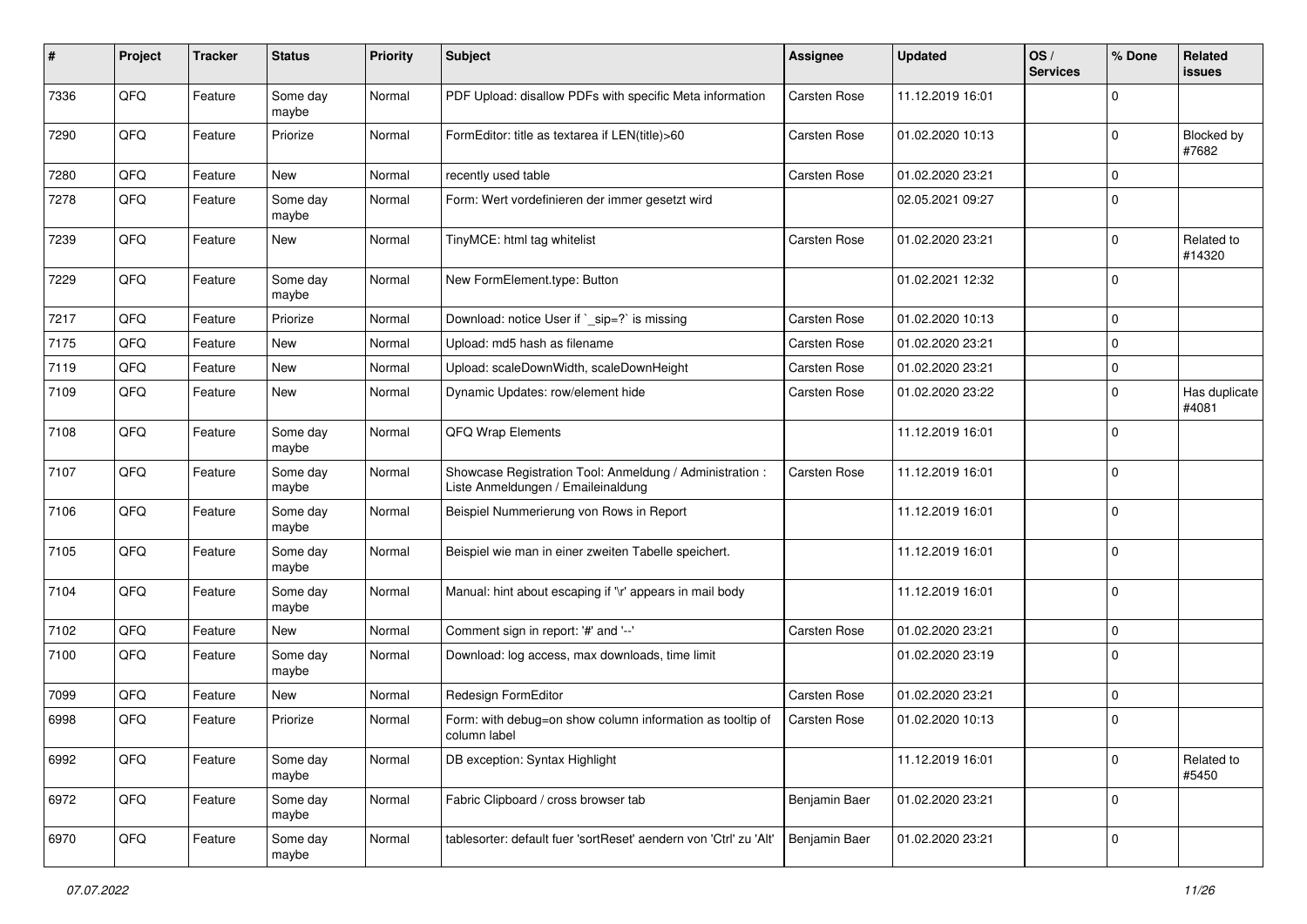| $\pmb{\#}$ | Project | <b>Tracker</b> | <b>Status</b>     | <b>Priority</b> | <b>Subject</b>                                                                                                             | Assignee      | <b>Updated</b>   | OS/<br><b>Services</b> | % Done      | Related<br>issues                           |
|------------|---------|----------------|-------------------|-----------------|----------------------------------------------------------------------------------------------------------------------------|---------------|------------------|------------------------|-------------|---------------------------------------------|
| 6870       | QFQ     | Feature        | Priorize          | Normal          | Click on '_link' triggers an API call                                                                                      | Benjamin Baer | 03.01.2022 08:25 |                        | $\Omega$    |                                             |
| 6855       | QFQ     | Feature        | New               | Normal          | With {{feUser:U}}!={{feUser:T}}: Save / Delete: only possible<br>with {{feUserSave:U}}='yes' and '{{feUserDelete:U}}='yes' | Carsten Rose  | 01.02.2020 23:21 |                        | $\Omega$    |                                             |
| 6801       | QFQ     | Feature        | Priorize          | Normal          | Fabric: Maximize / FullIscreen                                                                                             | Benjamin Baer | 21.03.2022 09:56 |                        | $\mathbf 0$ |                                             |
| 6765       | QFQ     | Feature        | New               | Normal          | Moeglichkeit via QFQ eigene Logs zu schreiben                                                                              | Carsten Rose  | 01.02.2020 23:21 |                        | $\mathbf 0$ |                                             |
| 6723       | QFQ     | Feature        | New               | Normal          | Report QFQ Installation and Version                                                                                        | Carsten Rose  | 12.06.2021 09:07 |                        | $\Omega$    |                                             |
| 6715       | QFQ     | Feature        | Some day<br>maybe | Normal          | Code-Refactoring: dbArray vereinheitlichen                                                                                 | Carsten Rose  | 11.12.2019 16:02 |                        | $\Omega$    |                                             |
| 6704       | QFQ     | Feature        | Some day<br>maybe | Normal          | Upload Mode: Bilder in Notizen rechts sollen aktuellen<br>Upload repräsentieren.                                           |               | 01.02.2020 23:19 |                        | $\Omega$    | Related to<br>#3264                         |
| 6602       | QFQ     | Feature        | New               | Normal          | Formlet: in Report auf Mausklick ein mini-form oeffnen                                                                     | Carsten Rose  | 11.12.2019 16:16 |                        | $\Omega$    |                                             |
| 6594       | QFQ     | Feature        | New               | Normal          | Excel: on download, check if there is a valid sip                                                                          | Carsten Rose  | 01.02.2020 23:21 |                        | $\Omega$    |                                             |
| 6515       | QFQ     | Feature        | Some day<br>maybe | Normal          | Formular: Felder dynamisch ein/ausblenden                                                                                  |               | 11.12.2019 16:02 |                        | $\Omega$    |                                             |
| 6437       | QFQ     | Feature        | New               | Normal          | Neuer Mode Button bei FormElementen                                                                                        | Carsten Rose  | 01.02.2020 23:21 |                        | $\Omega$    | Related to<br>#9668.<br>Blocked by<br>#9678 |
| 6299       | QFQ     | Feature        | Some day<br>maybe | Normal          | Attack detection: log table with invalid SIP access                                                                        |               | 11.12.2019 16:02 |                        | $\Omega$    | Related to<br>#3947                         |
| 6292       | QFQ     | Feature        | New               | Normal          | Download: File speichern mit Hash aber original Filename in<br>der Datenbank vermerken fuer Downloads                      | Carsten Rose  | 01.02.2020 23:21 |                        | $\Omega$    |                                             |
| 6289       | QFQ     | Feature        | New               | Normal          | Form: Log                                                                                                                  | Carsten Rose  | 01.02.2020 23:21 |                        | $\Omega$    |                                             |
| 6288       | QFQ     | Feature        | Some day<br>maybe | Normal          | Best Practice: Erklaeren wie man ein Formular ganz in<br>'weiss' erstellen kann                                            |               | 11.12.2019 16:02 |                        | $\Omega$    |                                             |
| 6261       | QFQ     | Feature        | New               | Normal          | Persistent SIP                                                                                                             | Carsten Rose  | 12.06.2021 09:07 |                        | $\Omega$    | Related to<br>#10819                        |
| 6250       | QFQ     | Feature        | In Progress       | Normal          | Enhance layout: a) Subrecord, b) Subrecord-Title                                                                           | Carsten Rose  | 01.02.2020 23:22 |                        | $\Omega$    | Related to<br>#5391                         |
| 6224       | QFQ     | Feature        | Priorize          | Normal          | Dynamic update: fade in/out fields                                                                                         | Benjamin Baer | 21.03.2022 09:50 |                        | $\Omega$    |                                             |
| 6084       | QFQ     | Feature        | Some day<br>maybe | Normal          | New escape type: 'D' - convert date                                                                                        |               | 01.02.2020 23:19 |                        | $\Omega$    |                                             |
| 6083       | QFQ     | Feature        | Some day<br>maybe | Normal          | Dynamic Update: Value Check via SQL                                                                                        |               | 11.12.2019 16:02 |                        | $\mathbf 0$ |                                             |
| 5983       | QFQ     | Feature        | Some day<br>maybe | Normal          | Form Submit (save & update): normalize date/-time FE                                                                       | Carsten Rose  | 01.02.2020 23:19 |                        | $\mathbf 0$ |                                             |
| 5942       | QFQ     | Feature        | Priorize          | Normal          | 'L' and 'type': append to links, generate via '_link' by using<br>'u ' .                                                   | Carsten Rose  | 01.02.2020 10:13 |                        | 0           |                                             |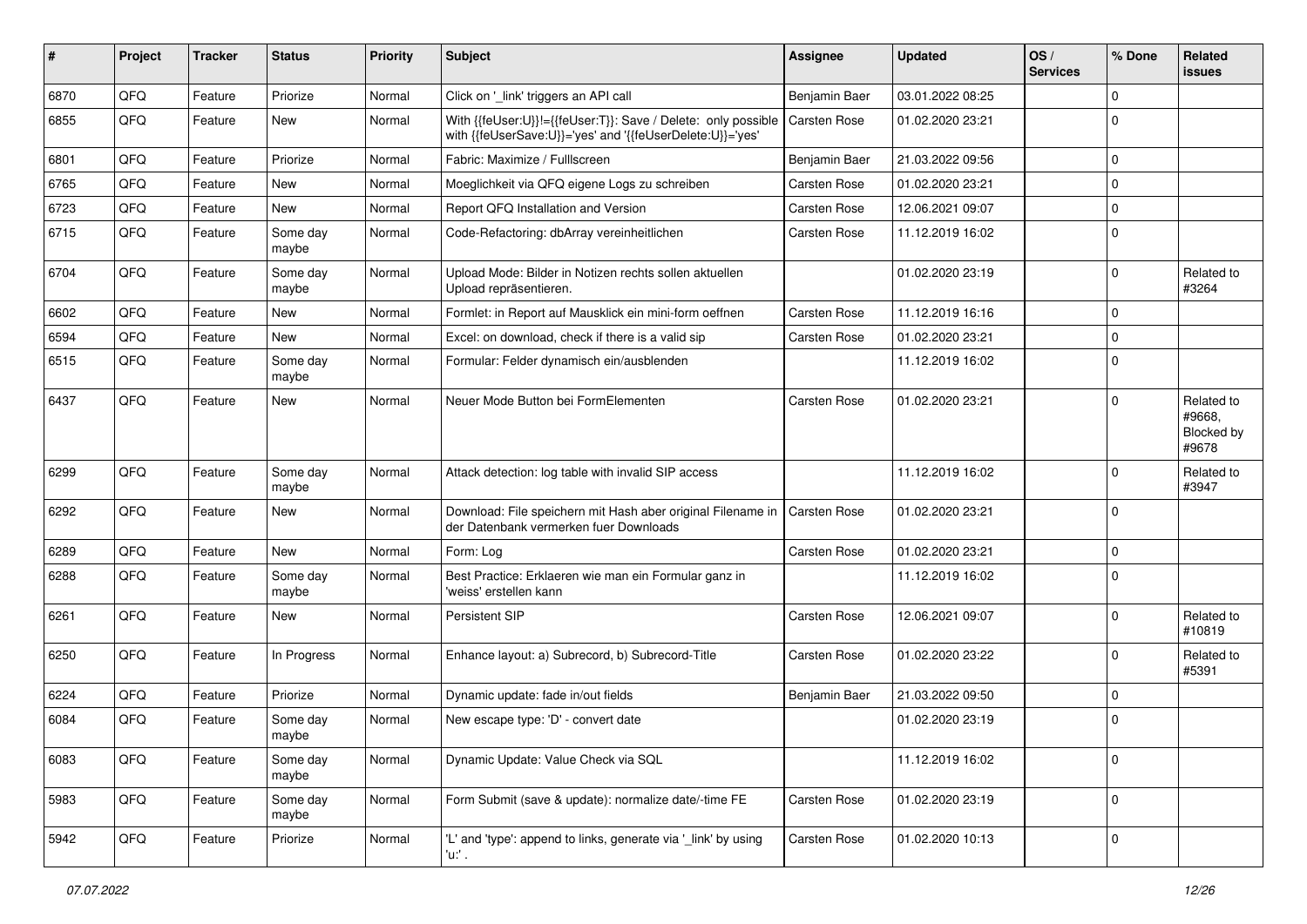| #    | Project | <b>Tracker</b> | <b>Status</b>     | <b>Priority</b> | <b>Subject</b>                                                                    | Assignee      | <b>Updated</b>   | OS/<br><b>Services</b> | % Done      | Related<br>issues                           |
|------|---------|----------------|-------------------|-----------------|-----------------------------------------------------------------------------------|---------------|------------------|------------------------|-------------|---------------------------------------------|
| 5923 | QFQ     | Feature        | Some day<br>maybe | Normal          | fillStoreSystemBySqlLate                                                          |               | 01.02.2020 23:19 |                        | $\Omega$    |                                             |
| 5895 | QFQ     | Feature        | Some day<br>maybe | Normal          | Tutorial: List of all QFQ Features                                                |               | 01.02.2020 23:19 |                        | $\mathbf 0$ |                                             |
| 5894 | QFQ     | Feature        | Feedback          | Normal          | Typeahead in Report: show/hide rows dynamically                                   | Carsten Rose  | 18.02.2022 08:50 |                        | $\Omega$    | Related to<br>#5893,<br>Related to<br>#5885 |
| 5893 | QFQ     | Feature        | Some day<br>maybe | Normal          | Edit on double-click                                                              |               | 01.02.2020 23:19 |                        | $\Omega$    | Related to<br>#5894                         |
| 5892 | QFQ     | Feature        | Some day<br>maybe | Normal          | QFQ should use T3 API to manipulate FE GROUP<br>membership                        |               | 01.02.2020 23:20 |                        | 0           |                                             |
| 5852 | QFQ     | Feature        | Some day<br>maybe | Normal          | Logging: mail.log / sql.log - im FE anzeigen und via AJAX<br>aktualisieren        | Carsten Rose  | 01.02.2020 23:19 |                        | $\mathbf 0$ | Related to<br>#5885                         |
| 5851 | QFQ     | Feature        | Some day<br>maybe | Normal          | Queue System implementieren: MQTT, RabbitMQ                                       |               | 01.02.2020 23:20 |                        | $\mathbf 0$ | Related to<br>#5715                         |
| 5850 | QFQ     | Feature        | Some day<br>maybe | Normal          | Deployment: In QFQ Doc best practice fuer zeitgemaesses<br>Deployment beschreiben |               | 01.02.2020 23:20 |                        | $\mathbf 0$ |                                             |
| 5805 | QFQ     | Feature        | Some day<br>maybe | Normal          | TypeAHead SQL value instead of key stored                                         |               | 01.02.2020 23:19 |                        | $\mathbf 0$ | Related to<br>#5444                         |
| 5783 | QFQ     | Feature        | Some day<br>maybe | Normal          | <b>BPMN View/Edit</b>                                                             |               | 11.12.2019 16:02 |                        | $\mathbf 0$ |                                             |
| 5782 | QFQ     | Feature        | <b>New</b>        | Normal          | NextCloud API                                                                     | Carsten Rose  | 01.02.2020 10:02 |                        | $\mathbf 0$ |                                             |
| 5715 | QFQ     | Feature        | New               | High            | PDF Caching                                                                       | Carsten Rose  | 03.05.2021 21:14 |                        | $\Omega$    | Related to<br>#5851,<br>Related to<br>#6357 |
| 5695 | QFQ     | Feature        | In Progress       | Normal          | Multiform                                                                         | Carsten Rose  | 02.01.2021 18:38 |                        | $\mathbf 0$ |                                             |
| 5665 | QFQ     | Feature        | Some day<br>maybe | Normal          | Versuch das '{{!' nicht mehr noetig ist.                                          | Carsten Rose  | 01.02.2020 23:20 |                        | $\Omega$    | Related to<br>#7432,<br>Related to<br>#7434 |
| 5579 | QFQ     | Feature        | Some day<br>maybe | Normal          | Enhance Doc / Presentation: variable type 'link column type'                      | Carsten Rose  | 01.02.2020 23:19 |                        | $\Omega$    |                                             |
| 5562 | QFG     | Feature        | Priorize          | Normal          | Drag'n'Drop fuer Uploads                                                          | Benjamin Baer | 21.03.2022 09:52 |                        | $\pmb{0}$   | Related to<br>#9706                         |
| 5548 | QFQ     | Feature        | Some day<br>maybe | Normal          | 801 Textfiles/Scriptfiles als Thumbnail                                           | Carsten Rose  | 07.03.2022 16:26 |                        | 0           |                                             |
| 5480 | QFQ     | Feature        | Some day<br>maybe | Normal          | QFQ: Dokumentation mit Screenshots versehen                                       | Carsten Rose  | 01.02.2020 23:20 |                        | 0           | Related to<br>#9879                         |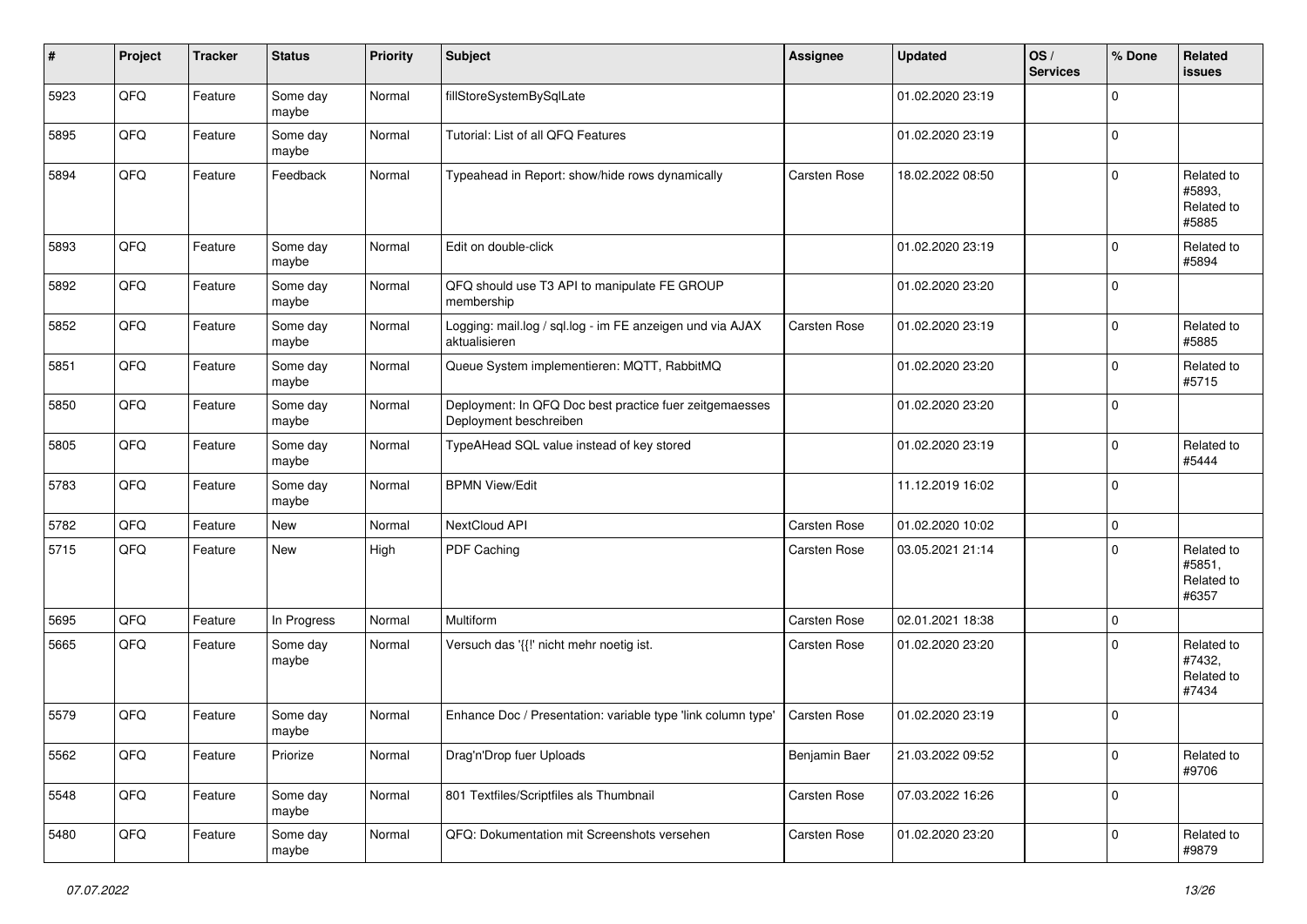| #    | Project | <b>Tracker</b> | <b>Status</b>     | <b>Priority</b> | <b>Subject</b>                                                                                     | Assignee            | <b>Updated</b>   | OS/<br><b>Services</b> | % Done      | Related<br><b>issues</b> |
|------|---------|----------------|-------------------|-----------------|----------------------------------------------------------------------------------------------------|---------------------|------------------|------------------------|-------------|--------------------------|
| 5455 | QFQ     | Feature        | Some day<br>maybe | Normal          | Mail Redirects grld abhaengig                                                                      |                     | 01.02.2020 23:20 |                        | $\Omega$    |                          |
| 5452 | QFQ     | Feature        | Some day<br>maybe | Normal          | Thumbnails from PDF: bad quality                                                                   |                     | 01.02.2020 23:20 |                        | $\mathbf 0$ |                          |
| 5428 | QFQ     | Feature        | Some day<br>maybe | Normal          | secure thumbnail: late render on access.                                                           | Carsten Rose        | 01.02.2020 23:20 |                        | $\mathbf 0$ |                          |
| 5389 | QFQ     | Feature        | Some day<br>maybe | Normal          | QFQ Design: Multline label / note                                                                  | Benjamin Baer       | 01.02.2020 23:19 |                        | $\mathbf 0$ |                          |
| 5366 | QFQ     | Feature        | Priorize          | Normal          | Saving with keyboard shortcuts                                                                     | Benjamin Baer       | 21.03.2022 09:47 |                        | $\pmb{0}$   |                          |
| 5345 | QFQ     | Feature        | New               | Normal          | Report: UPDATE / INSERT / DELETE statements should<br>trigger subqueries, depending on the result. | Carsten Rose        | 27.05.2020 16:11 |                        | $\pmb{0}$   |                          |
| 5342 | QFQ     | Feature        | Some day<br>maybe | Normal          | link - with HTML Attributes                                                                        |                     | 01.02.2020 23:20 |                        | $\mathbf 0$ | Related to<br>#14077     |
| 5160 | QFQ     | Feature        | Some day<br>maybe | Normal          | QFQ collaborative / together.js, ShareJS, y-js, collaborative,                                     |                     | 11.12.2019 16:02 |                        | $\mathbf 0$ |                          |
| 5132 | QFQ     | Feature        | Some day<br>maybe | Normal          | Error Message sendmail missing attachment: more details                                            | Carsten Rose        | 01.02.2020 23:19 |                        | $\mathbf 0$ |                          |
| 5131 | QFQ     | Feature        | New               | Normal          | Activate Spin Gear ('wait/busy' indicator) via LINK attribute                                      | <b>Carsten Rose</b> | 01.02.2020 23:21 |                        | $\mathbf 0$ |                          |
| 5129 | QFQ     | Feature        | Some day<br>maybe | Normal          | Reports: SQL fuer x Achse und y Achse                                                              |                     | 11.12.2019 16:02 |                        | $\mathbf 0$ |                          |
| 5024 | QFQ     | Feature        | Some day<br>maybe | Normal          | Fabric: Generate PDF with edits                                                                    | Benjamin Baer       | 01.02.2020 23:20 |                        | $\mathbf 0$ | Related to<br>#10704     |
| 4974 | QFQ     | Feature        | Some day<br>maybe | Normal          | Long polling - inform all listening clients of changes                                             |                     | 11.12.2019 16:02 |                        | $\mathbf 0$ |                          |
| 4956 | QFQ     | Feature        | Some day<br>maybe | Normal          | Sendmail: Benutzerdefinierte Headers                                                               | Carsten Rose        | 11.12.2019 16:02 |                        | $\mathbf 0$ |                          |
| 4872 | QFQ     | Feature        | Some day<br>maybe | Normal          | Fields of Typo3 page available in STORE TYPO3                                                      | <b>Carsten Rose</b> | 01.02.2020 23:19 |                        | $\mathbf 0$ |                          |
| 4869 | QFQ     | Feature        | Some day<br>maybe | Normal          | Dynamic Update (show, hide, readonly?, required?) for<br><b>Template Group Elements</b>            | Carsten Rose        | 01.02.2020 23:19 |                        | $\mathbf 0$ | Related to<br>#4865      |
| 4839 | QFQ     | Feature        | Some day<br>maybe | Normal          | qfq-handle in <head> Abschnitt</head>                                                              | <b>Carsten Rose</b> | 11.12.2019 16:02 |                        | $\Omega$    |                          |
| 4816 | QFQ     | Feature        | Some day<br>maybe | Normal          | Templates for QFQ Reports (Tables, Radios, )                                                       |                     | 01.02.2020 23:20 |                        | $\mathbf 0$ |                          |
| 4757 | QFQ     | Feature        | Some day<br>maybe | Normal          | Test subrecord: download links ok? Links ok?                                                       | Carsten Rose        | 01.02.2020 23:20 |                        | $\mathbf 0$ |                          |
| 4719 | QFQ     | Feature        | Some day<br>maybe | Normal          | Custom Message in Client in case of 'Browser tab close,<br>modification will be lost'              |                     | 01.02.2020 23:20 |                        | $\mathbf 0$ |                          |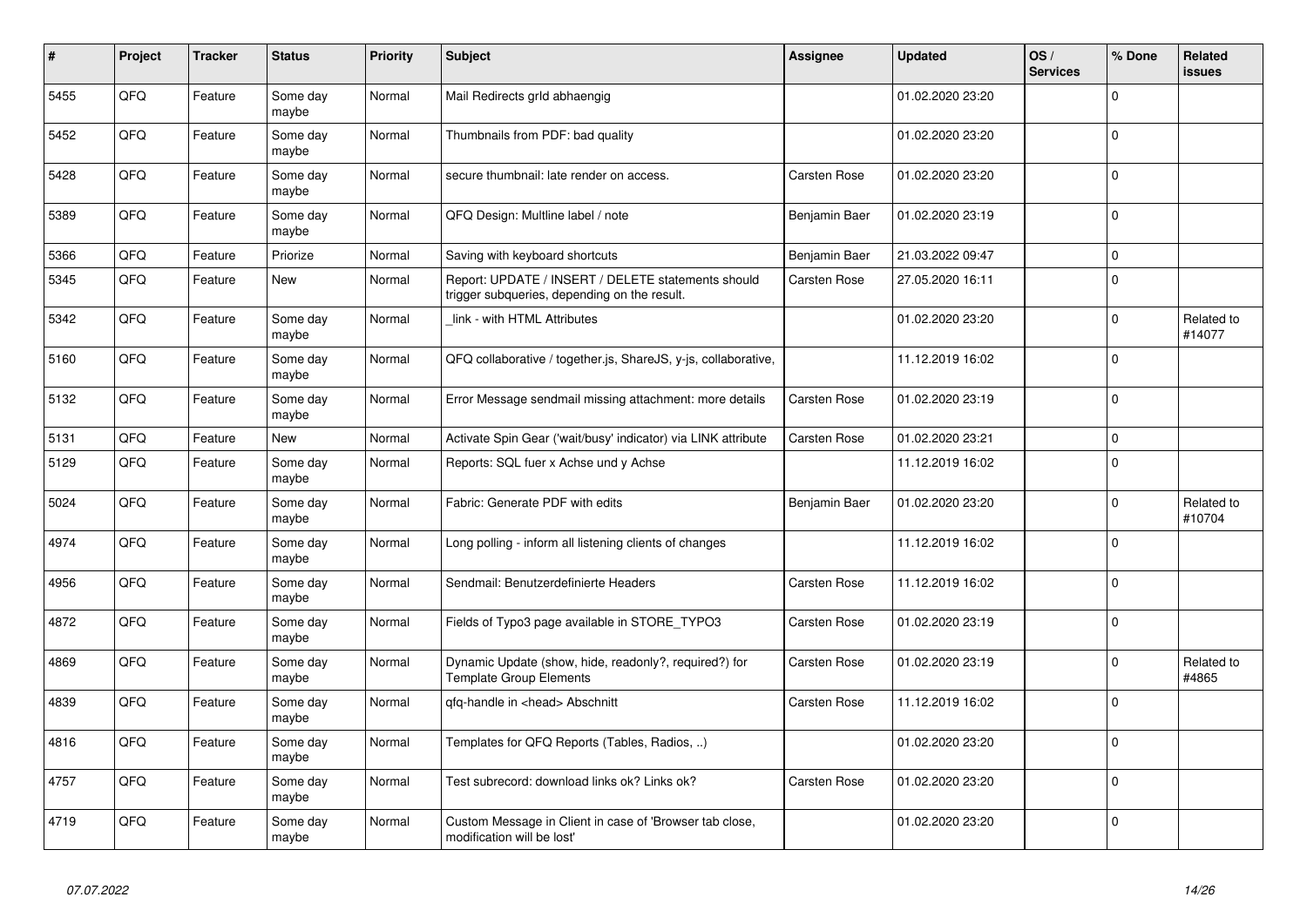| ∦    | Project | <b>Tracker</b> | <b>Status</b>     | <b>Priority</b> | <b>Subject</b>                                                                                                                                                | <b>Assignee</b> | <b>Updated</b>   | OS/<br><b>Services</b> | % Done      | Related<br>issues                           |
|------|---------|----------------|-------------------|-----------------|---------------------------------------------------------------------------------------------------------------------------------------------------------------|-----------------|------------------|------------------------|-------------|---------------------------------------------|
| 4652 | QFQ     | Feature        | Some day<br>maybe | Normal          | UZH CD: Weiterleitung auf benutzerdefinierte 403/404 Seite                                                                                                    | Carsten Rose    | 01.02.2020 23:20 |                        | $\Omega$    |                                             |
| 4650 | QFQ     | Feature        | Some day<br>maybe | Normal          | Convert html to doc/rtf                                                                                                                                       | Carsten Rose    | 01.02.2020 23:20 |                        | $\Omega$    | Related to<br>#10704                        |
| 4640 | QFQ     | Feature        | Some day<br>maybe | Normal          | Rename System Forms                                                                                                                                           |                 | 01.02.2020 23:20 |                        | $\Omega$    |                                             |
| 4627 | QFQ     | Feature        | Some day<br>maybe | Normal          | dbupdate: all tables - check 'create', 'modified' if it is possible<br>to change to default 'CURRENT_TIMESTAMP' and modified<br>'ON UPDATE CURRENT TIMESTAMP' |                 | 01.02.2020 23:20 |                        | $\Omega$    |                                             |
| 4626 | QFQ     | Feature        | Some day<br>maybe | Normal          | Mobile View: 'classBody=qfq-form-right' makes no sense                                                                                                        |                 | 01.02.2020 23:20 |                        | $\Omega$    |                                             |
| 4606 | QFQ     | Feature        | Some day<br>maybe | Normal          | link: qualifier to render bootstrap button                                                                                                                    | Carsten Rose    | 01.02.2020 23:19 |                        | $\Omega$    |                                             |
| 4551 | QFQ     | Feature        | Some day<br>maybe | Normal          | Set 'pills' via dynamicUpdate to show/hide/disabled                                                                                                           |                 | 01.02.2020 23:20 |                        | $\Omega$    | Related to<br>#3752                         |
| 4536 | QFQ     | Feature        | Some day<br>maybe | Normal          | FE upload: problem with delete if mutliple uploads an<br>FE.name="                                                                                            |                 | 01.02.2020 23:20 |                        | $\Omega$    |                                             |
| 4446 | QFQ     | Feature        | Some day<br>maybe | Normal          | New FE get same feldContainerId as last modifed FE                                                                                                            |                 | 01.02.2020 23:20 |                        | $\Omega$    |                                             |
| 4445 | QFQ     | Feature        | Some day<br>maybe | Normal          | template group: Option to simulate fieldset                                                                                                                   |                 | 28.06.2021 14:11 |                        | $\Omega$    |                                             |
| 4444 | QFQ     | Feature        | Some day<br>maybe | Normal          | FE.type=upload: detect mime type                                                                                                                              |                 | 11.12.2019 16:02 |                        | $\mathbf 0$ | Related to<br>#4303                         |
| 4443 | QFQ     | Feature        | Some day<br>maybe | Normal          | Form: multiple secondary tables                                                                                                                               |                 | 01.02.2020 23:20 |                        | $\Omega$    |                                             |
| 4442 | QFQ     | Feature        | Some day<br>maybe | Normal          | Special Column Name: _link - new symbol G (Glyph) to<br>choose any available symbol                                                                           |                 | 11.12.2019 16:02 |                        | $\Omega$    |                                             |
| 4440 | QFQ     | Feature        | Some day<br>maybe | Normal          | Manual.rst: explain how to. expand PHP Session to 4h                                                                                                          |                 | 11.12.2019 16:02 |                        | $\Omega$    |                                             |
| 4439 | QFQ     | Feature        | Some day<br>maybe | Normal          | Log: report all actions fired by an FE Element, incl. the<br>original directive (slaveld, sqllnsert, )                                                        |                 | 01.02.2020 23:20 |                        | $\Omega$    | Related to<br>#4432,<br>Related to<br>#5458 |
| 4435 | QFQ     | Feature        | Some day<br>maybe | Normal          | Report: striptags - specify allowed tags                                                                                                                      |                 | 01.02.2020 23:20 |                        | 0           |                                             |
| 4433 | QFQ     | Feature        | Some day<br>maybe | Normal          | Log when SIP will be destroyed by QFQ for any (security)<br>reason                                                                                            |                 | 01.02.2020 23:20 |                        | 0           | Related to<br>#4432,<br>Related to<br>#5458 |
| 4420 | QFG     | Feature        | Some day<br>maybe | Normal          | Client: Local Storage - store the changes of a form, local in<br>the browser.                                                                                 | Benjamin Baer   | 11.12.2019 16:02 |                        | 0           |                                             |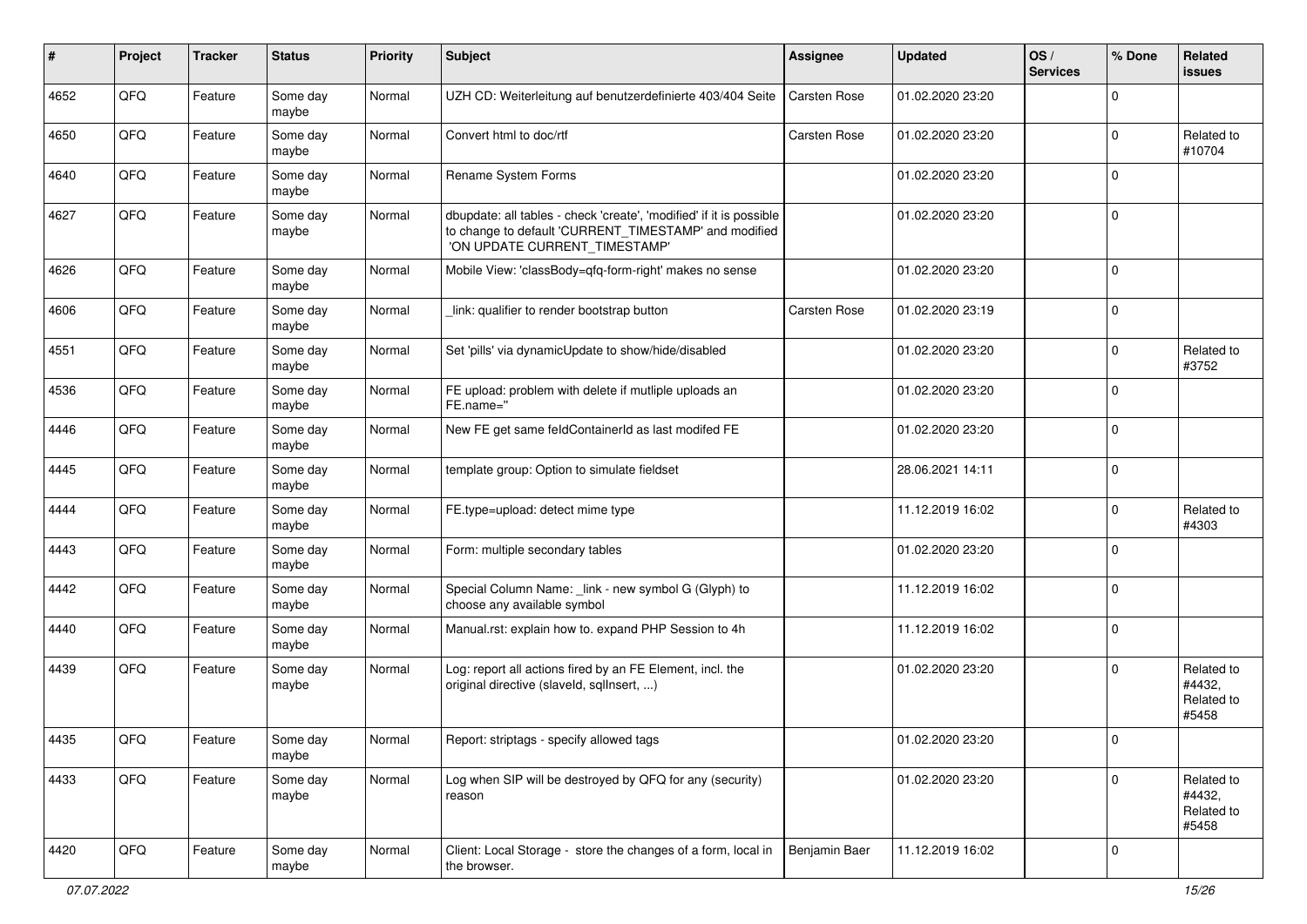| #    | Project | <b>Tracker</b> | <b>Status</b>     | <b>Priority</b> | <b>Subject</b>                                                                                                                | Assignee            | <b>Updated</b>   | OS/<br><b>Services</b> | % Done    | Related<br><b>issues</b>                    |
|------|---------|----------------|-------------------|-----------------|-------------------------------------------------------------------------------------------------------------------------------|---------------------|------------------|------------------------|-----------|---------------------------------------------|
| 4413 | QFQ     | Feature        | <b>New</b>        | Normal          | fieldset: show/hidden, modeSql, dynamicUpdate                                                                                 | <b>Carsten Rose</b> | 09.02.2022 15:19 |                        | $\Omega$  |                                             |
| 4365 | QFQ     | Feature        | Some day<br>maybe | Normal          | Multi Language: new way of config                                                                                             | Carsten Rose        | 01.02.2020 23:20 |                        | $\Omega$  |                                             |
| 4349 | QFQ     | Feature        | Some day<br>maybe | Normal          | link download: downloaded external URL to<br>deliver/concatenate - check mimetipe and handle it correctly                     | Carsten Rose        | 11.12.2019 16:02 |                        | $\Omega$  |                                             |
| 4343 | QFQ     | Feature        | Some day<br>maybe | Normal          | Link: Classifier to add 'attributes'                                                                                          | <b>Carsten Rose</b> | 01.02.2020 23:20 |                        | 0         | Related to<br>#14077                        |
| 4330 | QFQ     | Feature        | Some day<br>maybe | Normal          | Error Message: report missing $\{ \nmid \}$ in sqlUpdate, sqlInsert,<br>sqlDelete, sqlAfter, sqlBefore in FE action elements. | Carsten Rose        | 01.02.2020 23:20 |                        | $\Omega$  |                                             |
| 4259 | QFQ     | Feature        | Some day<br>maybe | Normal          | Instant trigger a cron job                                                                                                    | Carsten Rose        | 11.12.2019 16:03 |                        | $\Omega$  |                                             |
| 4258 | QFQ     | Feature        | Some day<br>maybe | High            | <b>System Defaults: Forms</b>                                                                                                 | Carsten Rose        | 03.05.2021 21:14 |                        | $\Omega$  |                                             |
| 4250 | QFQ     | Feature        | New               | Normal          | AutoCron in QFQ via PHP                                                                                                       | <b>Carsten Rose</b> | 01.02.2020 23:21 |                        | $\Omega$  | Related to<br>#3292.<br>Related to<br>#3291 |
| 4197 | QFQ     | Feature        | Some day<br>maybe | Normal          | Unit Test fuer JSON Stream von QuickFormQuery.php ><br>doForm()                                                               | <b>Carsten Rose</b> | 11.12.2019 16:03 |                        | $\Omega$  |                                             |
| 4194 | QFQ     | Feature        | In Progress       | Normal          | Bootstrap 4 ist jetzt offiziel                                                                                                |                     | 03.05.2021 20:47 |                        | $\Omega$  | Related to<br>#10114                        |
| 4082 | QFQ     | Feature        | New               | Normal          | Dynamic Update: modeSql - useful default                                                                                      | <b>Carsten Rose</b> | 01.02.2020 23:22 |                        | $\Omega$  |                                             |
| 4050 | QFQ     | Feature        | New               | Normal          | sql.log: 1) FormElement ID which causes a specific action,<br>2) Result in the same row.                                      | <b>Carsten Rose</b> | 15.04.2020 11:35 |                        | 0         | Related to<br>#5458                         |
| 4027 | QFQ     | Feature        | Some day<br>maybe | Normal          | Missing: orange 'check' / 'bullet'                                                                                            |                     | 11.12.2019 16:03 |                        | $\Omega$  |                                             |
| 4026 | QFQ     | Feature        | Some day<br>maybe | Normal          | sqlLog.sql: log number of FE.id                                                                                               | Carsten Rose        | 11.12.2019 16:03 |                        | $\pmb{0}$ | Related to<br>#5458                         |
| 4023 | QFQ     | Feature        | <b>New</b>        | Normal          | prepared statements - FE action: salveld, sqllnsert,<br>sqlUpdate, sqlDelete, sqlBefore, sqlAfter                             | Carsten Rose        | 11.12.2019 16:15 |                        | $\Omega$  |                                             |
| 4018 | QFQ     | Feature        | New               | Normal          | typeahead: long query parameter / answer triggers 'Attack<br>detected' and purges current SIP storage.                        | <b>Carsten Rose</b> | 29.06.2022 22:46 |                        | $\Omega$  | Related to<br>#9077                         |
| 3991 | QFQ     | Feature        | Some day<br>maybe | Normal          | report: Columnname '_skipWrap' skips 'fbeg', 'fend'                                                                           | Carsten Rose        | 11.12.2019 16:03 |                        | $\Omega$  |                                             |
| 3990 | QFQ     | Feature        | Some day<br>maybe | High            | custom class definition: add space automatically                                                                              | Carsten Rose        | 03.05.2021 21:14 |                        | $\Omega$  |                                             |
| 3967 | QFQ     | Feature        | Some day<br>maybe | High            | Report: Checkbox, Radio, Dropdown, Input welches ohne<br>Submit funktioniert - 'Inline-Form'                                  | Carsten Rose        | 03.05.2021 21:14 |                        | $\Omega$  |                                             |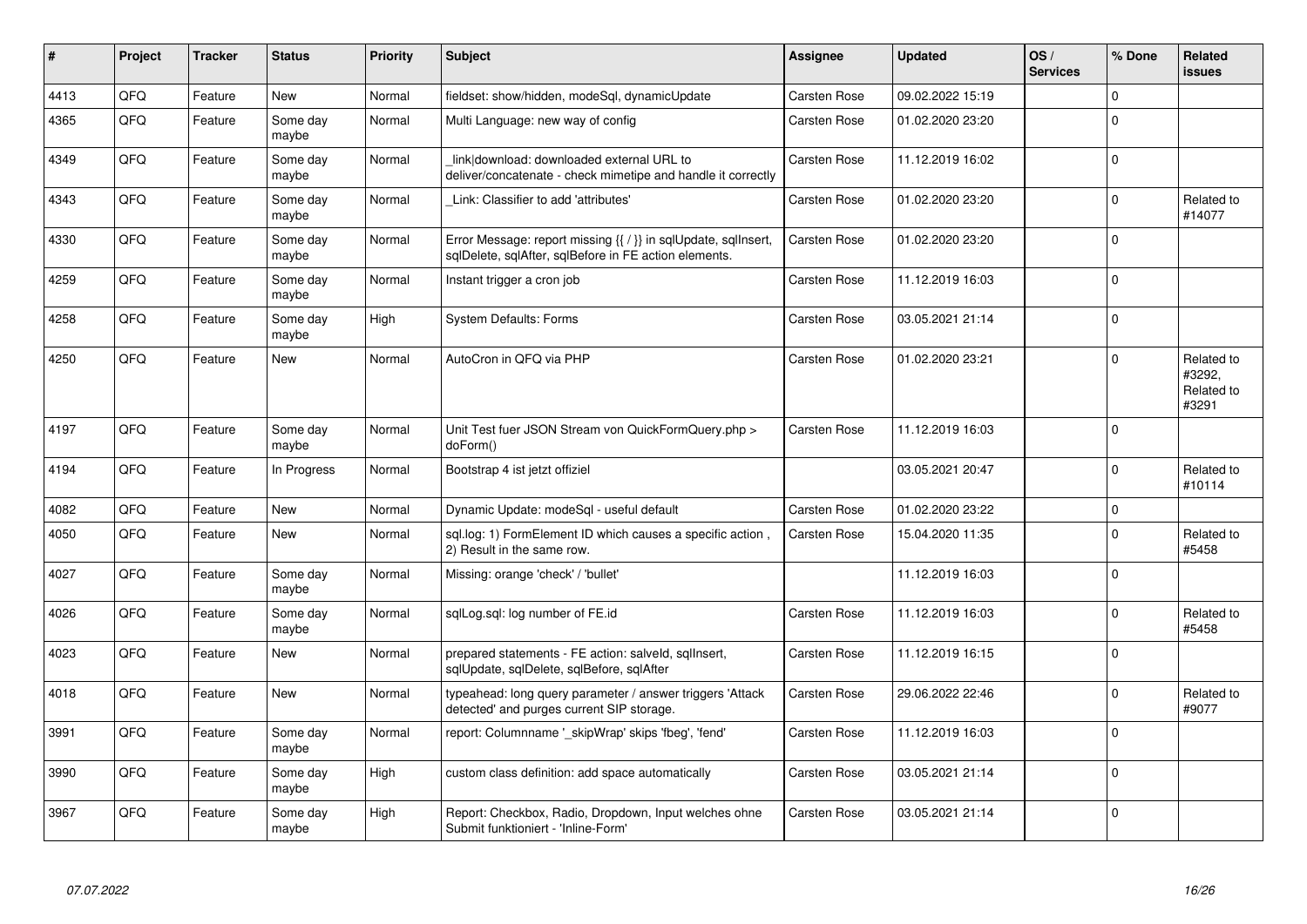| #    | Project | <b>Tracker</b> | <b>Status</b>     | <b>Priority</b> | <b>Subject</b>                                                                                                                                           | <b>Assignee</b>     | <b>Updated</b>   | OS/<br><b>Services</b> | % Done      | Related<br>issues                           |
|------|---------|----------------|-------------------|-----------------|----------------------------------------------------------------------------------------------------------------------------------------------------------|---------------------|------------------|------------------------|-------------|---------------------------------------------|
| 3947 | QFQ     | Feature        | Some day<br>maybe | Normal          | Attack detectect: logout current user                                                                                                                    | Carsten Rose        | 11.12.2019 16:03 |                        | $\Omega$    | Related to<br>#5458.<br>Related to<br>#6299 |
| 3942 | QFQ     | Feature        | Some day<br>maybe | Normal          | Action Elemente: neu generierte IDs via FE weitergeben                                                                                                   | <b>Carsten Rose</b> | 11.12.2019 16:03 |                        | $\Omega$    | Related to<br>#3941                         |
| 3941 | QFQ     | Feature        | Some day<br>maybe | Normal          | sqlAfter: es sollten mehrere moeglich sein                                                                                                               | Carsten Rose        | 11.12.2019 16:03 |                        | $\Omega$    | Related to<br>#3942                         |
| 3905 | QFQ     | Feature        | Some day<br>maybe | Normal          | Documentation: Best Practice anhand eines Online<br>Bewerbungstools                                                                                      | <b>Carsten Rose</b> | 11.12.2019 16:03 |                        | $\Omega$    |                                             |
| 3900 | QFQ     | Feature        | Some day<br>maybe | Normal          | Extend documentation of 'Copy / Paste'                                                                                                                   | Carsten Rose        | 11.12.2019 16:03 |                        | $\pmb{0}$   | Related to<br>#3899                         |
| 3880 | QFQ     | Feature        | Some day<br>maybe | Normal          | Form 'Form': anlegen einer Tabelle                                                                                                                       |                     | 14.01.2021 10:12 |                        | $\Omega$    |                                             |
| 3879 | QFQ     | Feature        | Some day<br>maybe | Normal          | Form 'FormElement': Beim Feld 'name' rechts in der Notiz<br>einen Link einblenden - a) aktuelle Definition anzeigen, b)<br>Spalte in der Tabelle anlegen |                     | 11.12.2019 16:03 |                        | $\Omega$    |                                             |
| 3878 | QFQ     | Feature        | Some day<br>maybe | Normal          | Form 'FormElement': Spalte 'name' typeAhead mit<br>Spaltennamen der Primarytable.                                                                        |                     | 11.12.2019 16:03 |                        | $\Omega$    |                                             |
| 3877 | QFQ     | Feature        | Some day<br>maybe | Normal          | FormEditor: die Felder die aktuell nicht gebraucht werden<br>nur auf readonly/disabled setzen (nicht ausblenden > das<br>irritiert.                      | Carsten Rose        | 11.12.2019 16:03 |                        | $\Omega$    |                                             |
| 3867 | QFQ     | Feature        | Priorize          | Normal          | Readonly Formular: Template Groups add/delete<br>ausbeldnen                                                                                              | Carsten Rose        | 05.05.2021 22:12 |                        | $\Omega$    |                                             |
| 3864 | QFQ     | Feature        | New               | Normal          | Encrypt / decrypt field                                                                                                                                  | Enis Nuredini       | 30.06.2022 16:29 |                        | $\mathbf 0$ |                                             |
| 3848 | QFQ     | Feature        | Some day<br>maybe | High            | Antivirus check fuer Upload files in qfq?                                                                                                                | <b>Carsten Rose</b> | 03.05.2021 21:14 |                        | $\Omega$    | Related to<br>#4131                         |
| 3727 | QFQ     | Feature        | <b>New</b>        | High            | Security: Session Hijacking erschweren                                                                                                                   | <b>Carsten Rose</b> | 03.05.2021 21:14 |                        | $\Omega$    |                                             |
| 3708 | QFQ     | Feature        | Some day<br>maybe | Normal          | Form: input - 'specialchars', 'none'  gewisse tags<br>erlauben, andere verbieten                                                                         | <b>Carsten Rose</b> | 11.12.2019 16:02 |                        | $\Omega$    | Related to<br>#14320                        |
| 3692 | QFQ     | Feature        | Some day<br>maybe | Normal          | QFQ Webseite                                                                                                                                             | Benjamin Baer       | 11.12.2019 16:02 |                        | $\Omega$    | Related to<br>#5033                         |
| 3677 | QFQ     | Feature        | Some day<br>maybe | Normal          | wkhtmltopdf: FE User access prohibited, if client IP changes<br>\$TYPO3_CONF_VARS[FE][lockIP]                                                            | Carsten Rose        | 11.12.2019 16:02 |                        | 0           |                                             |
| 3666 | QFQ     | Feature        | Some day<br>maybe | Normal          | a) Performance Messung: mysql_real_escape_string() im<br>Vergleich zu str_replace(), b) doppeltes Aufrufen von<br>mysql_real_escape_string()             | Carsten Rose        | 11.12.2019 16:02 |                        | $\Omega$    |                                             |
| 3646 | QFQ     | Feature        | Some day<br>maybe | Normal          | Moeglichkeit HTML Tags in Reports auszugeben (zu<br>enkodieren: htmlspecialchars)                                                                        |                     | 11.12.2019 16:02 |                        | $\Omega$    | Related to<br>#14320                        |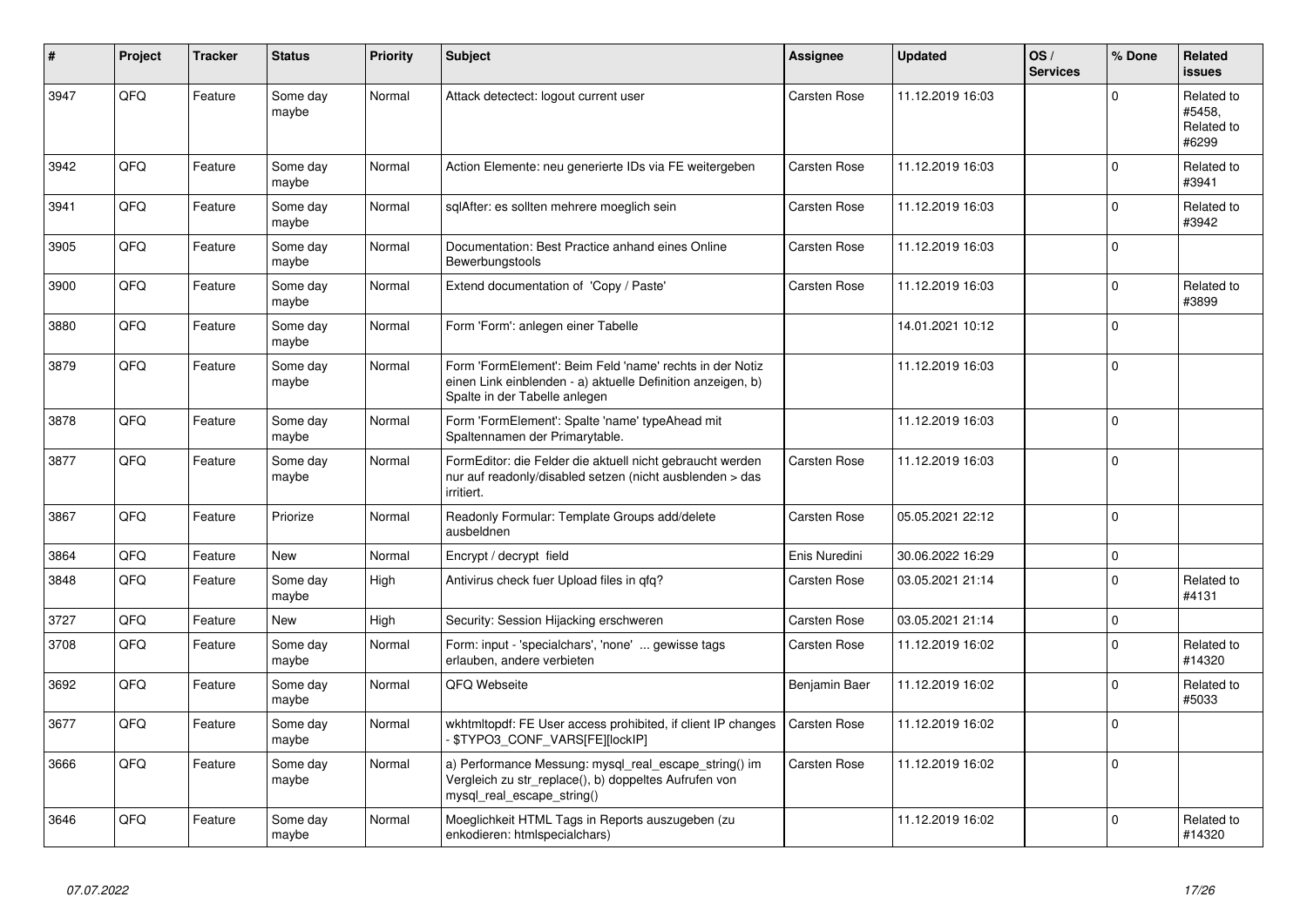| #    | Project | <b>Tracker</b> | <b>Status</b>     | <b>Priority</b> | Subject                                                                     | Assignee            | <b>Updated</b>   | OS/<br><b>Services</b> | % Done      | Related<br>issues                           |
|------|---------|----------------|-------------------|-----------------|-----------------------------------------------------------------------------|---------------------|------------------|------------------------|-------------|---------------------------------------------|
| 3617 | QFQ     | Feature        | Some day<br>maybe | Normal          | Load javascripts at bottom                                                  |                     | 11.12.2019 16:02 |                        | $\Omega$    |                                             |
| 3567 | QFQ     | Feature        | Some day<br>maybe | Low             | 'Save', 'Close', 'New' als FormElement                                      |                     | 11.12.2019 16:02 |                        | $\mathbf 0$ |                                             |
| 3537 | QFQ     | Feature        | Some day<br>maybe | Low             | SHOW COLUMNS FROM tableName - Extend '{{!'<br>definition                    | Carsten Rose        | 11.12.2019 16:02 |                        | $\mathbf 0$ |                                             |
| 3504 | QFQ     | Feature        | New               | Normal          | Logging: welche Action FEs werden wann wie ausgefuehrt                      | Carsten Rose        | 01.02.2020 23:21 |                        | $\mathbf 0$ | Related to<br>#5458,<br>Related to<br>#4092 |
| 3495 | QFQ     | Feature        | Some day<br>maybe | Normal          | Predifined Parameter werden nicht in '+' (add new record)<br>SIP gerendert. |                     | 11.12.2019 16:02 |                        | $\Omega$    |                                             |
| 3458 | QFQ     | Feature        | Some day<br>maybe | Normal          | Display 'Edit Form Element'-Checkbox on form: should<br>depend on FE Group  | Carsten Rose        | 11.12.2019 16:02 |                        | 0           | Related to<br>#3447                         |
| 3457 | QFQ     | Feature        | Some day<br>maybe | Normal          | LDAP: concat multi values to one single entry                               | Carsten Rose        | 11.12.2019 16:02 |                        | $\Omega$    |                                             |
| 3432 | QFQ     | Feature        | New               | Normal          | subrecord: dynamicUpdate                                                    | Carsten Rose        | 11.06.2020 21:10 |                        | $\mathbf 0$ | Related to<br>#5691                         |
| 3415 | QFQ     | Feature        | Some day<br>maybe | Normal          | FE Login Box Templatefile                                                   | Benjamin Baer       | 11.12.2019 16:02 |                        | $\Omega$    |                                             |
| 3385 | QFQ     | Feature        | Some day<br>maybe | Normal          | templateGroup: insert/update/delete non primary records                     | <b>Carsten Rose</b> | 11.12.2019 16:02 |                        | $\mathbf 0$ |                                             |
| 3350 | QFQ     | Feature        | Some day<br>maybe | Normal          | FormEditor: Hilfetext hinter 'checktype'                                    | Carsten Rose        | 11.12.2019 16:02 |                        | $\mathbf 0$ |                                             |
| 3332 | QFQ     | Feature        | Some day<br>maybe | Normal          | Uploads: Thumbnails, Details zum hochgeladenen File                         | Carsten Rose        | 11.12.2019 16:02 |                        | $\Omega$    | Related to<br>#3264,<br>Related to<br>#5333 |
| 3331 | QFQ     | Feature        | Some day<br>maybe | Normal          | Default Tooltip fuer _page? Links: mit Form und Record ID                   | Carsten Rose        | 11.12.2019 16:02 |                        | $\mathbf 0$ |                                             |
| 3291 | QFQ     | Feature        | Some day<br>maybe | Normal          | AutoCron websiteToken                                                       | Carsten Rose        | 11.12.2019 16:02 |                        | $\mathbf 0$ | Related to<br>#4250                         |
| 3285 | QFQ     | Feature        | Some day<br>maybe | Normal          | Zeichenlimit pro Feld: textarea / editor                                    | Carsten Rose        | 11.12.2019 16:02 |                        | $\mathbf 0$ |                                             |
| 3273 | QFG     | Feature        | Some day<br>maybe | Low             | Dirty Flag in Form                                                          | Carsten Rose        | 11.12.2019 16:02 |                        | 0           |                                             |
| 3267 | QFG     | Feature        | Some day<br>maybe | Normal          | 2 Forms auf einer Seite: real + Read only                                   | Carsten Rose        | 11.12.2019 16:03 |                        | 0           |                                             |
| 3216 | QFQ     | Feature        | Some day<br>maybe | Normal          | dynamic update für checkbox label2                                          | Carsten Rose        | 11.12.2019 16:03 |                        | 0           | Related to<br>#2081                         |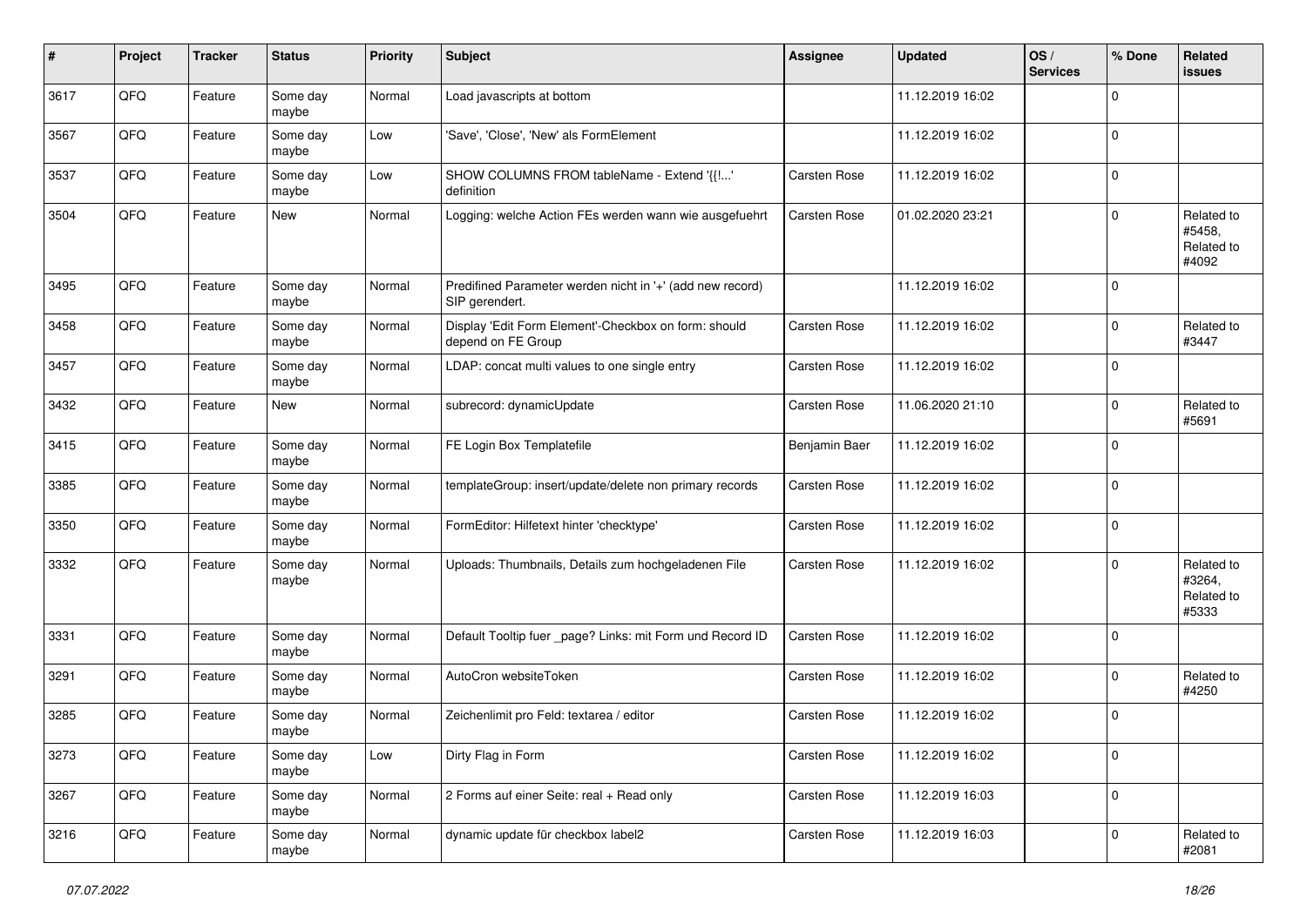| $\sharp$ | Project | <b>Tracker</b> | <b>Status</b>     | <b>Priority</b> | <b>Subject</b>                                                                                                     | Assignee              | <b>Updated</b>   | OS/<br><b>Services</b> | % Done              | Related<br>issues                                                    |
|----------|---------|----------------|-------------------|-----------------|--------------------------------------------------------------------------------------------------------------------|-----------------------|------------------|------------------------|---------------------|----------------------------------------------------------------------|
| 2995     | QFQ     | Feature        | Some day<br>maybe | Normal          | Dropdown JQuery Plugin: 'chosen' - Moeglichkeit um Select<br>Listen mehr Funktion zu geben. Kein Bootstrap noetig. | Carsten Rose          | 11.12.2019 16:03 |                        | $\mathbf 0$         |                                                                      |
| 2950     | QFQ     | Feature        | Some day<br>maybe | Normal          | Inhalt QFQ Records als File                                                                                        |                       | 11.12.2019 16:03 |                        | $\mathbf 0$         |                                                                      |
| 2361     | QFQ     | Feature        | New               | Normal          | Logging wer/wann/wo welches Formular aufgerufen hat                                                                | <b>Carsten Rose</b>   | 11.12.2019 16:15 |                        | $\mathbf 0$         | Related to<br>#4432,<br>Related to<br>#7480                          |
| 2084     | QFQ     | Feature        | Some day<br>maybe | Normal          | Mailto mit encryption: Subrecord                                                                                   | <b>Carsten Rose</b>   | 11.12.2019 16:03 |                        | $\mathbf 0$         | Related to<br>#2082                                                  |
| 1946     | QFQ     | Feature        | Some day<br>maybe | Normal          | Kontrolle ob der ReadOnly Modus bei den<br>Formularelementen korrekt implementiert ist                             | Carsten Rose          | 11.12.2019 16:03 |                        | $\mathbf 0$         |                                                                      |
| 1635     | QFQ     | Feature        | Some day<br>maybe | Normal          | QFQ Extension content record: weitere Optionen<br>einblenden.                                                      | Carsten Rose          | 11.12.2019 16:03 |                        | $\mathbf 0$         |                                                                      |
| 1510     | QFQ     | Feature        | Some day<br>maybe | Normal          | jquery von google laden, falls das nicht geht lokal                                                                |                       | 11.12.2019 16:03 |                        | $\mathbf 0$         |                                                                      |
| 1253     | QFQ     | Feature        | Some day<br>maybe | Normal          | QF: Colorpicker                                                                                                    |                       | 11.12.2019 16:03 |                        | $\mathbf 0$         |                                                                      |
| 1251     | QFQ     | Feature        | Some day<br>maybe | Normal          | QF: Combo                                                                                                          |                       | 11.12.2019 16:03 |                        | $\mathbf 0$         |                                                                      |
| 1234     | QFQ     | Feature        | Some day<br>maybe | Normal          | QF: Record numbering: Im Grid soll in Spalte 1 optional die<br>laufende Nummer der Records angezeigt werden.       |                       | 01.02.2020 23:20 |                        | $\mathbf 0$         |                                                                      |
| 955      | QFQ     | Feature        | Some day<br>maybe | Normal          | QF: Notizen vor/nach dem Form                                                                                      |                       | 01.02.2020 23:20 |                        | $\pmb{0}$           |                                                                      |
| 880      | QFQ     | Feature        | Some day<br>maybe | Urgent          | Security: PHP, SQL Injection, XSS                                                                                  |                       | 03.05.2021 21:14 |                        | $\mathbf 0$         | Related to<br>#14320                                                 |
| 9789     | QFQ     | Bug            | In Progress       | High            | Record Lock: release to early on 'leave page'                                                                      | <b>Carsten Rose</b>   | 10.01.2022 09:25 |                        | 100                 | Related to<br>#10081,<br>Related to<br>#9173,<br>Related to<br>#8702 |
| 9275     | QFQ     | <b>Bug</b>     | New               | Normal          | autcron: t3 page, which takes to long to respond, is not<br>reported properly                                      | Carsten Rose          | 01.02.2020 23:22 |                        | 100                 |                                                                      |
| 3613     | QFQ     | <b>Bug</b>     | Some day<br>maybe | Normal          | note /note unchecked -> note div (col-md) wird weiterhin<br>gerendert                                              | <b>Elias Villiger</b> | 01.02.2020 23:19 |                        | 100                 |                                                                      |
| 9691     | QFQ     | <b>Bug</b>     | In Progress       | Normal          | Checkbox: dynamic update > readonly                                                                                | Carsten Rose          | 01.02.2020 23:22 |                        | 50                  | Related to<br>#9834                                                  |
| 2665     | QFQ     | <b>Bug</b>     | Priorize          | Normal          | Dynamic Update funktioniert nicht, wenn beim<br>entsprechenden FormElement eine size angegeben ist.                | Benjamin Baer         | 03.01.2022 08:12 |                        | 30                  |                                                                      |
| 14377    | QFG     | <b>Bug</b>     | New               | Normal          | Documentation > General Tips: white page after migration                                                           | Enis Nuredini         | 19.06.2022 16:37 |                        | $\mathsf{O}\xspace$ |                                                                      |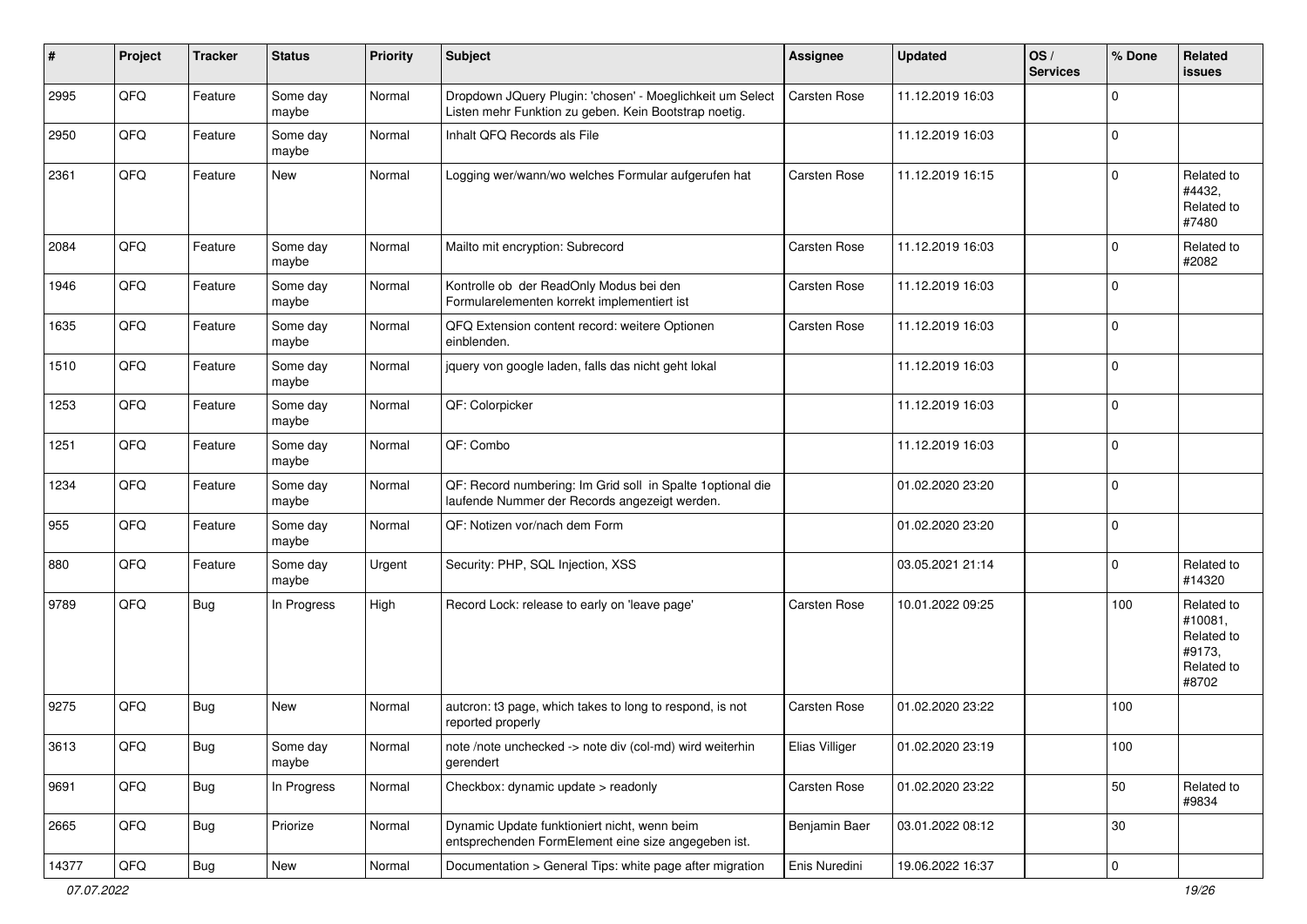| #     | Project | <b>Tracker</b> | <b>Status</b> | <b>Priority</b> | <b>Subject</b>                                                                           | Assignee            | <b>Updated</b>   | OS/<br><b>Services</b> | % Done      | Related<br><b>issues</b>                     |
|-------|---------|----------------|---------------|-----------------|------------------------------------------------------------------------------------------|---------------------|------------------|------------------------|-------------|----------------------------------------------|
| 14323 | QFQ     | <b>Bug</b>     | In Progress   | Normal          | Report: render=both single - no impact                                                   | Carsten Rose        | 19.06.2022 18:31 |                        | $\mathbf 0$ |                                              |
| 14322 | QFQ     | <b>Bug</b>     | New           | Normal          | Form Load: by default no scroll (save & close should be<br>visible)                      | Enis Nuredini       | 15.06.2022 14:12 |                        | $\pmb{0}$   | Related to<br>#14321,<br>Related to<br>#6232 |
| 14305 | QFQ     | Bug            | <b>New</b>    | Normal          | Inline Report editing does not create history entries                                    | Carsten Rose        | 10.06.2022 11:55 |                        | $\mathbf 0$ |                                              |
| 14304 | QFQ     | <b>Bug</b>     | <b>New</b>    | Normal          | table sorter view safer does not work                                                    | <b>Carsten Rose</b> | 10.06.2022 11:49 |                        | $\mathbf 0$ |                                              |
| 14283 | QFQ     | Bug            | Priorize      | Normal          | HEIC / HEIF convert doesn't trigger                                                      | Carsten Rose        | 19.06.2022 16:37 |                        | $\mathbf 0$ |                                              |
| 14233 | QFQ     | <b>Bug</b>     | New           | Normal          | AS _link: question - HTML is not rendered                                                | Carsten Rose        | 28.05.2022 11:02 |                        | $\mathbf 0$ |                                              |
| 14175 | QFQ     | Bug            | In Progress   | Normal          | Opening a form with no QFQ Session cookie fails                                          | Carsten Rose        | 03.06.2022 10:40 |                        | $\pmb{0}$   |                                              |
| 14091 | QFQ     | <b>Bug</b>     | <b>New</b>    | Normal          | inconsistent template path for twig                                                      | <b>Carsten Rose</b> | 19.04.2022 18:36 |                        | $\mathbf 0$ |                                              |
| 14077 | QFQ     | <b>Bug</b>     | <b>New</b>    | Normal          | As _link: Attribute 'class' missing by r:1 and r:3 - but should<br>set                   | Carsten Rose        | 28.05.2022 11:02 |                        | $\mathbf 0$ | Related to<br>#5342,<br>Related to<br>#4343  |
| 13943 | QFQ     | Bug            | Priorize      | Normal          | unable to find formgroup                                                                 | Enis Nuredini       | 28.05.2022 11:03 |                        | $\mathbf 0$ |                                              |
| 13899 | QFQ     | Bug            | ToDo          | Normal          | Selenium: zum laufen bringen                                                             | Enis Nuredini       | 25.03.2022 10:24 |                        | $\mathbf 0$ |                                              |
| 13767 | QFQ     | <b>Bug</b>     | Feedback      | Normal          | date/time-picker: required shows up/down button orange                                   | Enis Nuredini       | 16.05.2022 23:16 |                        | $\mathbf 0$ |                                              |
| 13716 | QFQ     | <b>Bug</b>     | <b>New</b>    | High            | Firefox ask to store username/password                                                   | Enis Nuredini       | 30.05.2022 09:31 |                        | $\mathbf 0$ | Related to<br>#13827                         |
| 13706 | QFQ     | Bug            | New           | Normal          | Wrong CheckType in FieldElement LastStatus of Form Cron                                  | <b>Carsten Rose</b> | 21.01.2022 18:20 |                        | $\mathbf 0$ |                                              |
| 13659 | QFQ     | Bug            | New           | Normal          | wrong sanitize class applied to R-store                                                  | Carsten Rose        | 15.01.2022 14:23 |                        | $\mathbf 0$ |                                              |
| 13647 | QFQ     | <b>Bug</b>     | New           | Normal          | Autofocus funktioniert nicht auf Chrome                                                  | Benjamin Baer       | 19.03.2022 17:44 |                        | $\pmb{0}$   |                                              |
| 13592 | QFQ     | <b>Bug</b>     | New           | Normal          | QFQ Build Queue: das vergeben von Tags klappt nicht. Es<br>werden keine Releases gebaut. | <b>Carsten Rose</b> | 19.03.2022 17:45 |                        | $\mathbf 0$ |                                              |
| 13528 | QFQ     | <b>Bug</b>     | <b>New</b>    | Normal          | qfq.io > releases: es wird kein neues Release angelegt                                   | Benjamin Baer       | 19.03.2022 17:46 |                        | $\pmb{0}$   |                                              |
| 13460 | QFQ     | <b>Bug</b>     | <b>New</b>    | Normal          | Doc: Password set/reset  password should not processed<br>with 'html encode'             | Carsten Rose        | 19.03.2022 17:46 |                        | $\Omega$    |                                              |
| 13451 | QFQ     | <b>Bug</b>     | <b>New</b>    | Normal          | Character Counter / Max Character: Problem in Safari                                     | Carsten Rose        | 15.04.2022 17:18 |                        | $\mathbf 0$ |                                              |
| 13332 | QFQ     | <b>Bug</b>     | <b>New</b>    | Normal          | Multi Form: Required Felder werden visuell nicht markiert.                               | <b>Carsten Rose</b> | 19.03.2022 17:47 |                        | $\mathbf 0$ |                                              |
| 13331 | QFQ     | Bug            | <b>New</b>    | Normal          | Multi Form: Clear Icon misplaced                                                         | <b>Carsten Rose</b> | 19.03.2022 17:47 |                        | $\mathbf 0$ |                                              |
| 12989 | QFQ     | Bug            | New           | Normal          | empty string does not trigger dynamic update                                             | Enis Nuredini       | 28.05.2022 11:09 |                        | $\mathbf 0$ |                                              |
| 12974 | QFQ     | Bug            | New           | High            | <b>Sanitize Queries in Action-Elements</b>                                               | <b>Carsten Rose</b> | 07.12.2021 17:19 |                        | $\mathbf 0$ |                                              |
| 12716 | QFQ     | <b>Bug</b>     | <b>New</b>    | Normal          | template group: Pattern only applied to first instance                                   | <b>Carsten Rose</b> | 19.03.2022 17:47 |                        | $\pmb{0}$   |                                              |
| 12714 | QFQ     | Bug            | New           | Normal          | Conversion of GIF to PDF broken when GIF contains Alpha.                                 | <b>Carsten Rose</b> | 19.03.2022 17:49 |                        | $\mathbf 0$ |                                              |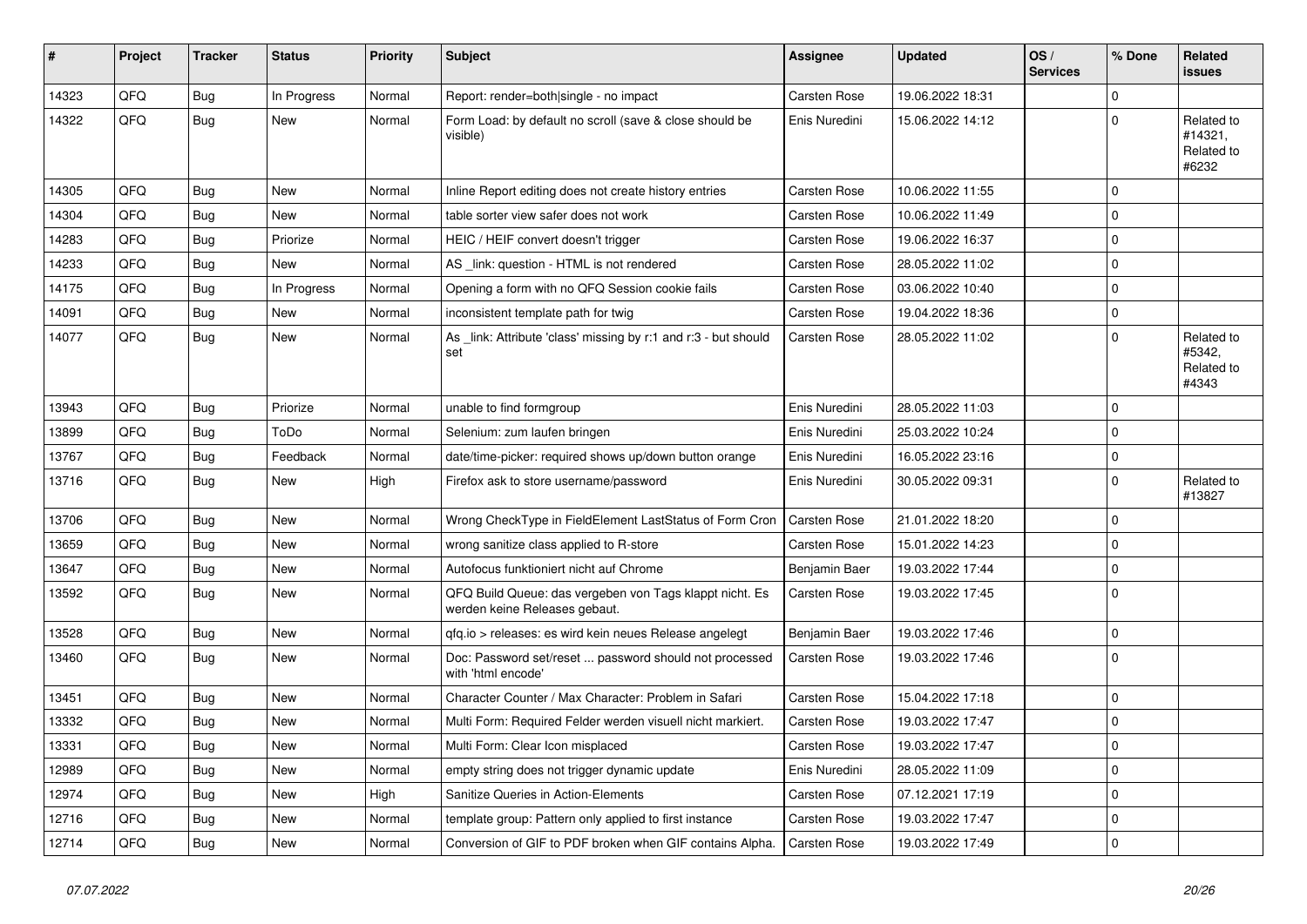| #     | Project | <b>Tracker</b> | <b>Status</b> | <b>Priority</b> | <b>Subject</b>                                                                                                                                      | Assignee            | <b>Updated</b>   | OS/<br><b>Services</b> | % Done      | Related<br><b>issues</b>                      |
|-------|---------|----------------|---------------|-----------------|-----------------------------------------------------------------------------------------------------------------------------------------------------|---------------------|------------------|------------------------|-------------|-----------------------------------------------|
| 12702 | QFQ     | <b>Bug</b>     | <b>New</b>    | High            | templateGroup: broken in multiDb Setup                                                                                                              | <b>Carsten Rose</b> | 14.12.2021 16:02 |                        | $\mathbf 0$ |                                               |
| 12670 | QFQ     | <b>Bug</b>     | New           | High            | Dropdown-Menu classes können nicht mehr angegeben<br>werden                                                                                         | <b>Carsten Rose</b> | 07.12.2021 17:19 |                        | $\Omega$    |                                               |
| 12581 | QFQ     | Bug            | <b>New</b>    | Normal          | Form.forward=close: Record 'new' in new browser tab ><br>save (& close) >> Form is not reloaded with new created<br>record id and stavs in mode=new | Carsten Rose        | 19.03.2022 17:48 |                        | $\Omega$    |                                               |
| 12546 | QFQ     | Bug            | Feedback      | Normal          | Branch 'Development' - Unit Tests mit dirty workaround<br>angepasst                                                                                 | Carsten Rose        | 19.03.2022 17:48 |                        | $\mathbf 0$ |                                               |
| 12545 | QFQ     | Bug            | <b>New</b>    | Urgent          | sql.log not created / updated                                                                                                                       | Carsten Rose        | 14.12.2021 16:02 |                        | $\Omega$    |                                               |
| 12520 | QFQ     | <b>Bug</b>     | <b>New</b>    | Normal          | Switch FE User: still active even FE User session expired                                                                                           | Carsten Rose        | 19.03.2022 17:48 |                        | $\Omega$    |                                               |
| 12513 | QFQ     | Bug            | <b>New</b>    | High            | Implement server side check of maxlength                                                                                                            | Carsten Rose        | 07.12.2021 17:19 |                        | $\Omega$    |                                               |
| 12512 | QFQ     | <b>Bug</b>     | <b>New</b>    | Normal          | Some MySQL Installation can't use 'stored procedures'                                                                                               | Carsten Rose        | 19.03.2022 17:48 |                        | $\mathbf 0$ |                                               |
| 12508 | QFQ     | <b>Bug</b>     | In Progress   | High            | qfq Form: sendMail                                                                                                                                  | Karin Niffeler      | 19.03.2022 17:48 |                        | $\Omega$    |                                               |
| 12468 | QFQ     | Bug            | <b>New</b>    | Urgent          | Form: update Form.title after save                                                                                                                  | Carsten Rose        | 03.05.2021 21:12 |                        | $\mathbf 0$ |                                               |
| 12463 | QFQ     | Bug            | ToDo          | High            | QFQ Function: 'function' and 'sql' on same level - output of<br>sal is shown two times.                                                             | Carsten Rose        | 15.12.2021 16:31 |                        | $\mathbf 0$ |                                               |
| 12395 | QFQ     | Bug            | ToDo          | High            | QFQ Function: Result two times shown                                                                                                                | <b>Carsten Rose</b> | 18.02.2022 08:59 |                        | $\mathbf 0$ |                                               |
| 12327 | QFQ     | <b>Bug</b>     | <b>New</b>    | Normal          | Copy to clipboard: Glyphicon can not be changed                                                                                                     | <b>Carsten Rose</b> | 27.12.2021 17:59 |                        | $\mathbf 0$ |                                               |
| 12325 | QFQ     | <b>Bug</b>     | Priorize      | Normal          | MultiDB form.dblndex not working for report syntax                                                                                                  | Carsten Rose        | 07.09.2021 13:37 |                        | $\Omega$    | Related to<br>#12145,<br>Related to<br>#12314 |
| 12187 | QFQ     | Bug            | New           | Normal          | Trigger FormAsFile() via Report: probably problem with multi<br>DB setup                                                                            | Carsten Rose        | 20.03.2021 21:20 |                        | $\mathbf 0$ |                                               |
| 12133 | QFQ     | <b>Bug</b>     | <b>New</b>    | Normal          | NPM, phpSpreadSheet aktualisieren                                                                                                                   | <b>Carsten Rose</b> | 15.03.2021 09:04 |                        | $\mathbf 0$ |                                               |
| 12066 | QFQ     | <b>Bug</b>     | <b>New</b>    | High            | enterAsSubmit: Forward wird nicht ausgeführt                                                                                                        | Enis Nuredini       | 29.05.2022 09:23 |                        | $\Omega$    |                                               |
| 12045 | QFQ     | Bug            | <b>New</b>    | Normal          | templateGroup afterSave FE: Aufruf ohne<br>sglHonorFormElements funktioniert nicht                                                                  | Carsten Rose        | 18.02.2021 16:33 |                        | $\Omega$    |                                               |
| 12040 | QFQ     | Bug            | <b>New</b>    | Normal          | FE Mode 'hidden' für zwei FEs auf einer Zeile                                                                                                       | Carsten Rose        | 18.02.2021 10:13 |                        | $\mathbf 0$ |                                               |
| 11752 | QFQ     | Bug            | <b>New</b>    | Normal          | checkbox renders multiple input elements with same name                                                                                             | <b>Carsten Rose</b> | 17.12.2020 14:58 |                        | $\mathbf 0$ | Related to<br>#11750                          |
| 11715 | QFQ     | Bug            | <b>New</b>    | Normal          | acceptZeroAsRequired and requiredOffButMark do not<br>coincide                                                                                      |                     | 08.12.2020 12:13 |                        | $\mathbf 0$ |                                               |
| 11695 | QFQ     | <b>Bug</b>     | <b>New</b>    | Normal          | MultiForm required FE Error                                                                                                                         | Carsten Rose        | 04.12.2020 13:34 |                        | $\Omega$    |                                               |
| 11668 | QFQ     | <b>Bug</b>     | <b>New</b>    | Normal          | Play function.sql - problem with mysql                                                                                                              | Carsten Rose        | 03.05.2021 20:48 |                        | $\Omega$    |                                               |
| 11667 | QFQ     | <b>Bug</b>     | <b>New</b>    | Normal          | MySQL mariadb-server-10.3: Incorrect datetime value                                                                                                 | Carsten Rose        | 03.05.2021 20:48 |                        | $\Omega$    |                                               |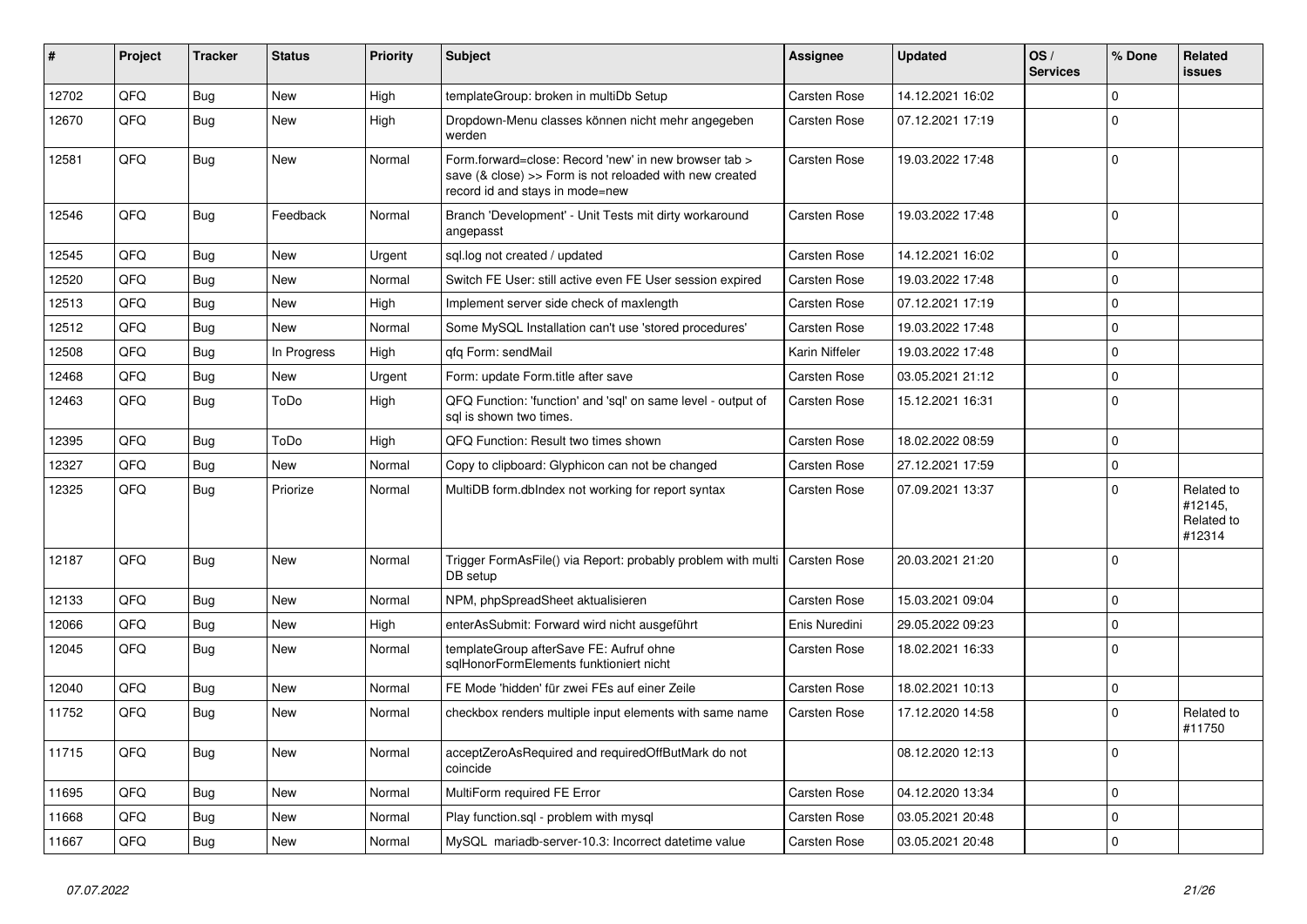| #     | Project | <b>Tracker</b> | <b>Status</b> | <b>Priority</b> | <b>Subject</b>                                                                           | <b>Assignee</b>     | <b>Updated</b>   | OS/<br><b>Services</b> | % Done      | Related<br><b>issues</b>                                                                                                       |
|-------|---------|----------------|---------------|-----------------|------------------------------------------------------------------------------------------|---------------------|------------------|------------------------|-------------|--------------------------------------------------------------------------------------------------------------------------------|
| 11630 | QFQ     | <b>Bug</b>     | Feedback      | High            | Bitte check ob CALL() in 20.11.0 noch so funktioniert wie in<br>20.4.1                   | Enis Nuredini       | 28.05.2022 13:45 |                        | $\Omega$    | Related to<br>#11325                                                                                                           |
| 11522 | QFQ     | Bug            | <b>New</b>    | Normal          | Aus/Einblenden von Reitern                                                               |                     | 13.11.2020 14:58 |                        | $\mathbf 0$ |                                                                                                                                |
| 11517 | QFQ     | Bug            | In Progress   | Normal          | extraButtonInfo Broken for multiple FormElements                                         | <b>Carsten Rose</b> | 12.05.2022 13:12 |                        | $\Omega$    | Related to<br>#7890,<br>Related to<br>#3811, Has<br>duplicate<br>#10905, Has<br>duplicate<br>#10553, Has<br>duplicate<br>#6779 |
| 11347 | QFQ     | <b>Bug</b>     | Feedback      | Normal          | If Bedingungen funktionieren nicht korrekt                                               | Christoph Fuchs     | 21.03.2021 20:37 |                        | $\mathbf 0$ |                                                                                                                                |
| 11239 | QFQ     | <b>Bug</b>     | New           | Normal          | Radiobutton (plain): horizontales Rendern abhängig vom<br>Datentyp in der Datenbank      | Carsten Rose        | 30.09.2020 18:37 |                        | $\mathbf 0$ |                                                                                                                                |
| 11237 | QFQ     | Bug            | New           | High            | Radiobutton / parameter.buttonClass= btn-default - kein dirty   Benjamin Baer<br>Trigger |                     | 03.05.2021 21:12 |                        | $\Omega$    | Related to<br>#10766                                                                                                           |
| 11195 | QFQ     | <b>Bug</b>     | New           | Low             | Dynamic Update: Note not updated if new text is empty<br>(v20.4)                         |                     | 25.09.2020 11:14 |                        | $\mathbf 0$ |                                                                                                                                |
| 11057 | QFQ     | <b>Bug</b>     | New           | High            | Checkboxes ohne span.checkmark im Report werden<br>ausgeblendet                          | Benjamin Baer       | 03.05.2021 21:12 |                        | $\mathbf 0$ | Related to<br>#11039                                                                                                           |
| 10937 | QFQ     | <b>Bug</b>     | <b>New</b>    | Normal          | Fehler mit abhängigen Select- Feldern beim Positionieren                                 | Carsten Rose        | 12.11.2020 23:45 |                        | $\mathbf 0$ |                                                                                                                                |
| 10890 | QFQ     | Bug            | New           | Normal          | AutoCron hangs                                                                           |                     | 20.07.2020 13:56 |                        | 0           |                                                                                                                                |
| 10766 | QFQ     | Bug            | New           | High            | Radiobutton / parameter.buttonClass=btn-default: dynamic<br>update                       |                     | 03.05.2021 21:12 |                        | $\Omega$    | Related to<br>#11237                                                                                                           |
| 10759 | QFQ     | Bug            | New           | Normal          | emptyMeansNull - Feld falsch aktualisiert                                                |                     | 12.11.2020 23:45 |                        | $\mathbf 0$ |                                                                                                                                |
| 10704 | QFQ     | Bug            | New           | Normal          | wkhtml problem rendering fullCalendar.js / fabric.js >><br>successor: puppeteer          | <b>Carsten Rose</b> | 12.11.2020 23:45 |                        | $\mathbf 0$ | Related to<br>#5024,<br>Related to<br>#4650,<br>Related to<br>#10715                                                           |
| 10661 | QFQ     | <b>Bug</b>     | In Progress   | Normal          | Typo3 Warnungen                                                                          | Carsten Rose        | 07.09.2021 13:23 |                        | 0           | Related to<br>#12440                                                                                                           |
| 10658 | QFQ     | <b>Bug</b>     | New           | Normal          | processReadOnly broken                                                                   | Carsten Rose        | 27.05.2020 17:55 |                        | 0           |                                                                                                                                |
| 10640 | QFQ     | <b>Bug</b>     | New           | High            | TypeAhead Tag: FE editierbar trotz readOnly                                              | Carsten Rose        | 03.05.2021 21:12 |                        | $\mathbf 0$ | Related to<br>#7795                                                                                                            |
| 10588 | QFQ     | <b>Bug</b>     | New           | Normal          | typeahed Tag: Doku anpassen                                                              | Carsten Rose        | 12.11.2020 23:45 |                        | $\mathbf 0$ |                                                                                                                                |
| 10508 | QFQ     | Bug            | New           | High            | Multi Form broken on Multi DB Instance                                                   | Carsten Rose        | 03.05.2021 21:12 |                        | $\mathbf 0$ |                                                                                                                                |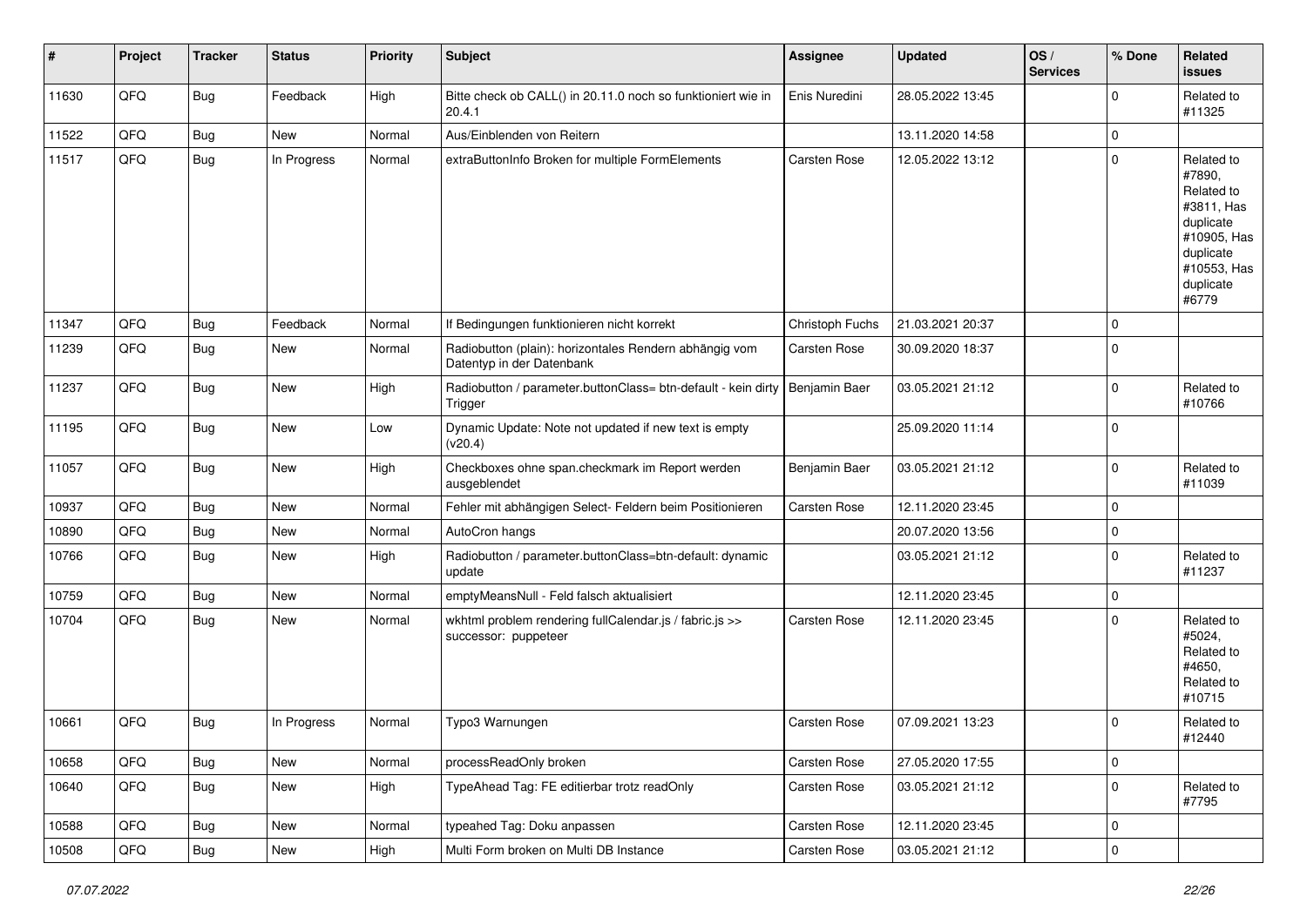| #     | Project | <b>Tracker</b> | <b>Status</b>     | <b>Priority</b> | Subject                                                                                                  | Assignee            | <b>Updated</b>   | OS/<br><b>Services</b> | % Done   | Related<br><b>issues</b>                                                |
|-------|---------|----------------|-------------------|-----------------|----------------------------------------------------------------------------------------------------------|---------------------|------------------|------------------------|----------|-------------------------------------------------------------------------|
| 10506 | QFQ     | Bug            | <b>New</b>        | High            | Template Group broken on MultiDB instance                                                                | Carsten Rose        | 03.05.2021 21:12 |                        | $\Omega$ | Related to<br>#10505                                                    |
| 10324 | QFQ     | Bug            | New               | Normal          | Excel Export mit Template funktioniert nur, wenn Template<br>vor uid kommt                               |                     | 30.03.2020 11:20 |                        | $\Omega$ | Related to<br>#10257                                                    |
| 10322 | QFQ     | <b>Bug</b>     | <b>New</b>        | Normal          | FormElement / Radio: missing column 'enum' >> FE not<br>reported                                         | <b>Carsten Rose</b> | 07.05.2020 09:37 |                        | $\Omega$ |                                                                         |
| 10082 | QFQ     | Bug            | New               | Normal          | FE.type=SELECT - 'sanatize' Class                                                                        | Carsten Rose        | 07.05.2020 09:36 |                        | $\Omega$ | Related to<br>#10081                                                    |
| 10081 | QFQ     | <b>Bug</b>     | New               | High            | Stale record lock after 'forbidden' character                                                            | <b>Carsten Rose</b> | 03.05.2021 21:12 |                        | $\Omega$ | Related to<br>#10082,<br>Related to<br>#9789                            |
| 9975  | QFQ     | <b>Bug</b>     | Priorize          | Normal          | Dropdown Menu: 'r:3' broken                                                                              | <b>Carsten Rose</b> | 01.02.2020 10:13 |                        | $\Omega$ |                                                                         |
| 9958  | QFQ     | <b>Bug</b>     | Priorize          | Normal          | Broken subrecord query: no error message                                                                 | Carsten Rose        | 05.02.2021 15:15 |                        | $\Omega$ |                                                                         |
| 9947  | QFQ     | <b>Bug</b>     | Priorize          | Normal          | Unwanted error message if missing 'typeAheadSqlPrefetch'                                                 | Carsten Rose        | 01.02.2020 10:13 |                        | $\Omega$ |                                                                         |
| 9898  | QFQ     | <b>Bug</b>     | Feedback          | Normal          | Formular trotz Timeout gespeichert                                                                       | Benjamin Baer       | 01.02.2020 15:56 |                        | $\Omega$ |                                                                         |
| 9862  | QFQ     | Bug            | Priorize          | Normal          | Failed writing to sql mail qfq.log should throw an exception                                             | Carsten Rose        | 01.02.2020 10:13 |                        | $\Omega$ |                                                                         |
| 9855  | QFQ     | <b>Bug</b>     | New               | Normal          | <b>Required Check</b>                                                                                    |                     | 01.02.2020 15:56 |                        | $\Omega$ |                                                                         |
| 9834  | QFQ     | <b>Bug</b>     | Priorize          | Normal          | Input elements with tag 'disabled' are missing on<br>form-submit: server option 'processReadOnly' broken | <b>Carsten Rose</b> | 07.12.2021 16:43 |                        | $\Omega$ | Related to<br>#9691,<br>Related to<br>#5305, Has<br>duplicate<br>#12331 |
| 9783  | QFQ     | <b>Bug</b>     | <b>New</b>        | Normal          | Email with special characters                                                                            | <b>Carsten Rose</b> | 01.02.2020 23:22 |                        | $\Omega$ |                                                                         |
| 9773  | QFQ     | <b>Bug</b>     | <b>New</b>        | Normal          | form.parameter.formModeGlobal=requiredOff                                                                | Carsten Rose        | 01.02.2020 15:56 |                        | $\Omega$ |                                                                         |
| 9669  | QFQ     | <b>Bug</b>     | Some day<br>maybe | Normal          | Checkbox / Template Group: radio/checkbox visible broken<br>after 'add'                                  | Carsten Rose        | 16.06.2021 13:47 |                        | $\Omega$ | Related to<br>#8091                                                     |
| 9535  | QFQ     | <b>Bug</b>     | Feedback          | Normal          | Report:  AS '_vertical' - column to wide - vertical >> rot45,<br>rot90                                   | Benjamin Baer       | 01.02.2020 15:56 |                        | $\Omega$ |                                                                         |
| 9534  | QFQ     | <b>Bug</b>     | Priorize          | Urgent          | FE.type=upload: 'Unknown Mode: ID"                                                                       | Carsten Rose        | 03.05.2021 21:14 |                        | $\Omega$ | Related to<br>#9532                                                     |
| 9533  | QFQ     | Bug            | New               | Normal          | FE.type=upload: Check in 'beforeSave' if upload is given                                                 | Carsten Rose        | 01.02.2020 23:22 |                        | $\Omega$ | Related to<br>#11523                                                    |
| 9531  | QFQ     | <b>Bug</b>     | New               | High            | FE File: Dynamic Update / modeSql / required detected<br>even it not set                                 | <b>Carsten Rose</b> | 11.06.2021 20:32 |                        | $\Omega$ | Related to<br>#12398                                                    |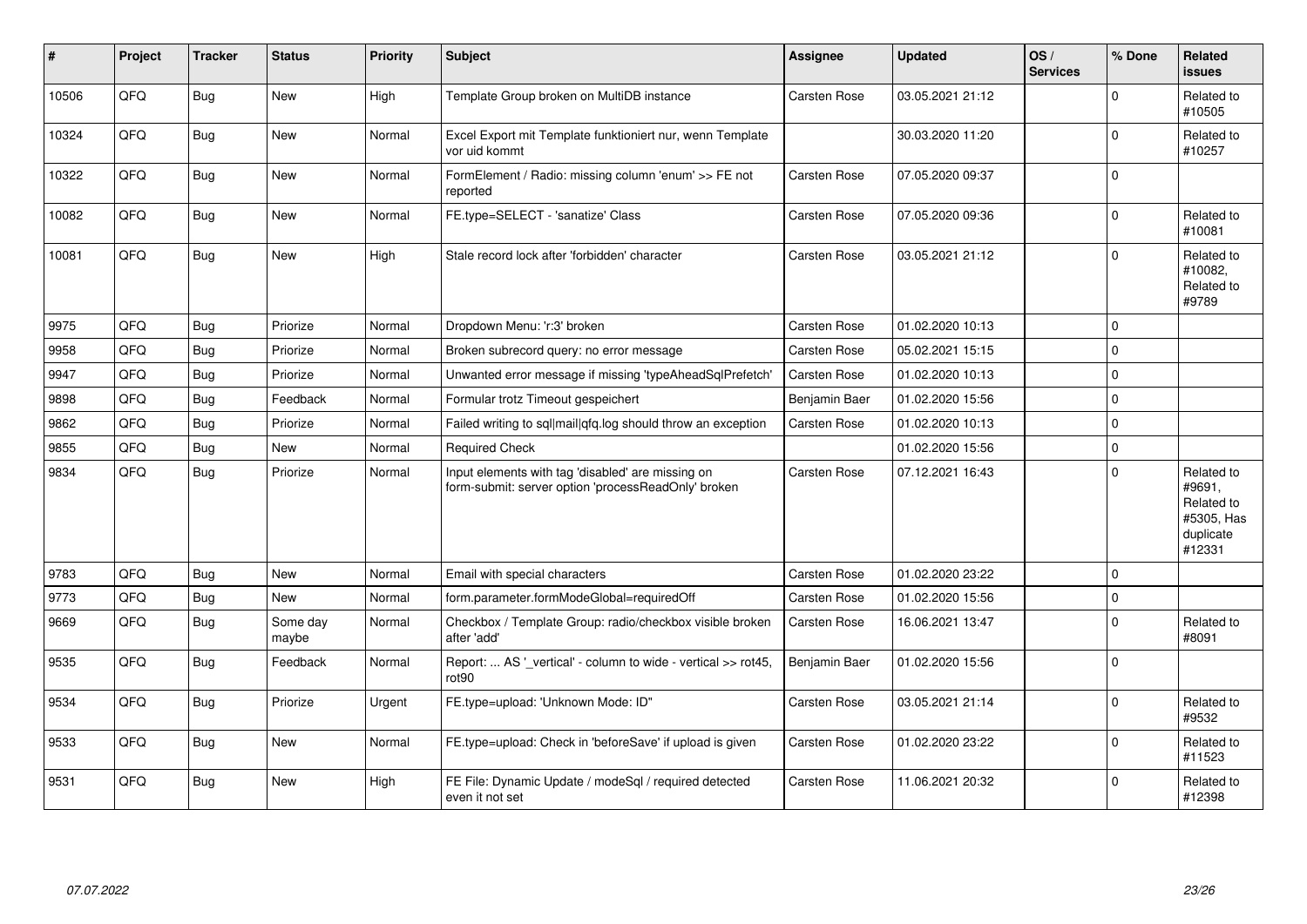| #    | Project | <b>Tracker</b> | <b>Status</b>     | <b>Priority</b> | Subject                                                                        | Assignee            | <b>Updated</b>   | OS/<br><b>Services</b> | % Done      | Related<br>issues                            |
|------|---------|----------------|-------------------|-----------------|--------------------------------------------------------------------------------|---------------------|------------------|------------------------|-------------|----------------------------------------------|
| 9347 | QFQ     | <b>Bug</b>     | <b>New</b>        | High            | FE.type=upload with dynamic show/hidden: required not<br>detected              | <b>Carsten Rose</b> | 12.06.2021 10:40 |                        | $\Omega$    | Related to<br>#5305,<br>Related to<br>#12398 |
| 9317 | QFQ     | Bug            | <b>New</b>        | Normal          | FE.type=note: with dynamic show/hidden an empty label<br>causes trouble        | <b>Carsten Rose</b> | 01.02.2020 23:22 |                        | $\mathbf 0$ |                                              |
| 9281 | QFQ     | Bug            | Some day<br>maybe | Normal          | Allow STRICT_TRANS_TABLES                                                      | <b>Carsten Rose</b> | 02.01.2021 18:43 |                        | $\mathbf 0$ |                                              |
| 9177 | QFQ     | Bug            | New               | Normal          | Bug? QFQ tries to save an action FE, which has real<br>existing column name    | Carsten Rose        | 01.02.2020 23:22 |                        | $\mathbf 0$ |                                              |
| 9173 | QFQ     | Bug            | Priorize          | Urgent          | Stale Record Lock: Firefox                                                     | Carsten Rose        | 03.05.2021 21:14 |                        | $\mathbf 0$ | Related to<br>#9789                          |
| 9127 | QFQ     | Bug            | New               | Normal          | Error Message: change 'roll over' color - text not readable                    | Carsten Rose        | 01.02.2020 23:22 |                        | $\mathbf 0$ |                                              |
| 9126 | QFQ     | Bug            | Some day<br>maybe | Normal          | hidden Form elements are present in page source                                |                     | 02.01.2021 18:41 |                        | $\mathbf 0$ |                                              |
| 9121 | QFQ     | Bug            | Priorize          | High            | sip links have r and __dbIndexData set                                         | Carsten Rose        | 12.06.2021 10:41 |                        | $\mathbf 0$ |                                              |
| 9077 | QFQ     | Bug            | New               | Normal          | typeAheadSql: report broken SQL                                                | Carsten Rose        | 29.06.2022 22:35 |                        | $\mathbf 0$ | Related to<br>#4018                          |
| 9024 | QFQ     | <b>Bug</b>     | Some day<br>maybe | Normal          | QFQ Einarbeitung                                                               |                     | 01.02.2020 15:56 |                        | 0           |                                              |
| 9020 | QFQ     | <b>Bug</b>     | Some day<br>maybe | Normal          | radio mit buttonClass und dynamicUpdate lassen sich nicht<br>kombinieren       |                     | 11.12.2019 16:01 |                        | $\mathbf 0$ |                                              |
| 9013 | QFQ     | Bug            | <b>New</b>        | Normal          | Error in Twig template not handled                                             | Carsten Rose        | 20.10.2021 13:43 |                        | $\mathbf 0$ |                                              |
| 8891 | QFQ     | <b>Bug</b>     | New               | High            | formSubmitLog: do not log passwords                                            | Enis Nuredini       | 25.03.2022 09:06 |                        | $\mathbf 0$ |                                              |
| 8668 | QFQ     | Bug            | New               | High            | Pill disabled: dyamic mode 'hidden' not respected - FE is still<br>required    | Carsten Rose        | 03.05.2021 21:14 |                        | $\mathbf 0$ |                                              |
| 8431 | QFQ     | Bug            | <b>New</b>        | High            | autocron.php with wrong path                                                   | Carsten Rose        | 03.05.2021 21:14 |                        | $\Omega$    |                                              |
| 8316 | QFQ     | Bug            | Feedback          | Normal          | Documentation/Behaviour for Nested Queries and<br>Record-Store confusing       | Nicola Chiapolini   | 20.11.2019 09:14 |                        | $\Omega$    |                                              |
| 8106 | QFQ     | <b>Bug</b>     | Some day<br>maybe | Normal          | Dynamic Update: Feld kann nicht auf empty zurückgesetzt<br>werden              | Carsten Rose        | 11.12.2019 16:01 |                        | $\Omega$    |                                              |
| 8083 | QFQ     | <b>Bug</b>     | New               | High            | FormEditor: primary table list does not respect<br>'indexDb={{indexData:Y}}'   | Carsten Rose        | 03.05.2021 21:14 |                        | $\mathbf 0$ | Has duplicate<br>#6678                       |
| 8049 | QFQ     | Bug            | New               | Normal          | FE.type=note, column 'value': text moves some pixel to top<br>after save       | <b>Carsten Rose</b> | 01.02.2020 23:22 |                        | $\mathbf 0$ |                                              |
| 8037 | QFQ     | <b>Bug</b>     | Priorize          | Normal          | FE.type=upload (advanced mode): {{slaveld:V}} missing<br>during dynamic update | Carsten Rose        | 01.02.2020 10:13 |                        | $\mathbf 0$ |                                              |
| 7899 | QFQ     | <b>Bug</b>     | New               | High            | Fe.type=password / retype / required: always complain<br>about missing value   | Carsten Rose        | 03.05.2021 21:14 |                        | $\mathbf 0$ |                                              |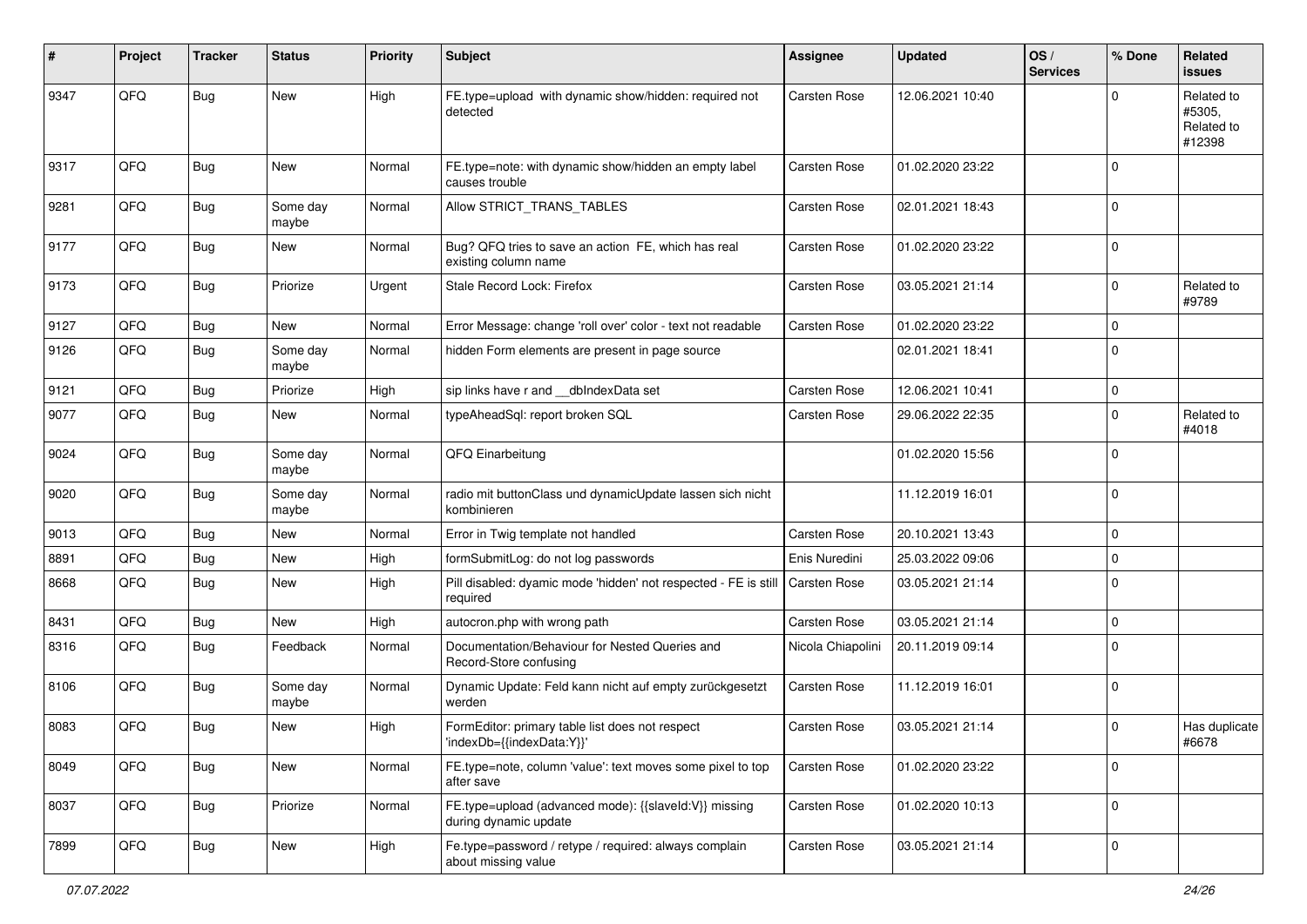| $\#$ | Project | <b>Tracker</b> | <b>Status</b>     | <b>Priority</b> | <b>Subject</b>                                                                                                   | <b>Assignee</b>     | <b>Updated</b>   | OS/<br><b>Services</b> | % Done      | Related<br><b>issues</b> |
|------|---------|----------------|-------------------|-----------------|------------------------------------------------------------------------------------------------------------------|---------------------|------------------|------------------------|-------------|--------------------------|
| 7890 | QFQ     | Bug            | <b>New</b>        | Normal          | FormElement 'required': extraButtonInfo not aligned                                                              | Carsten Rose        | 11.06.2021 21:17 |                        | $\Omega$    | Related to<br>#11517     |
| 7795 | QFQ     | Bug            | New               | Normal          | Readonly Form: Typeahead-Felder                                                                                  | Carsten Rose        | 01.02.2020 23:22 |                        | $\mathsf 0$ | Related to<br>#10640     |
| 7685 | QFQ     | Bug            | New               | Normal          | Open FormElement from QFQ error message and save<br>modified record: error about missing {{formId:F}}            | Carsten Rose        | 01.02.2020 23:22 |                        | $\Omega$    |                          |
| 7656 | QFQ     | Bug            | Priorize          | Normal          | FE with required, 'pattern' and 'extraButtonLock': always<br>complain about missing value                        | Carsten Rose        | 01.02.2020 10:13 |                        | $\mathbf 0$ |                          |
| 7650 | QFQ     | Bug            | <b>New</b>        | High            | Optional do not show 'required' sign on FormElement                                                              | Carsten Rose        | 03.05.2021 21:14 |                        | $\mathbf 0$ |                          |
| 7616 | QFQ     | Bug            | Priorize          | Normal          | Selectlist with Enum & Dynamic Update                                                                            | Carsten Rose        | 01.02.2020 10:13 |                        | $\mathbf 0$ |                          |
| 7574 | QFQ     | Bug            | New               | Normal          | Substitute error: form element not reported / dont parse<br>Form.note                                            | Carsten Rose        | 01.02.2020 23:21 |                        | $\mathbf 0$ |                          |
| 7547 | QFQ     | Bug            | New               | Normal          | Error Message in afterSave: wrong parameter column<br>reported                                                   | Carsten Rose        | 01.02.2020 23:22 |                        | $\mathbf 0$ |                          |
| 7524 | QFQ     | Bug            | New               | Normal          | QFQ throws a 'General Error' if 'fileadmin/protected/log/' is<br>not writeable                                   | Carsten Rose        | 01.02.2020 23:22 |                        | $\mathsf 0$ |                          |
| 7513 | QFQ     | <b>Bug</b>     | New               | Normal          | Radios not correct aligned                                                                                       | Carsten Rose        | 01.02.2020 23:22 |                        | $\Omega$    |                          |
| 7512 | QFQ     | Bug            | <b>New</b>        | Normal          | FE: inputType=number >> 'pattern' is not respected                                                               | Carsten Rose        | 01.02.2020 23:22 |                        | $\mathsf 0$ |                          |
| 7456 | QFQ     | Bug            | Some day<br>maybe | Low             | Todos in Code: solve or make ticket                                                                              | Carsten Rose        | 16.09.2021 15:10 |                        | $\Omega$    |                          |
| 7402 | QFQ     | Bug            | Some day<br>maybe | Normal          | thumbnail cache: outdated picture when permission denied<br>and permission resolved.                             |                     | 01.02.2020 23:20 |                        | $\mathbf 0$ |                          |
| 7281 | QFQ     | Bug            | Some day<br>maybe | Normal          | Subrecords: on large screen separator line too short                                                             |                     | 01.02.2020 23:19 |                        | $\Omega$    |                          |
| 7261 | QFQ     | Bug            | New               | Normal          | Report pathFilename for user without path, only the filename                                                     | <b>Carsten Rose</b> | 01.02.2020 23:21 |                        | $\mathbf 0$ |                          |
| 7219 | QFQ     | Bug            | New               | Normal          | typeSheadSql / typeAheadSqlPrefetch: change to curly<br>braces                                                   | Carsten Rose        | 01.02.2020 23:21 |                        | $\pmb{0}$   |                          |
| 7101 | QFQ     | Bug            | Some day<br>maybe | Normal          | 'form' in SIP and 'report' - breaks                                                                              |                     | 01.02.2020 23:20 |                        | $\mathbf 0$ |                          |
| 7014 | QFQ     | <b>Bug</b>     | New               | Normal          | Sending invalid emails succeeds when<br>debug.redirectAllMailTo is set                                           | Carsten Rose        | 01.02.2020 23:21 |                        | $\mathbf 0$ |                          |
| 7002 | QFQ     | Bug            | <b>New</b>        | Normal          | Dynamic Update: row does not disappear / appear                                                                  | Carsten Rose        | 01.02.2020 23:22 |                        | $\mathbf 0$ |                          |
| 6912 | QFQ     | <b>Bug</b>     | New               | Normal          | error Message Var 'deadline' already set in SIP - in Form<br>with FE.value={{deadline:R:::{{deadlinePeriod:Y}}}} | Carsten Rose        | 01.02.2020 23:21 |                        | $\mathbf 0$ |                          |
| 6677 | QFQ     | Bug            | New               | Normal          | Error message FE Action Element: no/wrong FE reference<br>who cause the problem.                                 | Carsten Rose        | 01.02.2020 23:21 |                        | $\mathbf 0$ |                          |
| 6574 | QFQ     | Bug            | Priorize          | Normal          | gfg.log: Fehlermeldung wurde angezeigt, aber nicht geloggt                                                       | Carsten Rose        | 01.02.2020 10:13 |                        | $\pmb{0}$   |                          |